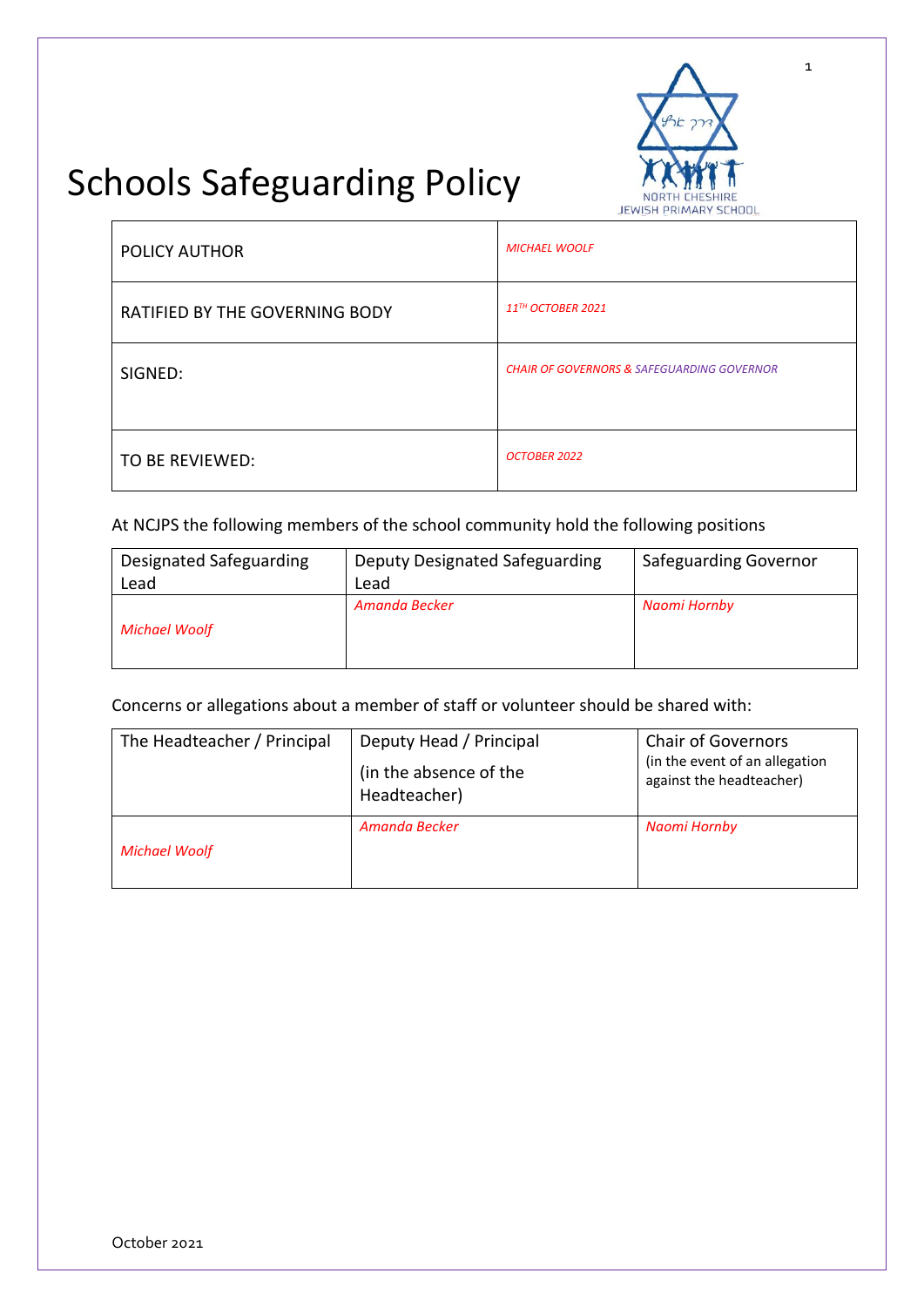| Children and young people who harm others (also referred to as Peer-on peer abuse) 14 |  |
|---------------------------------------------------------------------------------------|--|
|                                                                                       |  |
|                                                                                       |  |
|                                                                                       |  |
|                                                                                       |  |
|                                                                                       |  |
|                                                                                       |  |
| SAFER USE OF THE INTERNET AND DIGITAL TECHNOLOGY (including Early Years provision) 19 |  |
|                                                                                       |  |
|                                                                                       |  |
|                                                                                       |  |
|                                                                                       |  |
|                                                                                       |  |
|                                                                                       |  |
|                                                                                       |  |
|                                                                                       |  |
|                                                                                       |  |
|                                                                                       |  |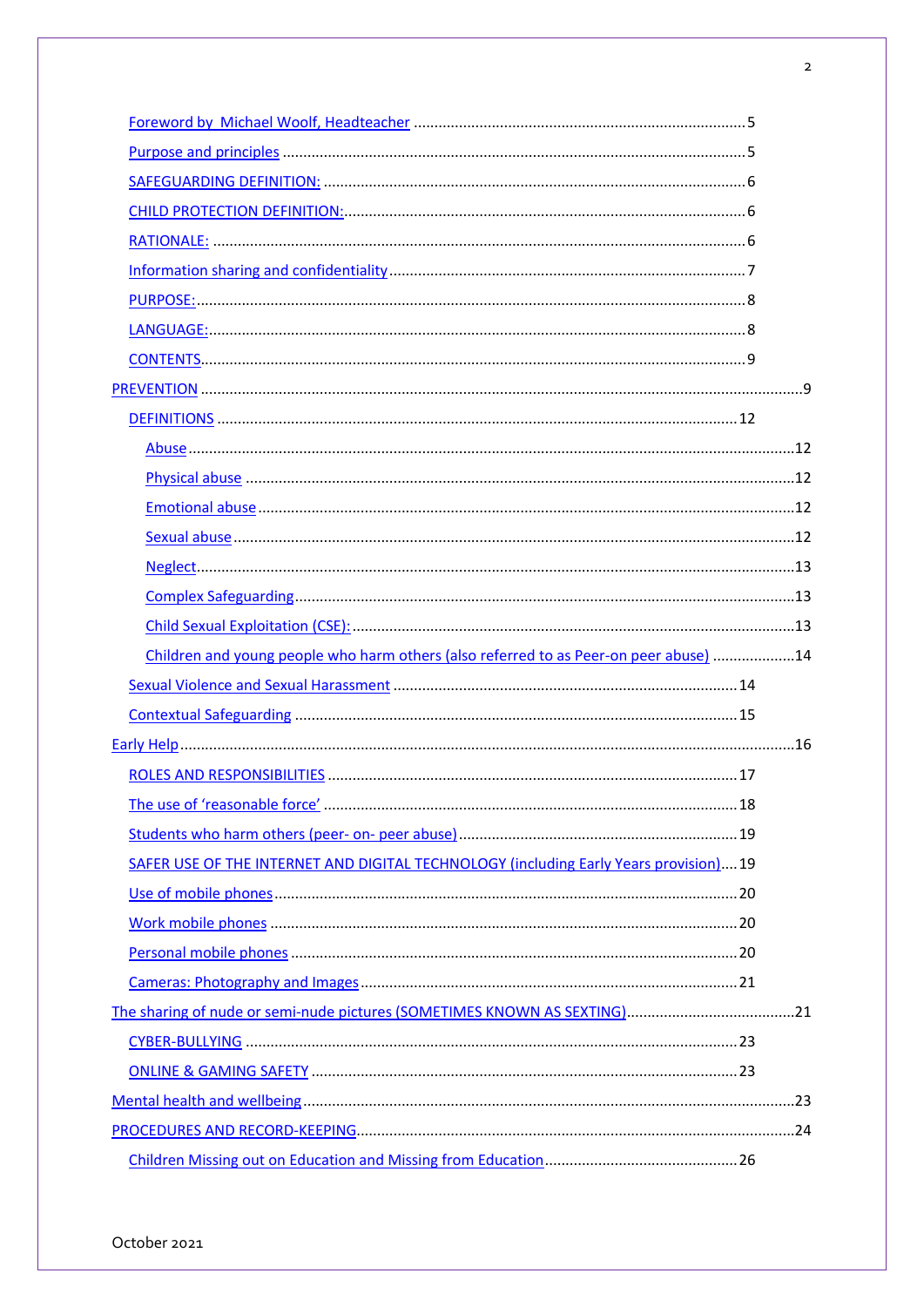| EARLY IDENTIFICATION RECOGNISING AND RESPONDING TO SAFEGUARDING NEEDS 28             |  |
|--------------------------------------------------------------------------------------|--|
|                                                                                      |  |
|                                                                                      |  |
|                                                                                      |  |
|                                                                                      |  |
|                                                                                      |  |
|                                                                                      |  |
|                                                                                      |  |
|                                                                                      |  |
|                                                                                      |  |
|                                                                                      |  |
|                                                                                      |  |
|                                                                                      |  |
|                                                                                      |  |
|                                                                                      |  |
|                                                                                      |  |
| <b>POSTER</b>                                                                        |  |
|                                                                                      |  |
|                                                                                      |  |
| Greater Manchester Safeguarding Procedures- follow the link and search key words. 39 |  |
|                                                                                      |  |
|                                                                                      |  |
|                                                                                      |  |
|                                                                                      |  |
|                                                                                      |  |
|                                                                                      |  |
|                                                                                      |  |
|                                                                                      |  |
|                                                                                      |  |
|                                                                                      |  |
|                                                                                      |  |
|                                                                                      |  |
|                                                                                      |  |
| Sexual-violence-and-sexual-harassment-between-children-in-schools-and-colleges 39    |  |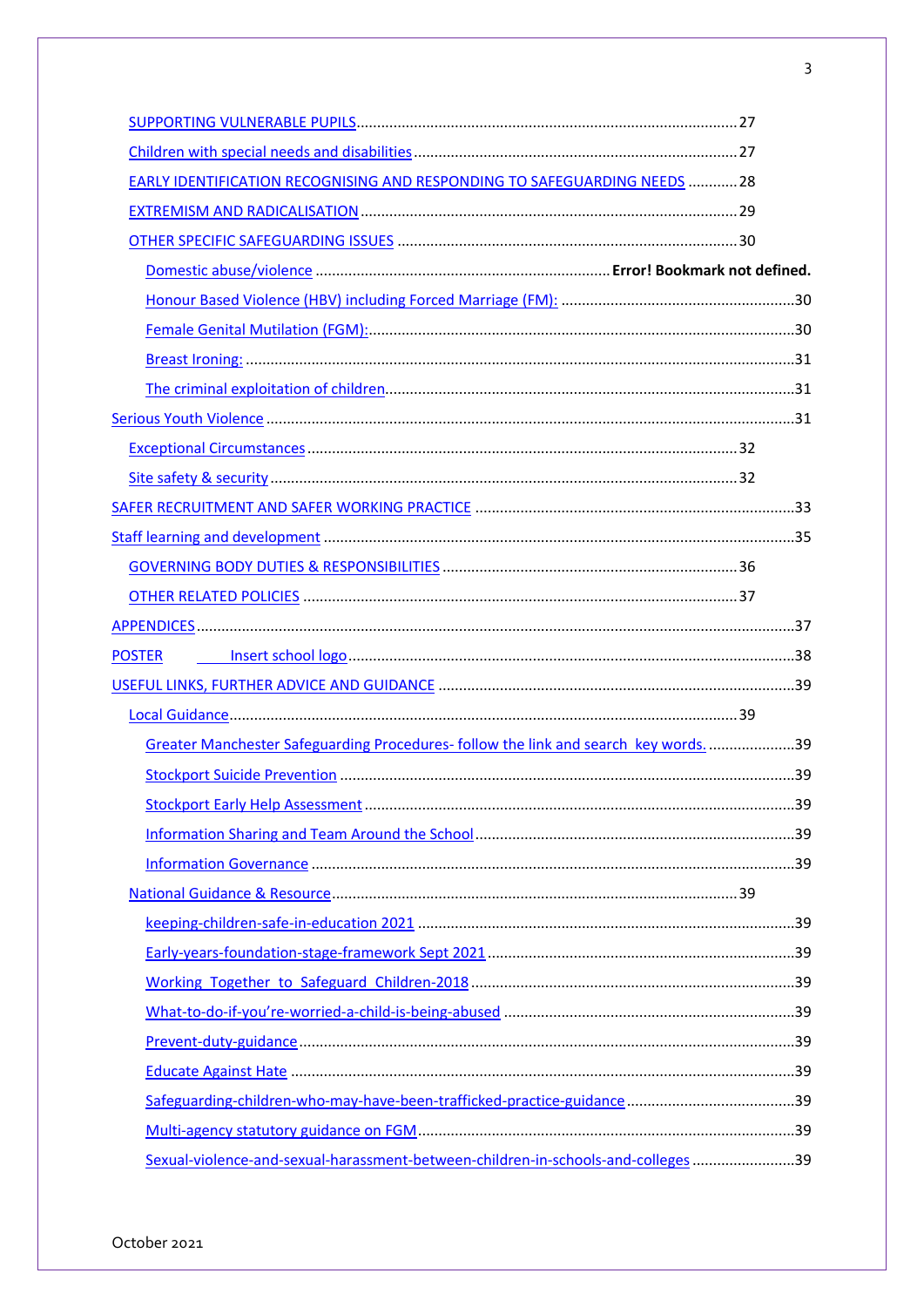| https://assets.publishing.service.gov.uk/government/uploads/system/uploads/attachment_data/fil        |  |
|-------------------------------------------------------------------------------------------------------|--|
|                                                                                                       |  |
| What to do if you are concerned that a child/young person is being abused (flowchart for Education)40 |  |
|                                                                                                       |  |
|                                                                                                       |  |
|                                                                                                       |  |
|                                                                                                       |  |
|                                                                                                       |  |
| The Designated Officer (DO) -also known as the Local authority Designated Officer (LADO) 43           |  |
|                                                                                                       |  |
|                                                                                                       |  |
|                                                                                                       |  |
|                                                                                                       |  |
|                                                                                                       |  |
|                                                                                                       |  |
|                                                                                                       |  |
|                                                                                                       |  |
|                                                                                                       |  |
|                                                                                                       |  |
|                                                                                                       |  |
| DISCUSSING CONCERNS WITH THE FAMILY AND THE CHILD - ADVICE FOR THE DESIGNATED                         |  |
|                                                                                                       |  |
| Peer Abuse including Sexual Violence and Harassment<br>51                                             |  |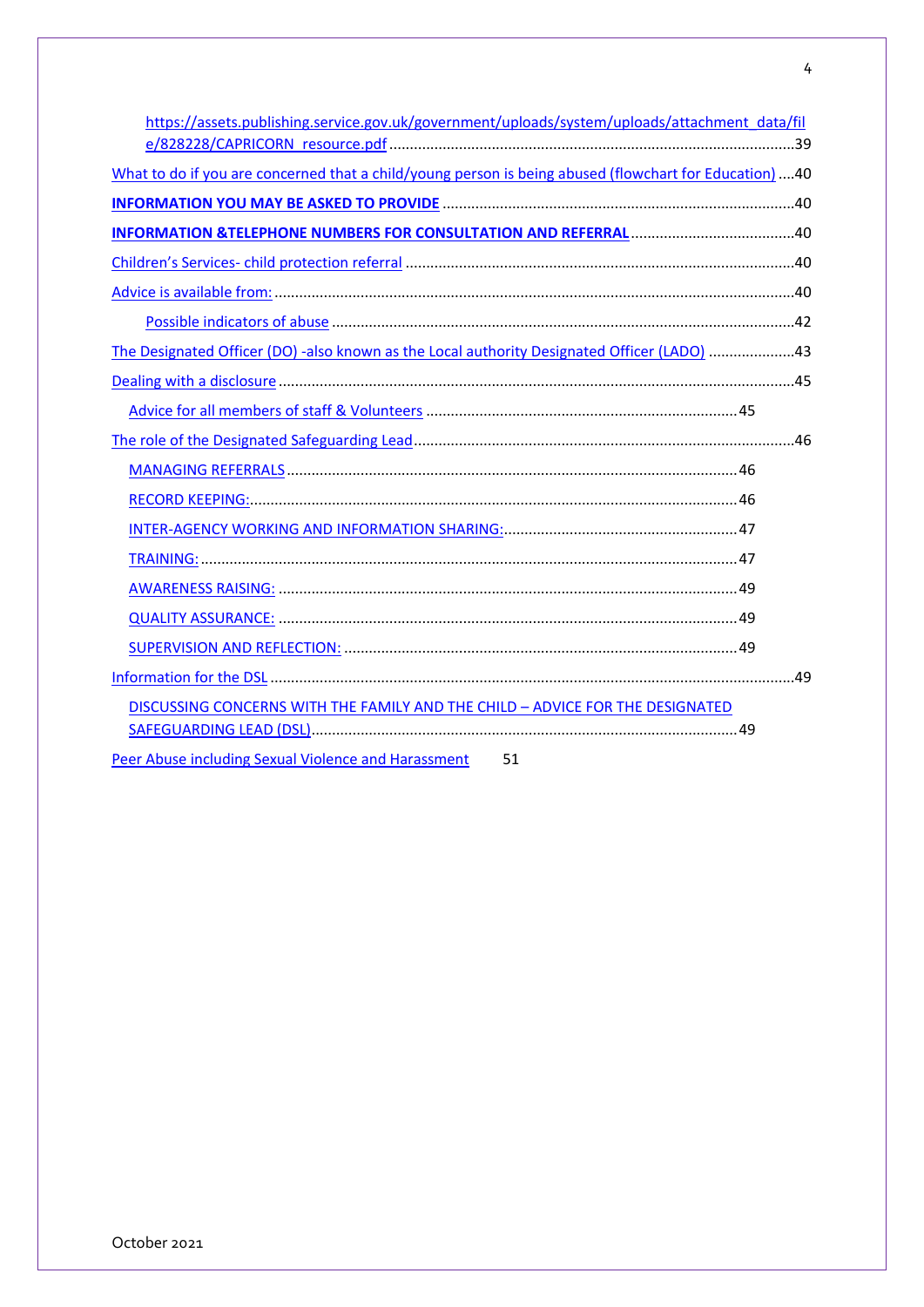### <span id="page-4-0"></span>Foreword by Michael Woolf, Headteacher

North Cheshire Jewish Primary School's commitment to safeguarding the welfare of is our children is the number one priority. As it states in our Vision Statement, "We are an inclusive community, with happy and enthusiastic children who are valued and encouraged by our caring and conscientious staff to thrive in a safe and secure environment." Children feel safe and know who to speak to should they have any concerns or worries, whether it be in or outside of school. Staff know that safeguarding is everybody's responsibility and they take this very seriously. They have all received safeguarding training and are aware of the signs and symptoms of abuse and how to report it.

### <span id="page-4-1"></span>Purpose and principles

The purpose of this document is to ensure that all stakeholders are aware of the arrangements that NCJPS have in place for safeguarding and promoting the welfare of its pupils/students. It provides guidance to help staff who may have concerns about the safety or welfare of a child, and sets out the school's position in relation to the safeguarding process.

This policy:

- has been written in line with the Department for Education (DfE) statutory guidance Keeping children safe in education, September 2021, and any other relevant UK legislation and government guidance.
- applies at all times when the school is providing services or activities directly under the management of the NCJPS staff.
- is publicly available on the school's website, and a printed copy can be made available via the school office.

This policy is consistent with all other policies adopted by the Governors and should in particular be read in conjunction with the following policies relevant to the safety and welfare of children:

- Anti-Bullying Policy
- Behaviour Management Policy
- Staff Code of Conduct
- Online Safety Policy
- Whistle blowing Policy
- Children missing from Education Policy

#### **OUTLINE**

Safeguarding and promoting the welfare of children and young people is everyone's responsibility. Everyone who comes into contact with children, their families and carers has a role to play in safeguarding them and promoting their welfare. In order to fulfil this responsibility effectively, all professionals should make sure their approach is child-centred. This means that they should consider, at all times, what is in the best interests of the child.

No single professional can have a full picture of a child's needs and circumstances. If children and families are to receive the right help at the right time, everyone who comes into contact with them has a role to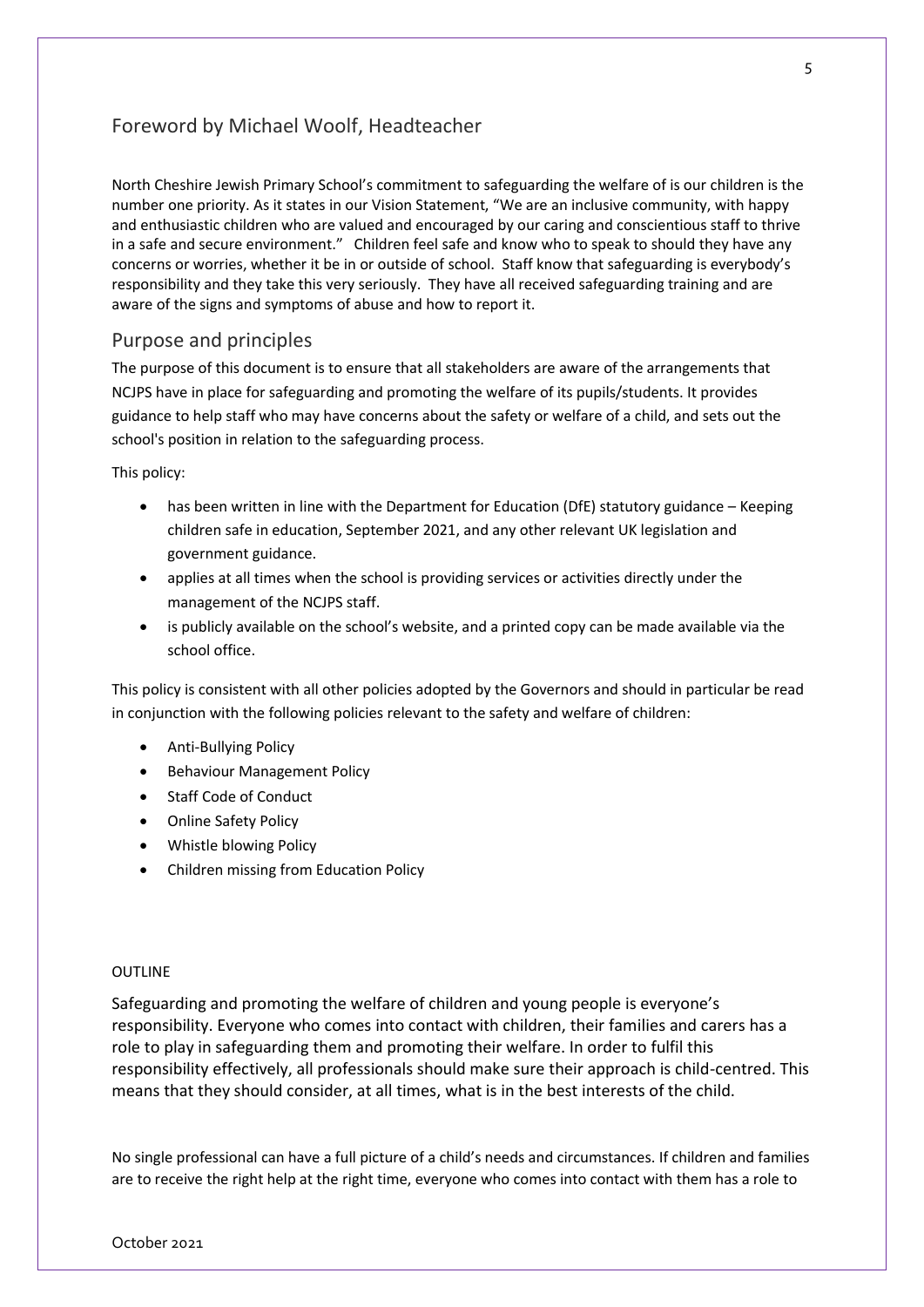play in identifying concerns, sharing information and taking prompt and restorative action. In line with this understanding, any adult working or volunteering in the school community has a responsibility to recognise when a child or young person may be in need or be vulnerable in some way, and to respond to this recognition in a timely and appropriate way.

#### <span id="page-5-0"></span>SAFEGUARDING DEFINITION:

Safeguarding and promoting the welfare of children is defined for the purposes of this guidance as: protecting children from maltreatment; preventing impairment of children's health or development; ensuring that children grow up in circumstances consistent with the provision of safe and effective care; and taking action to enable all children to have the best outcomes. ("*Working Together to Safeguarding Children" 2018)*

#### <span id="page-5-1"></span>CHILD PROTECTION DEFINITION:

Child Protection is a part of the safeguarding agenda. It refers to the action that is required to be undertaken to protect children who are suffering, or are likely to suffer, significant harm.

THIS POLICY INCLUDES CHILD PROTECTION.

### <span id="page-5-2"></span>RATIONALE:

At NCJPS we recognise the responsibility we have under Section 175/157 of the Education and Inspections Act 2002, to have arrangements for safeguarding and promoting the welfare of children. The Governing Body approve the S175/157 return to the LA on a yearly basis. This policy demonstrates our commitment and compliance with safeguarding legislation.

Staff and volunteers working in our school have a crucial role to play in noticing indicators of possible abuse or neglect and referring them to the correct persons or services for support and intervention. Everyone working or volunteering at this school is trained to recognise signs of concern and in line with this policy, must report concerns following school and local authority procedures.

Staff and volunteers are updated on safeguarding issues frequently across the year to build on their Basic Awareness Training provided by the local authority and by the Head teacher. In addition, the staff weekly briefing always includes either; new safeguarding findings from serious case reviews/ links to websites such as the NSPCA and key information from key documents such as: KCSIE 2021, [Working together to safeguard Children,](https://assets.publishing.service.gov.uk/government/uploads/system/uploads/attachment_data/file/942454/Working_together_to_safeguard_children_inter_agency_guidance.pdf) [What to do if you](https://assets.publishing.service.gov.uk/government/uploads/system/uploads/attachment_data/file/419604/What_to_do_if_you_re_worried_a_child_is_being_abused.pdf)  [are worried a child is being abused](https://assets.publishing.service.gov.uk/government/uploads/system/uploads/attachment_data/file/419604/What_to_do_if_you_re_worried_a_child_is_being_abused.pdf) and Safer Working Practices. This has all help to improve practice and to prevent children from harm.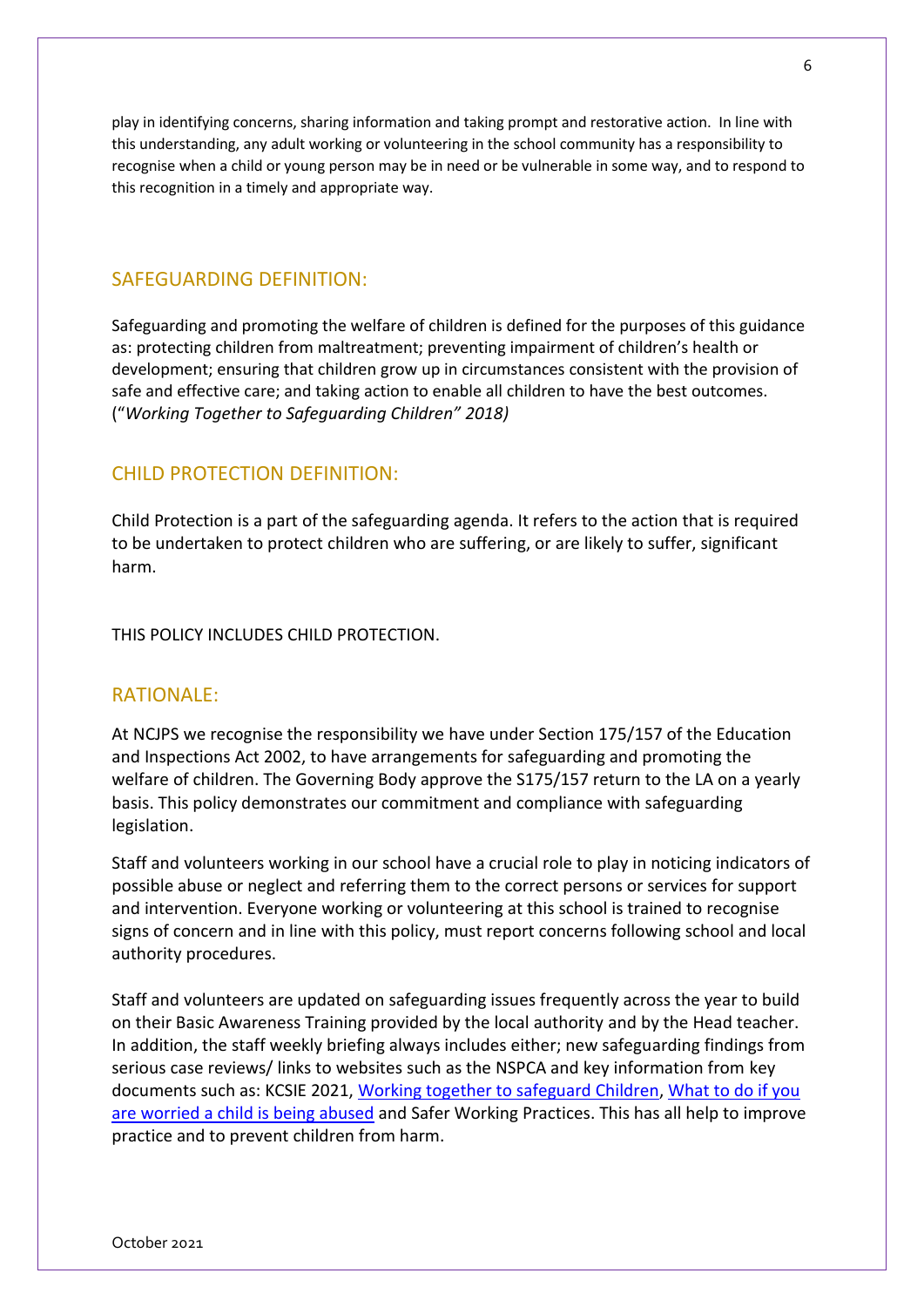In our school we believe that the welfare of every child is paramount, and we take safeguarding very seriously. Therefore, should staff have any concerns they feel are of a safeguarding nature, they are expected to report, record and take the necessary steps to ensure that the child is safe and protected and that key staff in school are aware promptly of any such concerns. We are aware that this can lead to challenge from parents/carers, but at all times we collectively work to ensure that the child is at the heart of all our decisions and that we act in their best interests

As part of our commitment to and compliance with safeguarding legislation and guidance; we also refer to:

- [Working Together to Safeguard Children 2018](https://assets.publishing.service.gov.uk/government/uploads/system/uploads/attachment_data/file/729914/Working_Together_to_Safeguard_Children-2018.pdf) (2019)
- What to do [if you are worried a child is being abused. 2015](https://assets.publishing.service.gov.uk/government/uploads/system/uploads/attachment_data/file/419604/What_to_do_if_you_re_worried_a_child_is_being_abused.pdf)
- [keeping-children-safe-in-education--2021](https://www.gov.uk/government/publications/keeping-children-safe-in-education--2)
- [Guidance for safer working practice for staff working in education settings.](https://c-cluster-110.uploads.documents.cimpress.io/v1/uploads/13ecce28-e8f2-49e9-83c6-c29337cd8071~110/original?tenant=vbu-digital)
- [Greater Manchester Safeguarding Policies and Procedures](http://greatermanchesterscb.proceduresonline.com/index.htm)
- Preventing and tackling bullying advice
- [Sexual-violence-and-sexual-harassment-between-children-in-schools-and-colleges](https://www.gov.uk/government/publications/sexual-violence-and-sexual-harassment-between-children-in-schools-and-colleges)
	- School online safety policy
	- Staff Code of Conduct
	- Staff use of mobile phones and Social Media Policy
	- School E-Safety policy
	- Staff Code of Conduct
	- Staff use of mobile phones and Social Media Policy
	- Managing Medical Needs Policy
	- Intimate Care Policy
	- Appropriate Touch Policy
	- Bodily Fluids Policy

### <span id="page-6-0"></span>Information sharing and confidentiality

We take data handling and information sharing seriously. School staff have received appropriate training in relation to information sharing and confidentiality. We have a trained Data Protection Officer (DPO) as required by the General Data Protection Regulations (GDPR) to ensure that our school is complaint with confidentiality and information sharing requirements. Our DPO is Michael Woolf.

Sharing information enables practitioners and agencies to identify and provide appropriate services that safeguard and promote the welfare of children. We will only share information about children and families when it is appropriate and lawful to do so.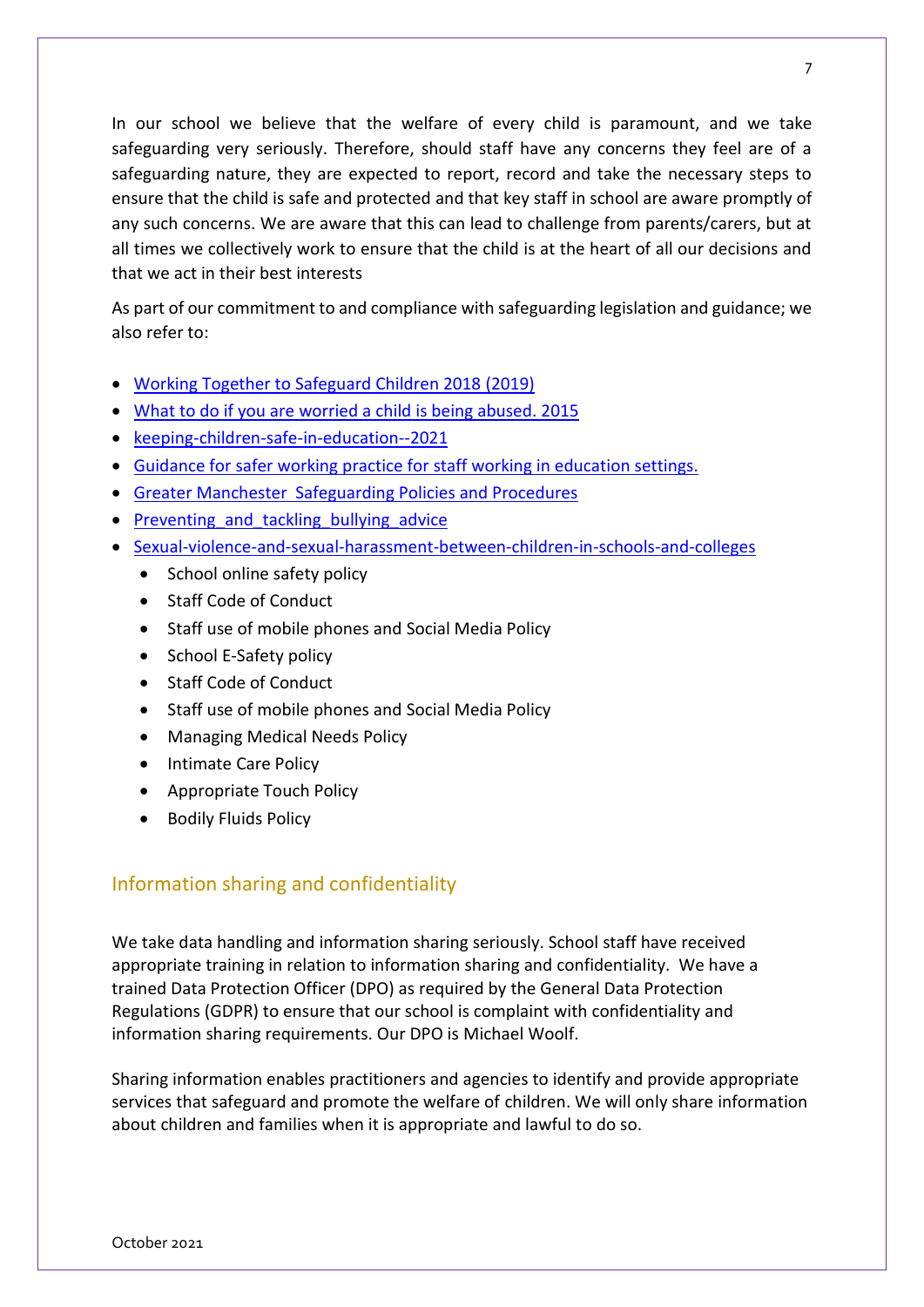We seek to work in partnership and will when possible inform parents and carers of concerns. In some specific instances, this may not be possible for example, if sharing information would increase risk, or if it is against local or national guidance.

Where we share information in relation to safeguarding or a child protection matter we follow local and national guidance, we pay particular regard to [Information sharing advice\\_](https://assets.publishing.service.gov.uk/government/uploads/system/uploads/attachment_data/file/721581/Information_sharing_advice_practitioners_safeguarding_services.pdf)  [for practitioners in safeguarding services](https://assets.publishing.service.gov.uk/government/uploads/system/uploads/attachment_data/file/721581/Information_sharing_advice_practitioners_safeguarding_services.pdf) and [Data Protection Toolkit for Schools.](https://assets.publishing.service.gov.uk/government/uploads/system/uploads/attachment_data/file/747620/Data_Protection_Toolkit_for_Schools_OpenBeta.pdf)

### <span id="page-7-0"></span>PURPOSE:

The purpose of the policy is to ensure that the welfare of children is always understood and promoted. In this school we understand that the welfare of the child is paramount.

We strive to ensure that all children regardless of their age, gender, ability, culture, race, language, religion or sexual identity are protected from harm in all its forms. All staff and volunteers have an equal responsibility to act on concerns, suspicions or disclosures that lead them to suspect or understand a child may be at risk of harm.

As part of our duty of care we also work to ensure that pupils and staff involved in safeguarding and child protection issues receive appropriate support. In line with Keeping Children Safe in Education 2021, we work with a range of partners and adhere to local practice guidance supported by The Stockport Safeguarding Children Partnership.

All staff, volunteers and sessional workers are required to adhere to our Code of Conduct (including the use of ICT and social media). All staff, volunteers and sessional workers understand what to do if there are concerns or allegations about any adult working or volunteering in our school during or outside of the normal school day.

The procedures contained in this policy apply to all staff, volunteers, students, agency staff or anyone working on behalf of NCJPS. We expect that this policy takes primacy over other agency policies when work is being delivered on this site and/or on our behalf, as we maintain a duty of care to all in our school community. Any expected exception to this must be named and negotiated ahead of work being undertaken. Colleagues from partner agencies who are based in our school adhere to school policies regarding reporting concerns, safer working practice and the use of ICT.

### <span id="page-7-1"></span>LANGUAGE:

Safeguarding and promoting the welfare of children refers to the process of protecting children from maltreatment, preventing the impairment of children's health or development, ensuring that children are growing up in circumstances consistent with the provision of safe and effective care and acting to enable all children to have the best life chances.

Early help refers to mechanisms providing support as soon as a problem emerges at any point in a child's life, from the foundation years through to the teenage years.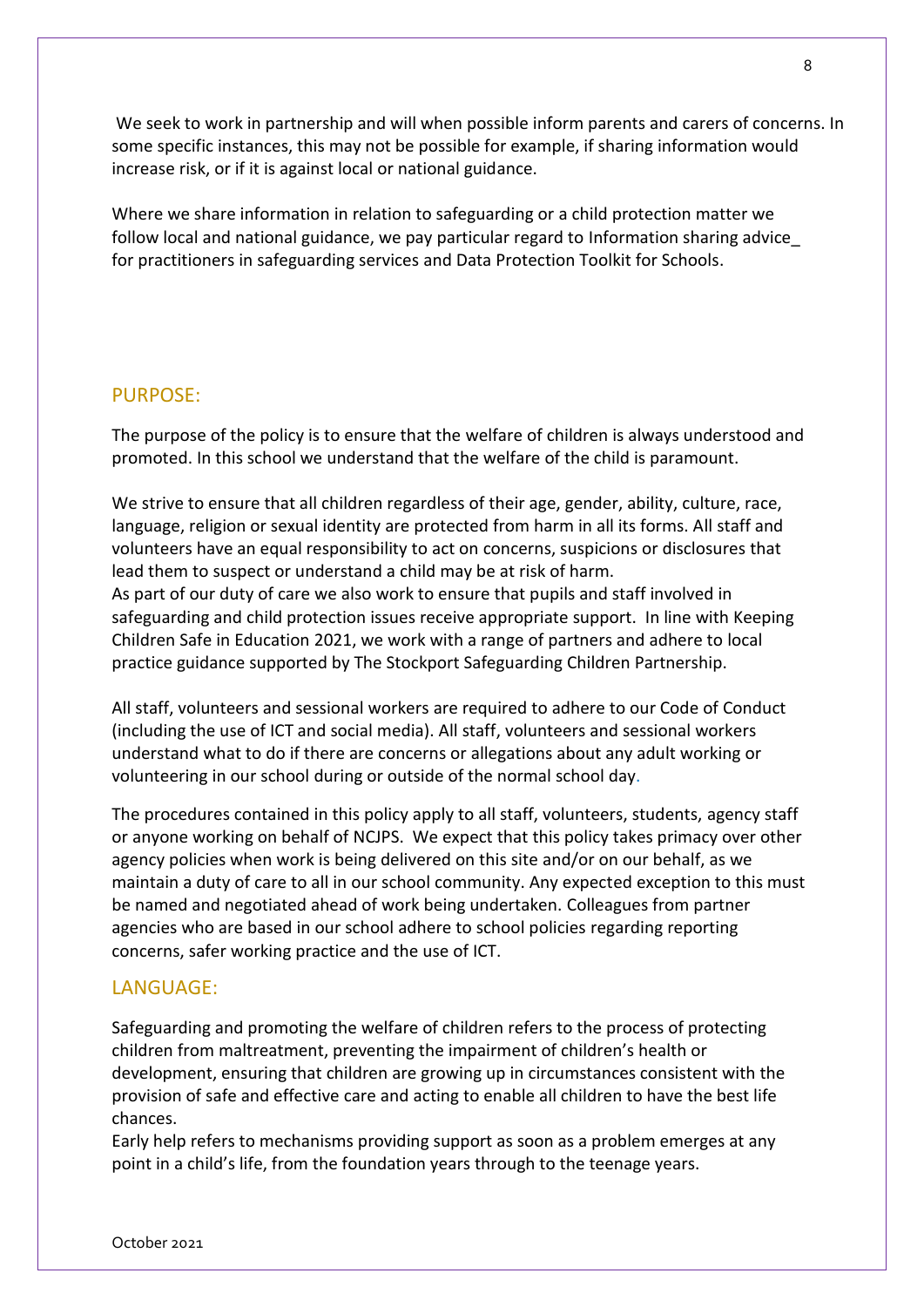Child protection refers to the activity undertaken to protect specific children who are suffering, or are likely to suffer, significant harm.

Staff refers to all those working for or on behalf of the School in either a paid or voluntary capacity and will be used from this point on in this document.

Child refers to all children and young people who have not yet reached the age of 18.

Parent refers to birth parents and other adults who are in a parenting role including: stepparents, foster parents, carers and adoptive parents.

### <span id="page-8-0"></span>**CONTENTS**

This policy has been divided into four key areas:

Prevention Procedures and Record Keeping Safer Recruitment Additional information and sources of support

Additional materials are referenced or provided in the Appendices.

Detailed procedural guidance and additional references are available to all staff and governors here- [Greater Manchester Safeguarding Procedures](http://greatermanchesterscb.proceduresonline.com/) .

# <span id="page-8-1"></span>**PREVENTION**

We will establish and maintain an ethos where:

Children feel safe and secure in an environment which allows them to learn and develop on a journey to achieving their full potential. We will educate and support our children in an inclusive, supportive non-judgemental environment.

Children understand that there are adults in the school whom they can talk to if worried, scared or facing difficulty. We will work hard to be a restorative staff team who actively listen and respond.

Staff development and awareness in respect of safeguarding is given the highest priority across the school to ensure we all fully understand and implement the national and local agenda. All our staff and volunteers are required to read Keeping Children safe in Education (KCSiE) Part 1 and other relevant documentation as directed. All staff are required to undertake annual safeguarding training, read materials provided and attend further training and update sessions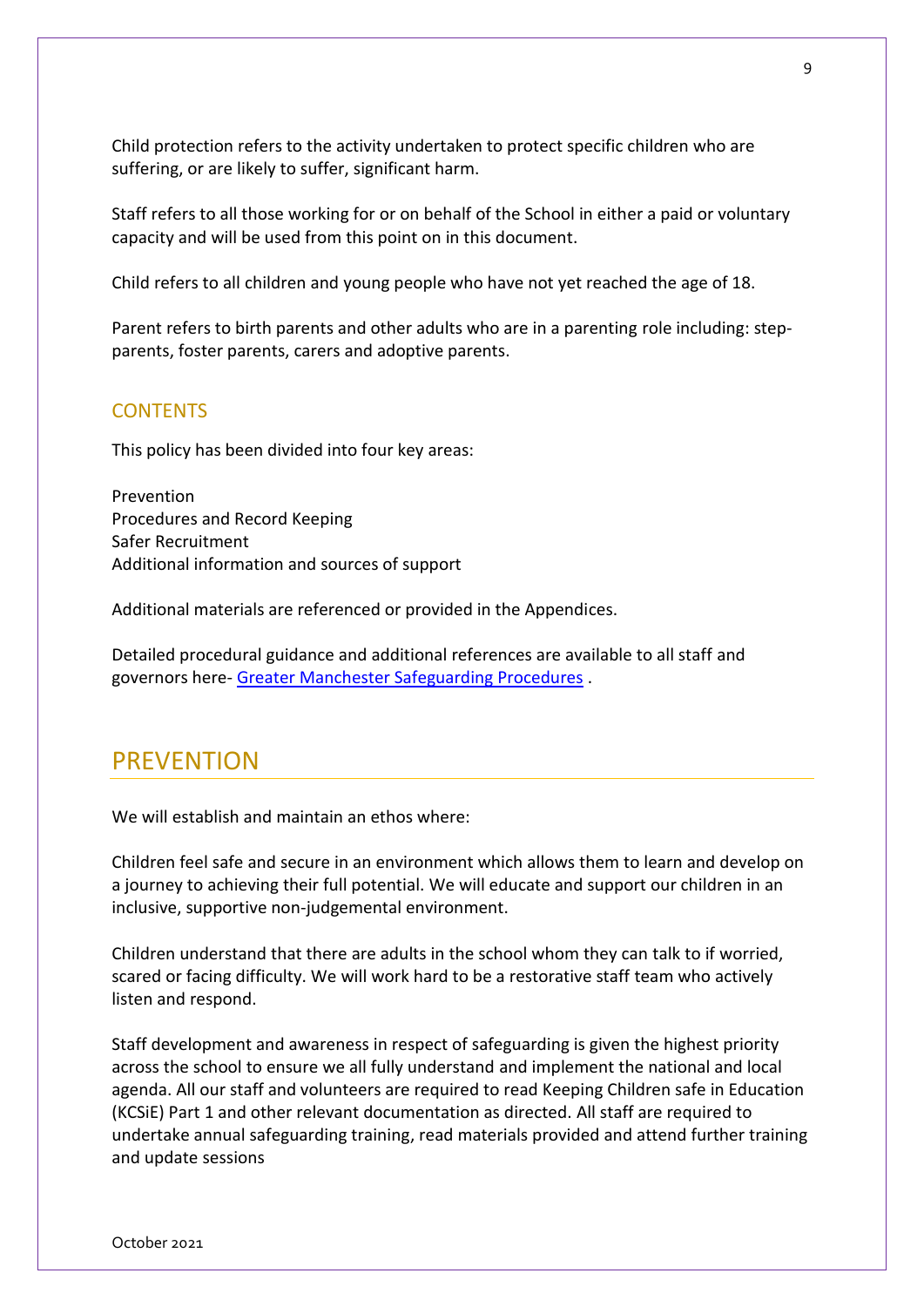We deliver a broad, balanced and age appropriate PSHE (Personal, Social, Health & Economic) Education Programme, where children and young people acquire the knowledge, understanding and skills they need to manage their lives, now and in the future. It will support them to manage and assess risk effectively and develop the skills to recognise healthy and unhealthy relationships (both online and in the physical world); and where to find sources of support.

Children are supported in recognising risks in various forms including on the internet. They understand what kind of physical and *virtual* contact is acceptable and can recognise inappropriate pressure from others, including that which threatens their personal safety and well-being and give them strategies to counter this.

Staff feel empowered to share safeguarding concerns in a swift and timely way bringing them to the attention of the Designated Safeguarding Lead (DSL) and/ or the Head Teacher Accepting that safeguarding is the responsibility of all in our community, staff feel able to ask safeguarding questions and receive appropriate feedback following up on concerns as part of this shared responsibility to children.

Emerging issues and themes are proactively addressed and fed back to the Local Authority (LA) and Stockport Safeguarding Children Partnership (SSCP), via the Senior Advisor for Safeguarding in Education (SASE) to ensure a multi-agency awareness and that strategies are developed.

There is a clear approach to substance misuse (drugs and alcohol). Any issues of drugs and substance misuse are recorded and there are strategies to educate children appropriately delivered throughout the school and curriculum.

We use the mechanisms and services available to understand the range of issues which may make a child vulnerable and ensure children and young people receive the most appropriate support or referral and access to other provision; actively supporting multi agency planning for those children and, in doing so, providing information about the 'voice of the child' and the child's personal experiences and perspectives as evidenced by observations or information provided.

Our school's arrangements for consulting with, listening and responding to pupils are:

- Circle times in all classes
- Weekly **timetabled** PSHE lessons
- School council
- Pastoral teacher and class teachers available to talk to children
- Year 6 buddy system
- Head and DH Boy and Girl Team
- Support Clinic
- 'Wish My Teacher Knew' jar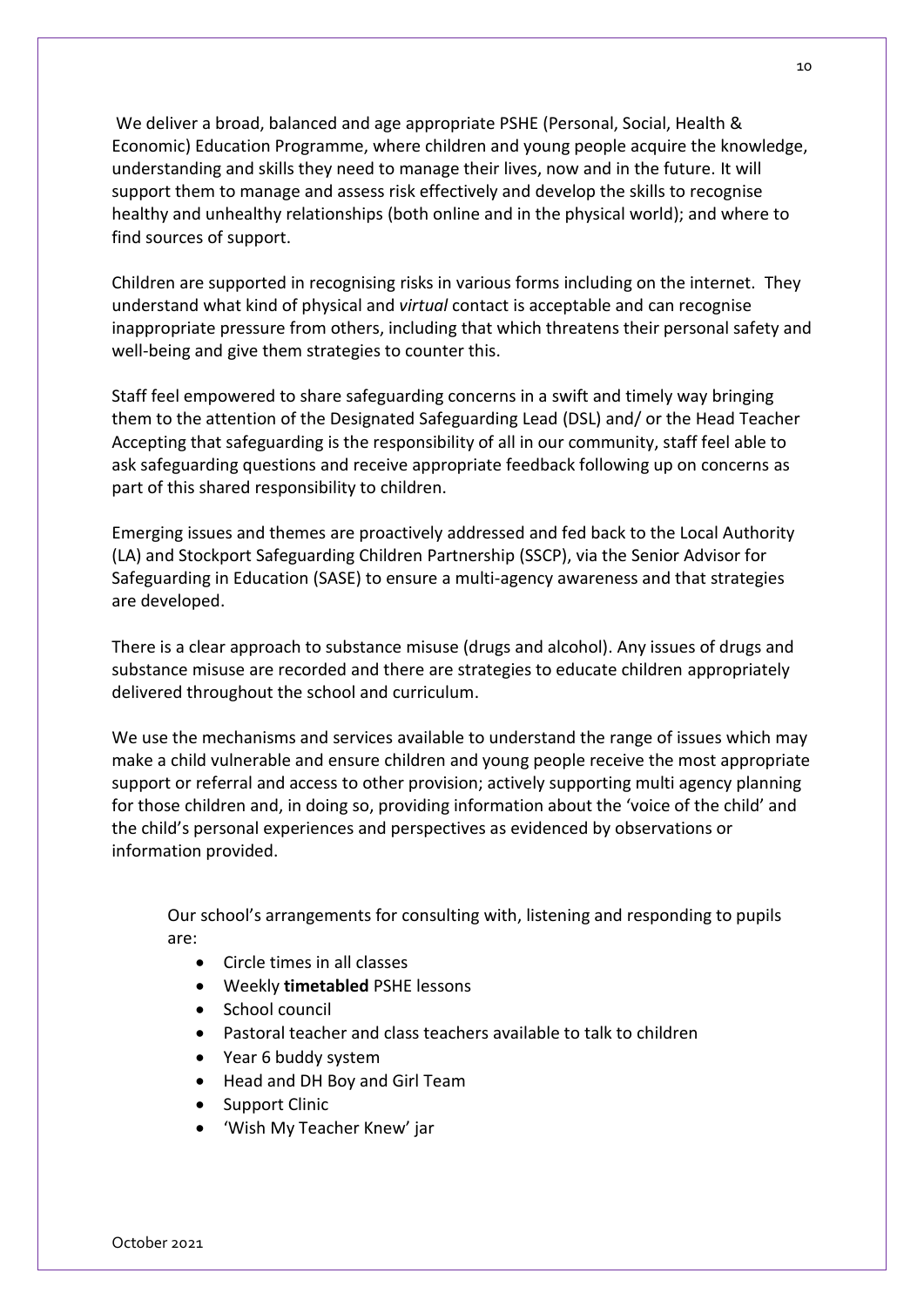Our school's arrangements for consulting with, listening and responding to parents are:

- Teaching staff make themselves available at the start and end of the school day
- Direct email or phone call with staff
- Open door policy
- Information on notice boards for parents
- Information on website
- Parent Governors
- Regular parental questionnaire /surveys
- Parents' Evening
- Generation Lunch

There is a commitment to the continuous development of staff with regard to safeguarding training:

- All staff access training annually with regular updates across the academic year
- We undertake SSCP 'endorsed' Basic Awareness training and all new staff, as part of their induction, access safeguarding training within the first term of their employment/placement
- The Designated Lead and/or deputy attends the SSCP DSL safeguarding training on bi-annual basis
- The Designated Safeguarding Lead, and/or Deputy attend the Designated Safeguarding Lead Network Meetings held each term, coordinated by the SASE, thereby enabling them to keep up to date with safeguarding practices and be aware of any concerns/themes emerging locally.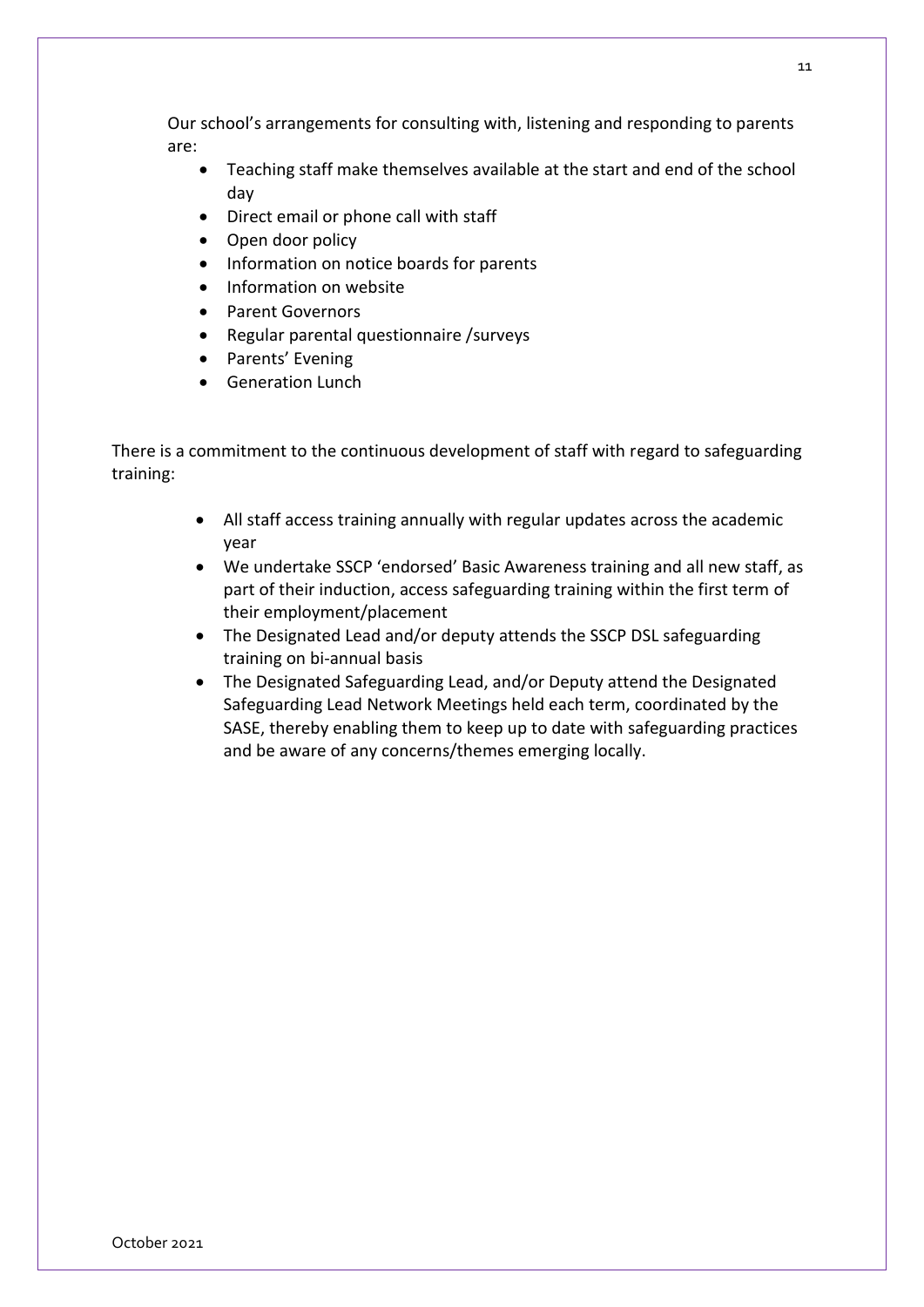#### <span id="page-11-0"></span>**DEFINITIONS**

Staff are trained and supported to understand and recognise indicators of the types of abuse that some children experience and work to the following definitions:

All school staff are aware that abuse, neglect and safeguarding issues are rarely standalone events that can be covered by one definition or label. In most cases multiple issues may overlap with one another.

<span id="page-11-1"></span>Abuse**:** a form of maltreatment of a child. Somebody may abuse or neglect a child by inflicting harm or by failing to act to prevent harm. Children may be abused in a family or in an institutional or community setting by those known to them or, more rarely, by others (e.g. via the internet). They may be abused by an adult or adults or another child or children.

<span id="page-11-2"></span>Physical abuse: a form of abuse which may involve hitting, shaking, throwing, poisoning, burning or scalding, drowning, suffocating or otherwise causing physical harm to a child. Physical harm may also be caused when a parent or carer fabricates the symptoms of, or deliberately induces, illness in a child.

<span id="page-11-3"></span>Emotional abuse: the persistent emotional maltreatment of a child such as to cause severe and adverse effects on the child's emotional development.

It may involve conveying to a child that they are worthless or unloved, inadequate, or valued only insofar as they meet the needs of another person.

It may include not giving the child opportunities to express their views, deliberately silencing them or 'making fun' of what they say or how they communicate.

It may feature age or developmentally inappropriate expectations being imposed on children. These may include interactions that are beyond a child's developmental capability as well as overprotection and limitation of exploration and learning, or preventing the child participating in normal social interaction.

It may involve seeing or hearing the ill-treatment of another.

It may involve serious bullying (including cyberbullying), causing children frequently to feel frightened or in danger, or the exploitation or corruption of children.

Some level of emotional abuse is involved in all types of maltreatment of a child, although it may occur alone.

<span id="page-11-4"></span>Sexual abuse: involves forcing or enticing a child or young person to take part in sexual activities, not necessarily involving a high level of violence, whether or not the child is aware of what is happening. The activities may involve physical contact, including assault by penetration (for example rape or oral sex) or non-penetrative acts such as masturbation, kissing, rubbing and touching outside of clothing. They may also include non-contact activities, such as involving children in looking at, or in the production of, sexual images, watching sexual activities, encouraging children to behave in sexually inappropriate ways, or grooming a child in preparation for abuse (including via the internet). Sexual abuse is not solely perpetrated by adult males. Women can also commit acts of sexual abuse, as can other children.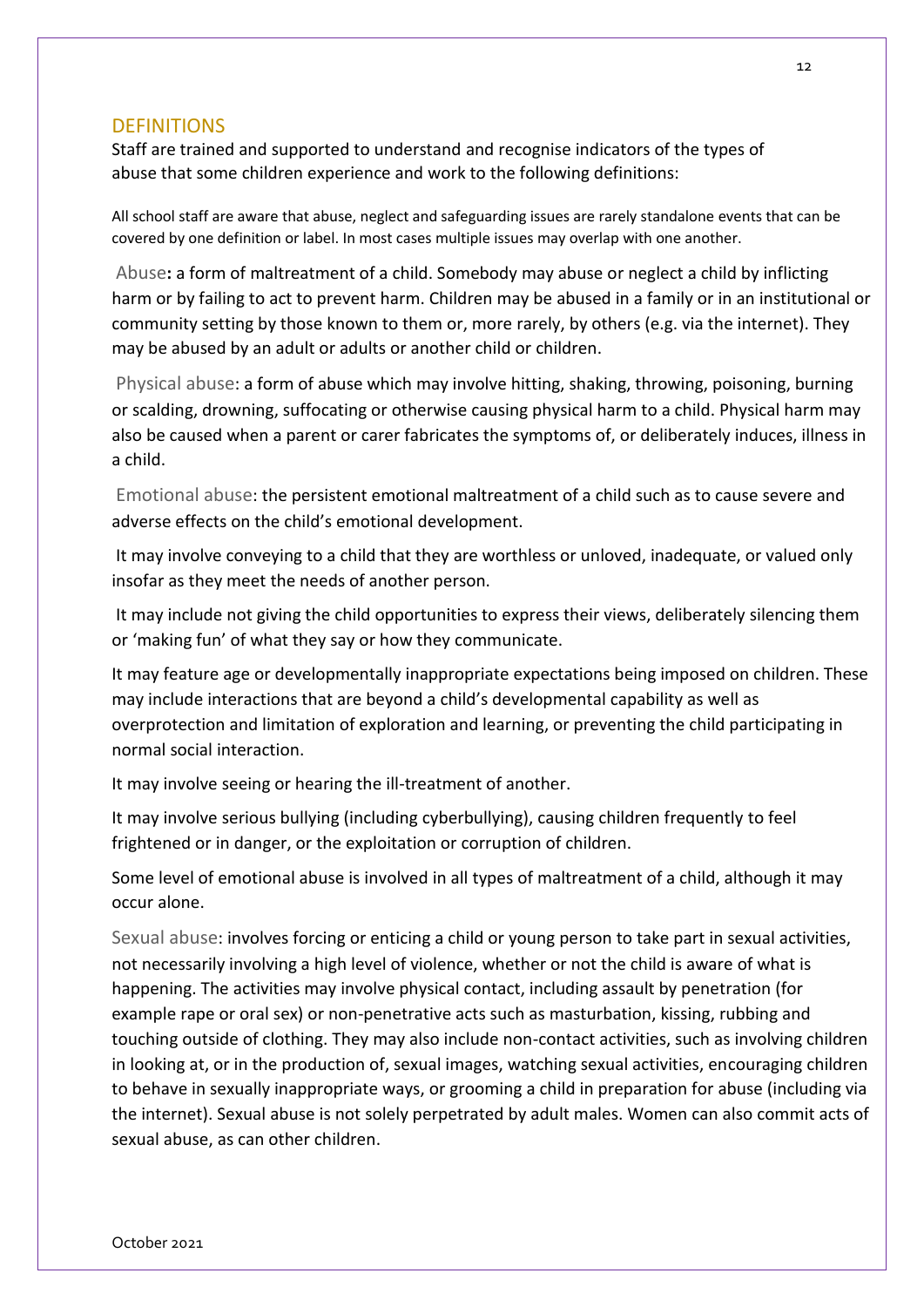<span id="page-12-0"></span>Neglect: the persistent failure to meet a child's basic physical and/or psychological needs, likely to result in the serious impairment of the child's health or development. Neglect may occur during pregnancy as a result of maternal substance abuse. Once a child is born, neglect may involve a parent or carer failing to:

- provide adequate food, clothing and shelter (including exclusion from home or abandonment);
- protect a child from physical and emotional harm or danger;
- ensure adequate supervision (including the use of inadequate care-givers); ensure access to appropriate medical care or treatment.
- include neglect of, or unresponsiveness to, a child's basic emotional needs.

### <span id="page-12-1"></span>Complex Safeguarding

Complex safeguarding is used to describe criminal activity (often organised) or behaviour associated to criminality, involving often vulnerable children where there is exploitation and/or a clear or implied safeguarding concern.

In Stockport domestic abuse has been included within this definition in acknowledgement of the similarities between the process of grooming and controlling victims of domestic abuse and those subject to complex abuse and the need for a specialist and sensitive approach to working with children and families at highest risk of all these areas of concerns to reduce risk and effect positive outcomes. Stockport family have agreed that the following areas are encompassed within complex safeguarding:

- Domestic Abuse including honour-based violence and forced marriage
- Child Sexual Exploitation (CSE)
- Serious Organised Crime including Child Criminal Exploitation (CCE)
- Modern Slavery and Trafficking
- Female Genital Mutilation
- Radicalisation and Extremism

<span id="page-12-2"></span>Child Sexual Exploitation (CSE): is a form of child sexual abuse, it involves exploitative situations, contexts and relationships where young people receive something (for example food, accommodation, drugs, alcohol, gifts or money) as part of a grooming process. Ultimately, this results in them engaging in sexual activities. Sexual exploitation can take many forms ranging from the seemingly 'consensual' relationship where sex is exchanged for affection or gifts, to serious organised crime by gangs and groups.

All staff are alert to possible indicators and will raise concerns as appropriate.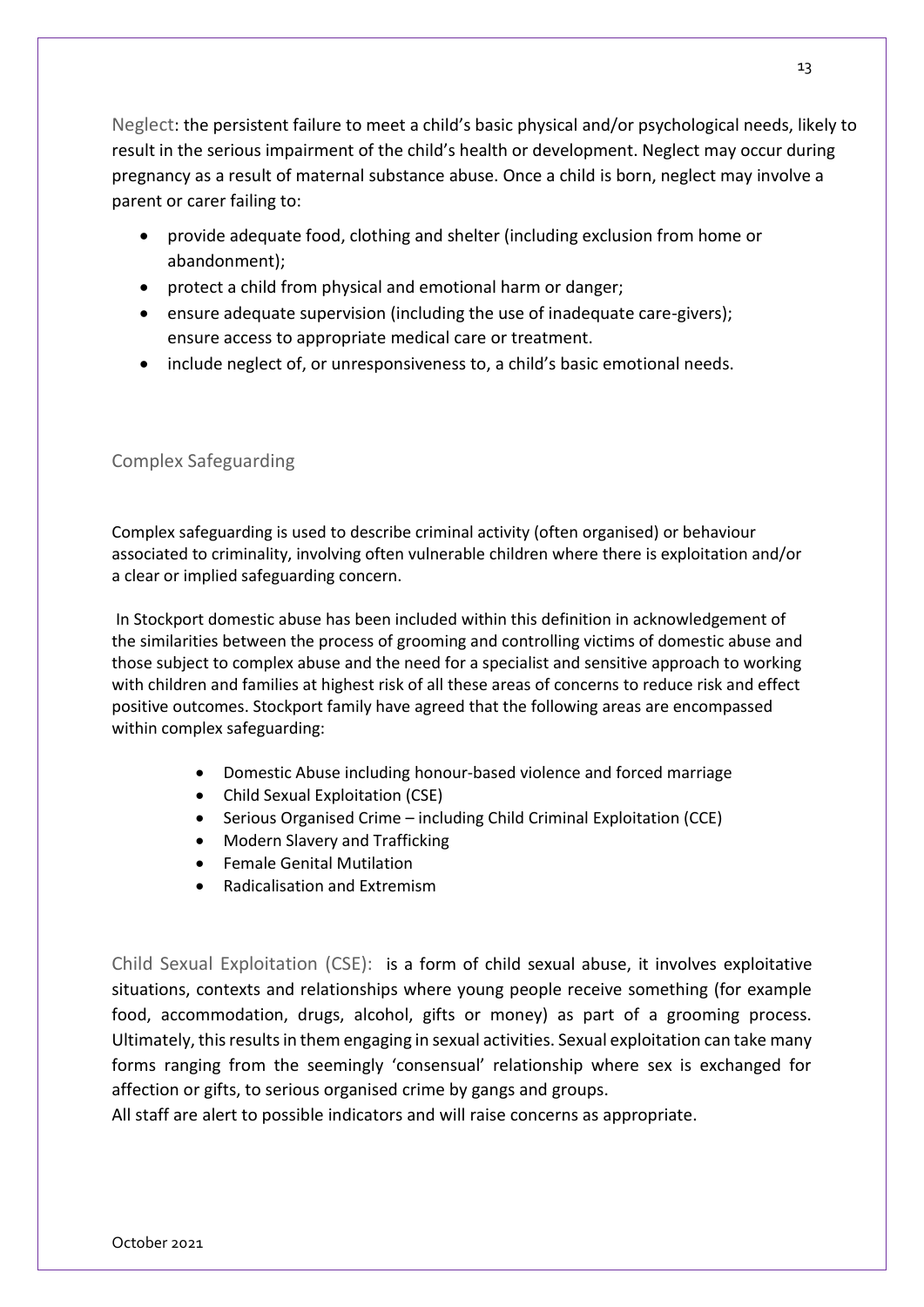Child Sexual Exploitation is a form of child sexual abuse. It occurs where an individual or group takes advantage of an imbalance of power to coerce, manipulate or deceive a child or young person into sexual activity (a) in exchange for something the victim needs or wants, and/or (b) for the financial advantage or increased status of the perpetrator or facilitator. The victim may have been sexually exploited even if the sexual activity appears consensual. Child sexual exploitation does not always involve physical contact; it can occur through the use of technology.

(Child Sexual Exploitation, DfE)

<span id="page-13-0"></span>Children and young people who harm others (also referred to as Peer-on peer

abuse)**:** 

We understand that safeguarding issues can manifest themselves via peer on peer abuse. This may include:

- bullying (including cyber bullying and prejudice-based behaviours),
- gender based violence/sexual assaults
- taking, collecting and sharing of naked or semi-naked images and *upskirting*
- physical abuse such as hitting, kicking, shaking, biting, hair pulling, or otherwise causing physical harm;
- initiating/hazing type violence and rituals

Staff are clear on our procedures with regards to peer on peer abuse and such matters are always taken seriously. In our school we follow comprehensive PSHE schemes of work, which are accredited by the PSHE Association and address aspects of Peer on Peer abuse including relationship abuse, domestic violence, CSE and gender-based violence.

### <span id="page-13-1"></span>Sexual Violence and Sexual Harassment

Sexual violence and sexual harassment can occur between two children of **any age and sex.**  It can also occur through a group of children sexually assaulting or sexually harassing a single child or group of children.

Children who are victims of sexual violence and sexual harassment will likely find the experience stressful and distressing, and it may adversely affect their educational attainment. Sexual violence and sexual harassment exist on a continuum and may overlap, they can occur online and offline (both physically and verbally) **and are never acceptable**. It is important that **all** victims are taken seriously and offered appropriate support.

We understand that reports of sexual violence and sexual harassment are extremely complex to manage. At NCJPS, we have a zero-tolerance approach to such behaviours. In addition, we recognise that it is essential that victims are protected, offered appropriate support and every effort is made to ensure their education is not disrupted. It is also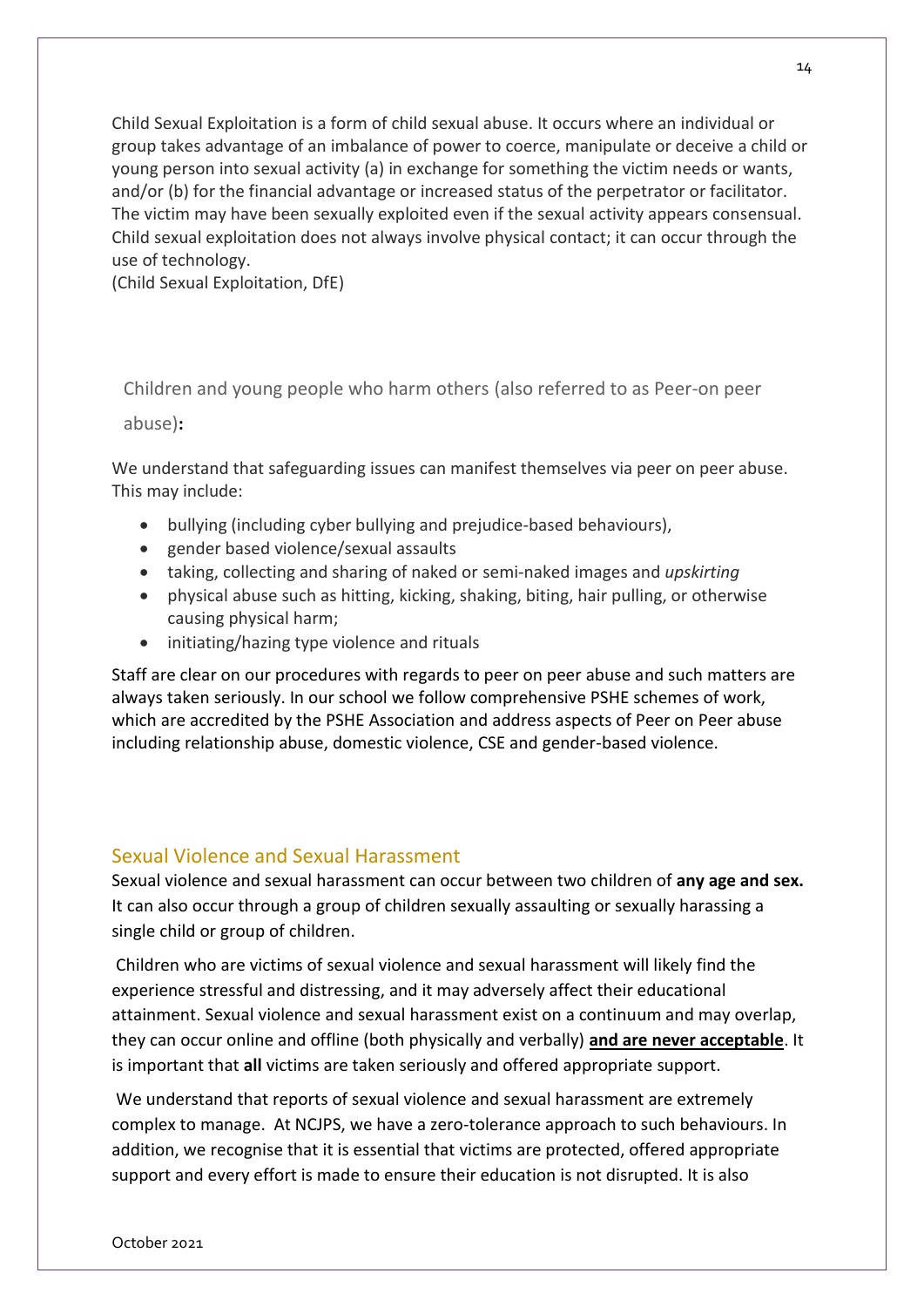important that other children, adult students and school and college staff are supported and protected as appropriate. We take reports of sexual harassment and sexual violence seriously and will always act to address reports and concerns we do this by:

- not tolerating or dismissing sexual violence or sexual harassment as "banter", "part of growing up", "just having a laugh" or "young people being young people";
- challenging behaviour (potentially criminal in nature), such as grabbing bottoms, breasts and genitalia and flicking bras and lifting skirts. Dismissing or tolerating such behaviours risks normalising them; and
- understanding that all the above can be driven by wider societal factors beyond the school and college, such as everyday sexist stereotypes and everyday sexist language. Ensuring we have a whole school/college approach (especially preventative education).
- We will always make referrals as appropriate and ensure are staff are trained and informed of our approaches to this matter.

For information on the sharing of naked images please refer to page 24.

# <span id="page-14-0"></span>Contextual Safeguarding

Safeguarding incidents and/or behaviours can be associated with factors outside the school and can occur between children outside the school All staff, but especially the designated safeguarding lead (or deputy) should be considering the context within which such incidents and/or behaviours occur. This is known as contextual safeguarding, which simply means assessments of children should consider whether wider environmental factors are present in a child's life that are a threat to their safety and/or welfare. Children's social care assessments should consider such factors, so it is important that schools and colleges provide as much information as possible as part of the referral process. This will allow any assessment to consider all the available evidence and the full context of any abuse.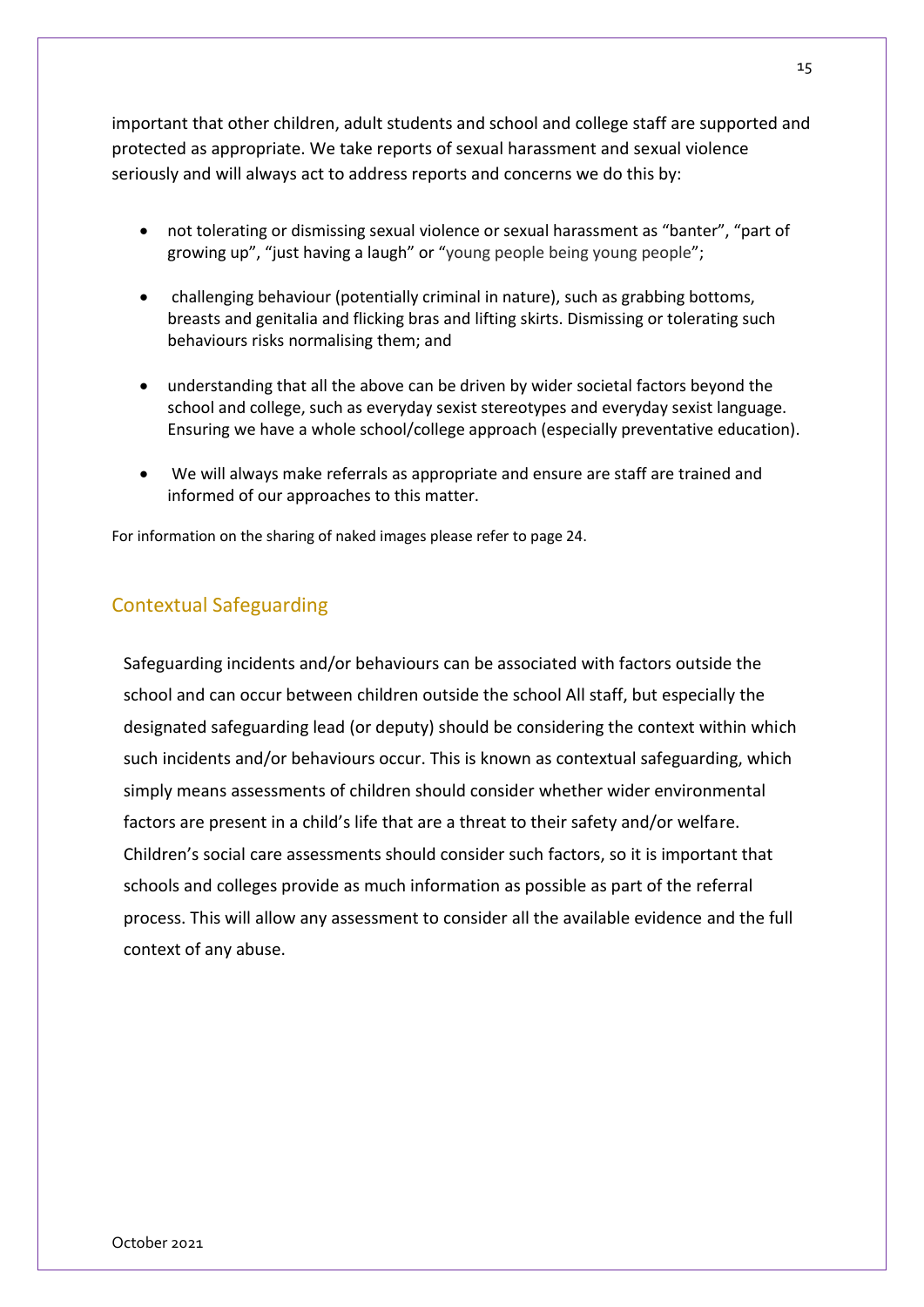# <span id="page-15-0"></span>Early Help

Providing early help is more effective in promoting the welfare of children, young people and their families than reacting later. Early help means providing support as soon as a problem emerges, at any point in a child's life, from the foundation years through to the teenage years. Early help is both early in terms of age and early in the cycle of need.

**Effective early help relies upon families, communities and local agencies working together to:**

- Identify children, young people and families who would benefit from early help;
- Undertake an assessment of the need for early help;
- Provide targeted early help services to address the assessed needs of a child, young person and their family which focuses on activity to significantly improve the outcomes for them.
- Early help should happen as soon as possible when difficulties emerge in order to prevent problems from becoming entrenched or escalated.
- Early help is underpinned by universal services to identify the need for support at an early stage for those families who may need it.
- An effective early help offer is the responsibility of all partners.
- All families will have access to co-ordinated early help in accordance with need as soon as difficulties are identified. This support should be personalised, multi-agency, evidence based and embedded within a whole family approach. Children and young people in those families will be supported to live safe, healthy and fulfilling lives, and to develop into responsible adult citizens.
- Early help can break the intergenerational cycle of risk and vulnerability that some families become entrenched in.
- Families will become more resilient and develop capabilities to prevent and resolve problems themselves.
- Local communities will become resilient through early help.

NCJPS operates a *Team around the school model* (TAS) – see below for more details.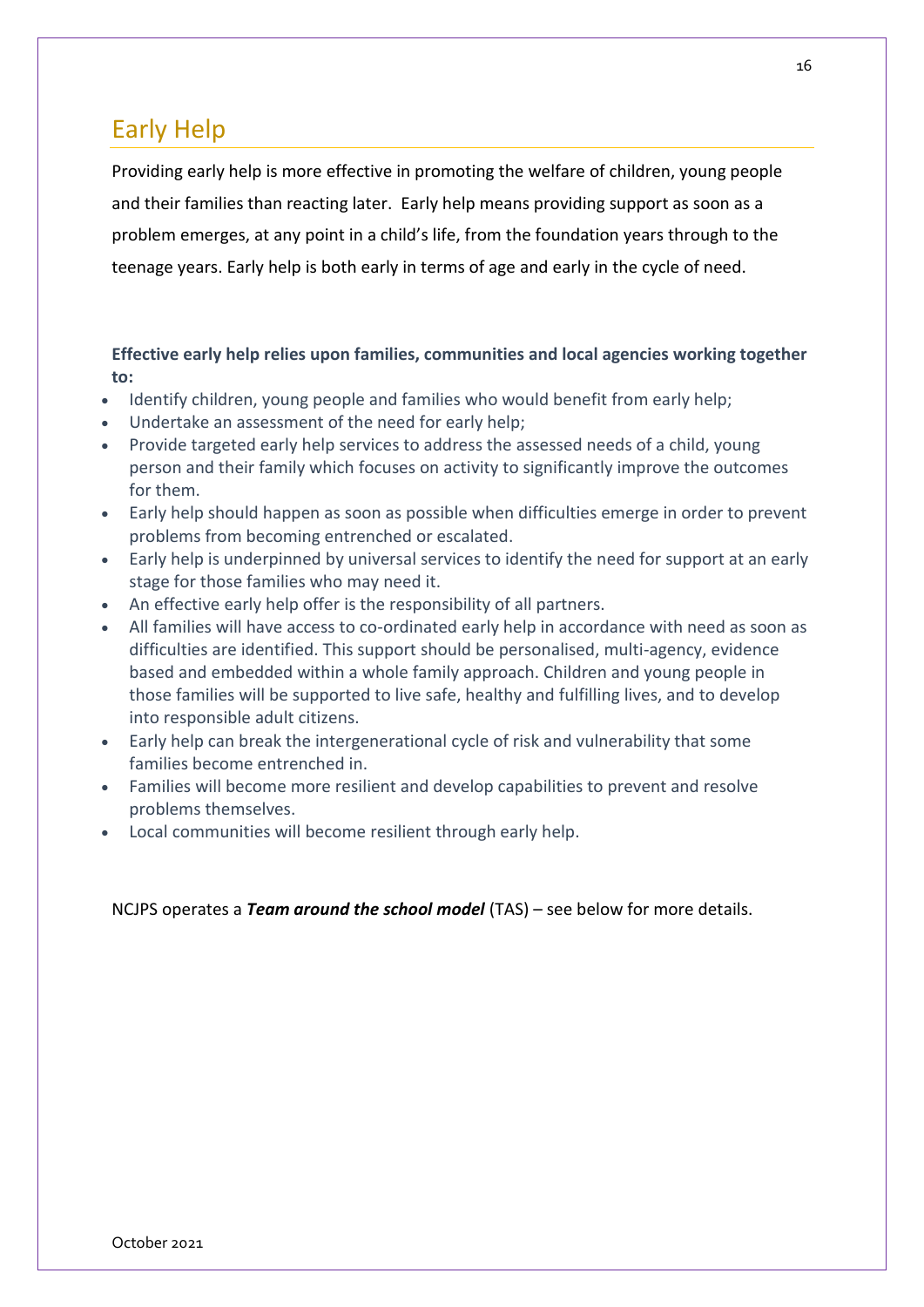# <span id="page-16-0"></span>ROLES AND RESPONSIBILITIES

The school will ensure that every member of staff and person working on behalf of the School:

- Knows the name and of the DSL and any deputies, understands his/her role and responsibilities, and how to contact them.
- Understands they have an individual responsibility to refer safeguarding and child protection concerns.
- Will receive training at the point of induction so that they know:
	- their personal responsibility / code of conduct / teaching standards
	- SSCP child protection procedures and how to access them
	- the need to be vigilant in identifying cases of abuse at the earliest opportunity
	- how to support and respond to a child who discloses abuse/ significant harm
	- their duty concerning unsafe practices of a colleague
	- the DSL will disclose any information about a pupil to other members of staff **only** on a need to know basis
	- the school will undertake appropriate discussion with parents prior to involvement with other agencies wherever this is appropriate
	- the school will ensure that parents understand their obligations re: Child Protection by intervention as and when appropriate
	- to develop effective links with relevant agencies in relation to safeguarding (child protection)
	- to ensure that, where there are unmet needs, an assessment of early help is initiated
	- to send appropriate representatives to case conferences, core groups and child protection review meetings

Where a member of staff is concerned that a child is in immediate danger or is at risk of harm, they should report this to the Designated Safeguarding Lead, or their Deputy, **without delay**. A written record will be made of these concerns as immediately following the disclosure/concern being raised.

Where staff have conversations with a child who discloses abuse, they follow the basic principles:

- listen and remain calm
- never ask a child if they are being abused
- make a record of discussion to include time, place, persons present and what was said (child language – do not substitute words)
- advise you will have to pass the information on
- never take photographs of any injury
- never record a child
- never undress a child to physically examine them
- allow time and provide a quiet space for support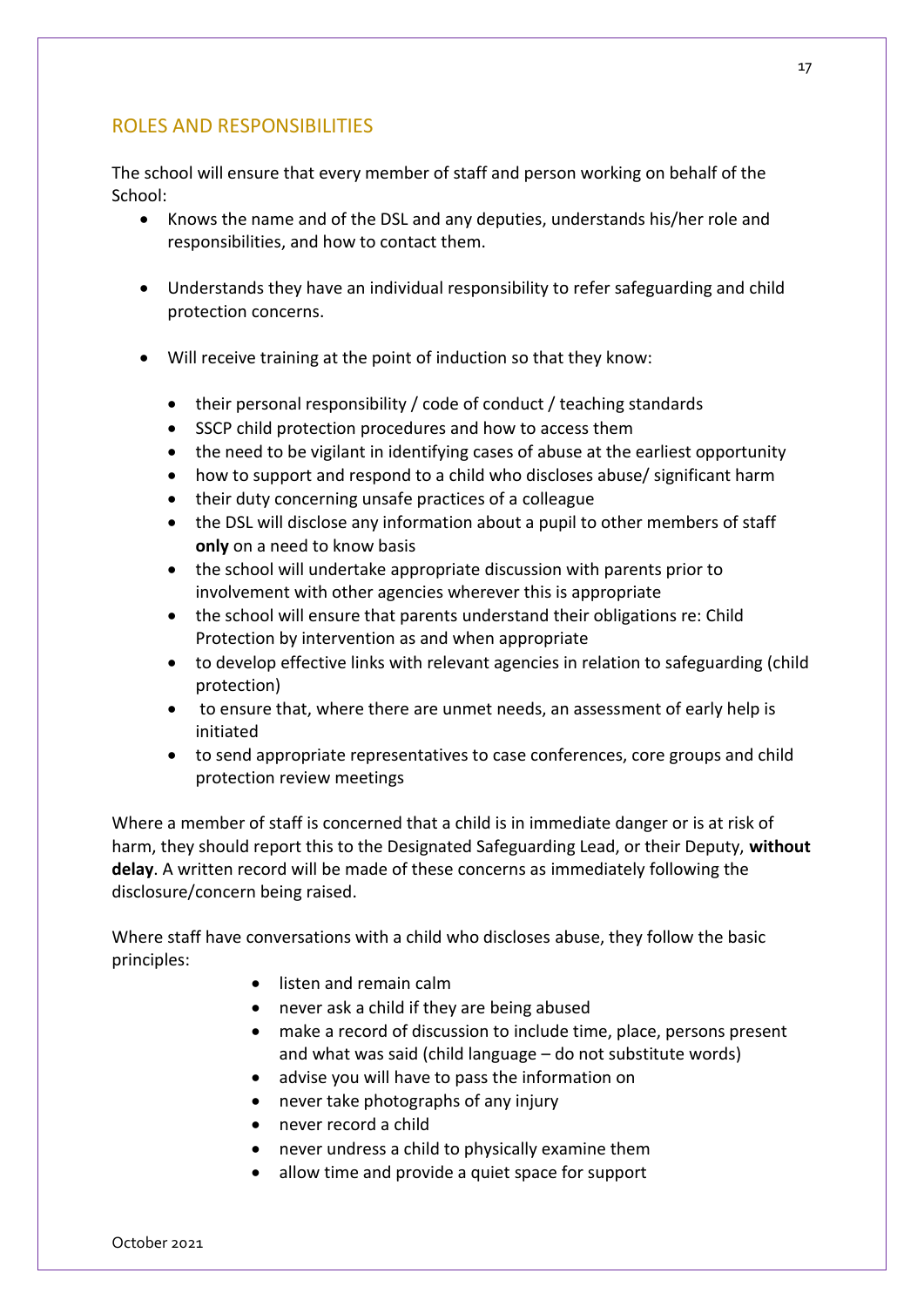- At no time promise confidentiality to a child or adult.
- Details of conversations with professionals, family member so or other relevant parties will be made and recorded on CPOMS.

We will notify any Lead Social Worker if:

- a pupil subject to a Child Protection Plan (CPP) is excluded (fixed term or permanent)
- there is an unexplained absence of a pupil on a CPP of more than 2 days or 1 day following a weekend, or as agreed as part of a CPP
- if a child is missing and there is a need to follow Stockport's policy and any statutory guidance on Children Missing Education (CME)
- additional concerns arise

We understand that parents often hold key information about incidents, allegations or concerns therefore, **in the majority of situations; the Designated Safeguarding Lead or key staff member of school staff will speak to the parents and gain their consent** to discuss any matters with other relevant agencies. There will be very few instances where, to speak to the parents, could further endanger the child. In those situations, they would still consult/refer, but would have clearly recorded reasons as to why they had not gained parental consent.

# <span id="page-17-0"></span>The use of 'reasonable force'

There are circumstances when it is appropriate for staff in schools to use reasonable force to safeguard children. The term 'reasonable force' covers the broad range of actions used by staff that involve a degree of physical contact to control or restrain children. This can range from guiding a child to safety by the arm, to more extreme circumstances such as breaking up a fight or where a young person needs to be restrained to prevent violence or injury. 'Reasonable' in these circumstances means 'using no more force than is needed'. *The majority* of staff attended Team Teach Training in January 2018, which covered the use of reasonable force. Refresher training will take place in February 2022. (Due to Covid the refresher training is happening later than normal.) Any use of reasonable force is in line with our Care and Control Policy.

<https://www.ncjps.org.uk/attachments/download.asp?file=3154&type=pdf>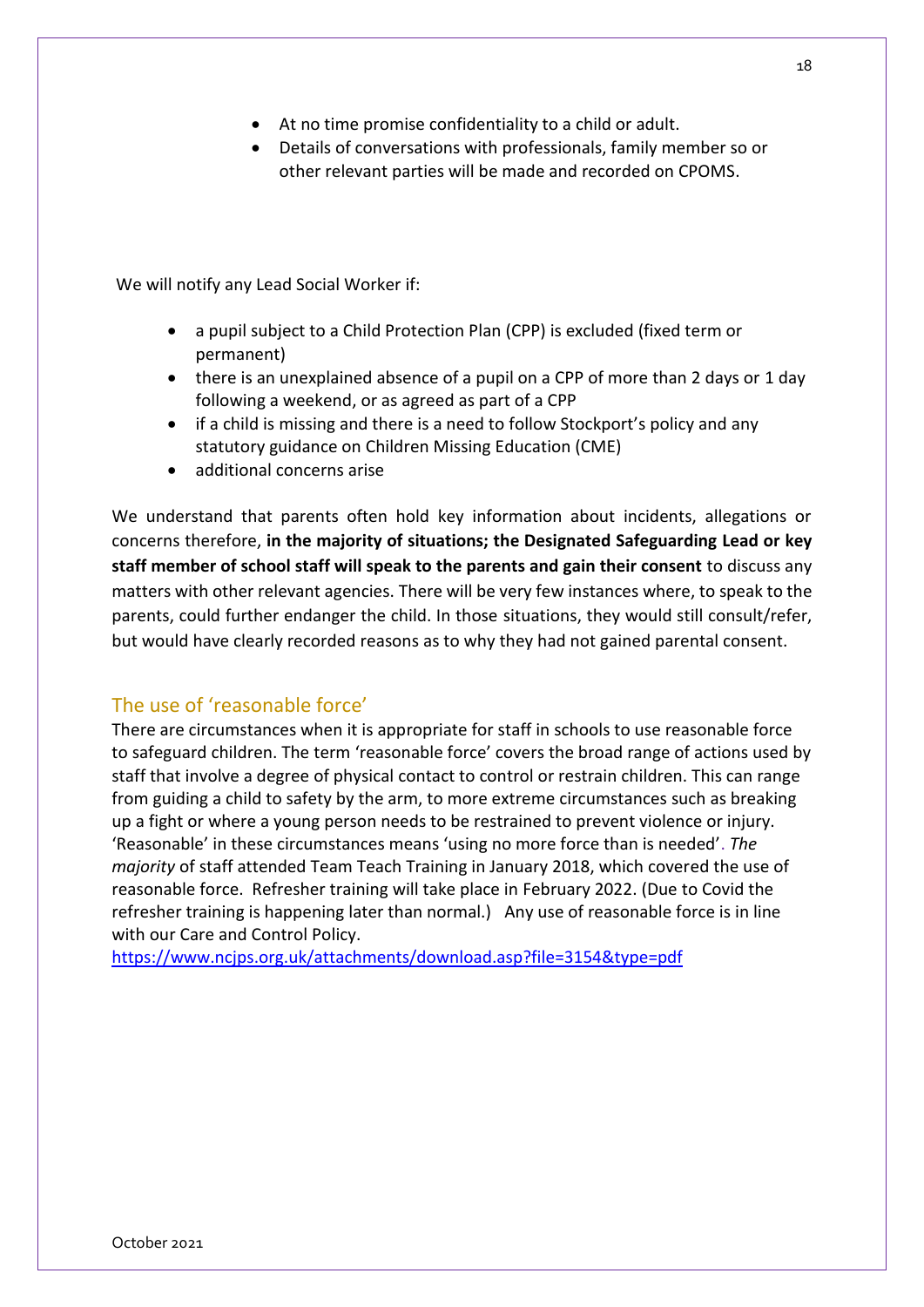### <span id="page-18-0"></span>Students who harm others (peer- on- peer abuse)

We believe that all students have the right to be taught in a safe environment to enable them to optimise their learning and achievement. We expect all students to have respect for themselves and others and work to ensure everyone in our community feels safe, valued and supported. The school promotes the values of honesty, acceptance, inclusion and fairness within a caring, restorative and nurturing environment. From September 2021 we have included Relationship Education and Health Education as part of our PSHE curriculum.

Students at our school have a variety of needs, some being very complex. We aim to provide a high level of pastoral care and support for all students and encourage appropriate and cooperative behaviour. Underpinned by this support, students are expected to take responsibility for their own behaviour with appropriate strategies offered to enable this.

# <span id="page-18-1"></span>SAFER USE OF THE INTERNET AND DIGITAL TECHNOLOGY (including Early Years provision)

NCJPS recognises that in a modern learning environment, use of the Internet, multimedia devices and digital imaging facilities are part of everyday requirements. However, a child/young person's safety will remain the priority of the school.

All staff are aware that any items that have capability for use of the Internet or the creation of digital images (including mobile phones) must be used by children/young people under appropriate supervision and in accordance with the school's acceptable use policy, which can be found on the school's website. If any such item that belongs to a member of staff is brought onto the school site, it is the responsibility of that staff member to ensure that these items contain nothing of an inappropriate nature and that they are used in line with school policy (see Acceptable User Policy (AUP)

Children/young people are not permitted to directly access items that do not belong to the school, without appropriate risk assessments and permission being sought. The school has a separate policy on the use of personal devices which all children must adhere to. This can be found on the school website.

If there is any suspicion that any multimedia device or computer contains any images or content of an inappropriate nature it will be locked, secured and, the Head Teacher or DSL will be informed immediately and the steps laid out in this guidance and guidance for the [sharing of naked](https://www.gov.uk/government/publications/sharing-nudes-and-semi-nudes-advice-for-education-settings-working-with-children-and-young-people/sharing-nudes-and-semi-nudes-how-to-respond-to-an-incident-overview) images and or When to call the police- [guidance for schools and colleges](https://www.npcc.police.uk/documents/Children%20and%20Young%20people/When%20to%20call%20the%20police%20guidance%20for%20schools%20and%20colleges.pdf) may be applied.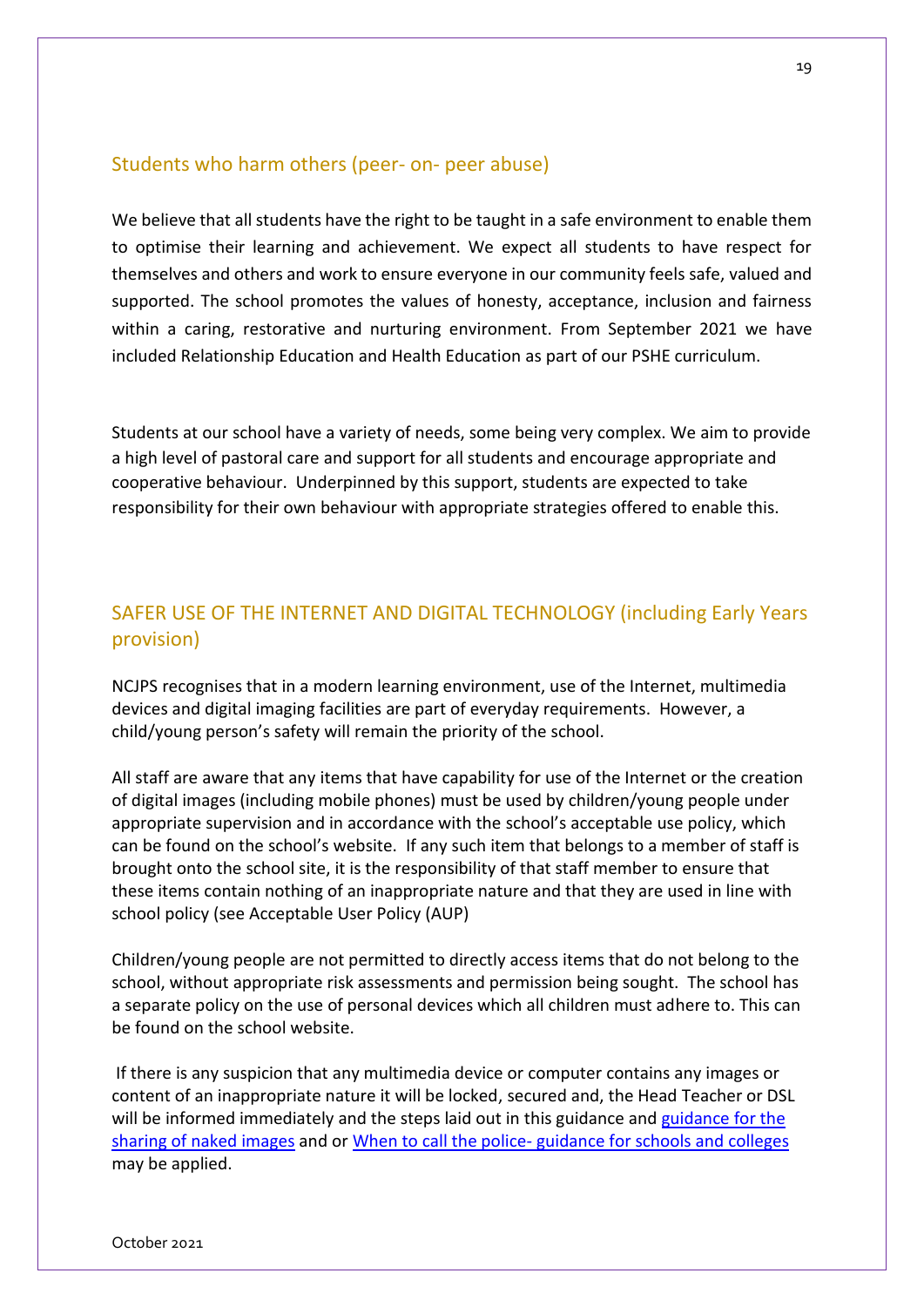# <span id="page-19-0"></span>Use of mobile phones

Mobile phones have a place in settings, especially on outings when they are often the only means of contact available to settings and can be helpful in ensuring children are kept safe.

We will:

- Only use mobile phones appropriately, and ensure staff have a clear understanding of what constitutes misuse and know how to minimise the risk.
- Ensure the use of a mobile phone does not detract from the quality of supervision and care of children.
- Ensure all mobile phone use is open to scrutiny.
- Ensure staff are vigilant and alert to any potential warning signs of the misuse of mobile phones.
- Ensure staff are responsible for their own behaviour regarding the use of mobile phones and understand how to avoid putting themselves into compromising situations, which could be misinterpreted and lead to potential allegations.
- Ensure the use of mobile phones on outings is included as part of the risk assessment, for example, how to keep personal numbers that may be stored on the phone safe and confidential.
- Adhere to the school policy on the recording of images and the use of equipment -

# <span id="page-19-1"></span>Work mobile phones

To protect children, we will ensure that the work mobile:

- Is only used by allocated people.
- Is protected with a password/ PIN and clearly labelled.
- Is stored securely when not in use.
- Is not used in areas such as toilets, changing rooms, nappy changing areas and sleep areas.
- If used for taking photographs, the images are deleted regularly and are taken in line with prior written parent/carer permission and other relevant policies.

# <span id="page-19-2"></span>Personal mobile phones

To protect children, we will ensure that personal mobiles:

- Are stored securely in the staffroom, school office or a safe place in the classroom, such as a teacher's cupboard and will be switched off whilst staff are on duty.
- Are not used to take pictures of the children attending the setting or that images are not shared.
- Will not be used to take photographs, video or audio recordings in our setting.
- Are not used to contact parents or children –exception will only be by agreement with the SLT.

Visitors are not permitted to use mobile phones or other camera/ internet enabled devices without the express permission of the Headteacher.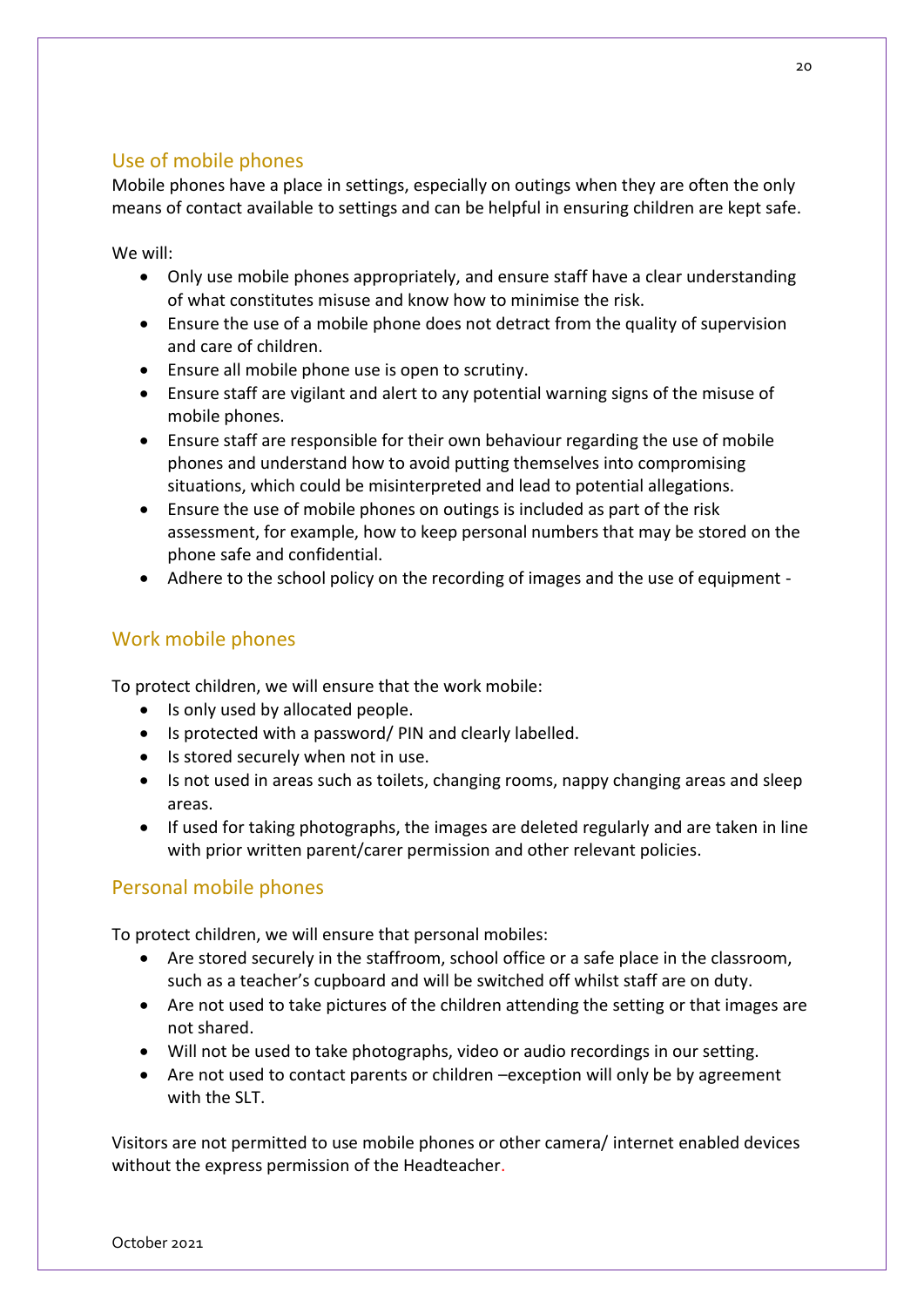Children have signed consent from their parents/ carers giving permission for the child to have a mobile and agreeing that they will stored securely and be switched off or on silent whilst in the setting – these are mostly for children who walk to school or use the school bus. Phones are handed into the office on arrival and collected at the end of the day.

In line with Keeping children safe in education 2021, we have a clear policy on the use of mobile technology in the school, which can be found in our Pupil Mobile Phone and Device Policy.

# <span id="page-20-0"></span>Cameras: Photography and Images

Most people who take or view photographs or videos of children do so for entirely innocent, understandable and acceptable reasons. However, due to cases of abuse to children through taking or using images, we must ensure that we have safeguards in place.

To protect children, we will:

- <span id="page-20-1"></span>• Obtain parents' and carers' consent for photographs to be taken used for or published (for example, on our website or displays).
- Ensure the school's designated camera is only used in the school and any images taken will not be emailed as it may not be secure. (In some instances, it may be required to seek parental permission to email images, but the potential risks must be made clear to parents).
- Ensure that children are appropriately dressed, and only use the child's first name with an image.
- Ensure that personal cameras are not used to take photographs, video or audio recordings in our school without prior explicit consent from the school, for example, for a special event, such as Shabbat Assembly, KS2 Music Evening or other event related to religious festivals. Parents are reminded of this at the beginning of all events and are asked if taking pictures of their own children not to share images of other children on social media.
- Ensure that all images are stored securely, and password protected. Where images are stored the setting will register with the Information Commissioners Office (ICO), in accordance with data protection laws.
- Ensure where professional photographers are used, we have taken appropriate steps such as DBS checks, references and parental consent prior to photographs being taken.
- Ensure 'acceptable use' rules regarding the use of cameras and camera enabled devices by children are embedded in practice.
- Ensure the use of cameras is closely monitored and open to scrutiny.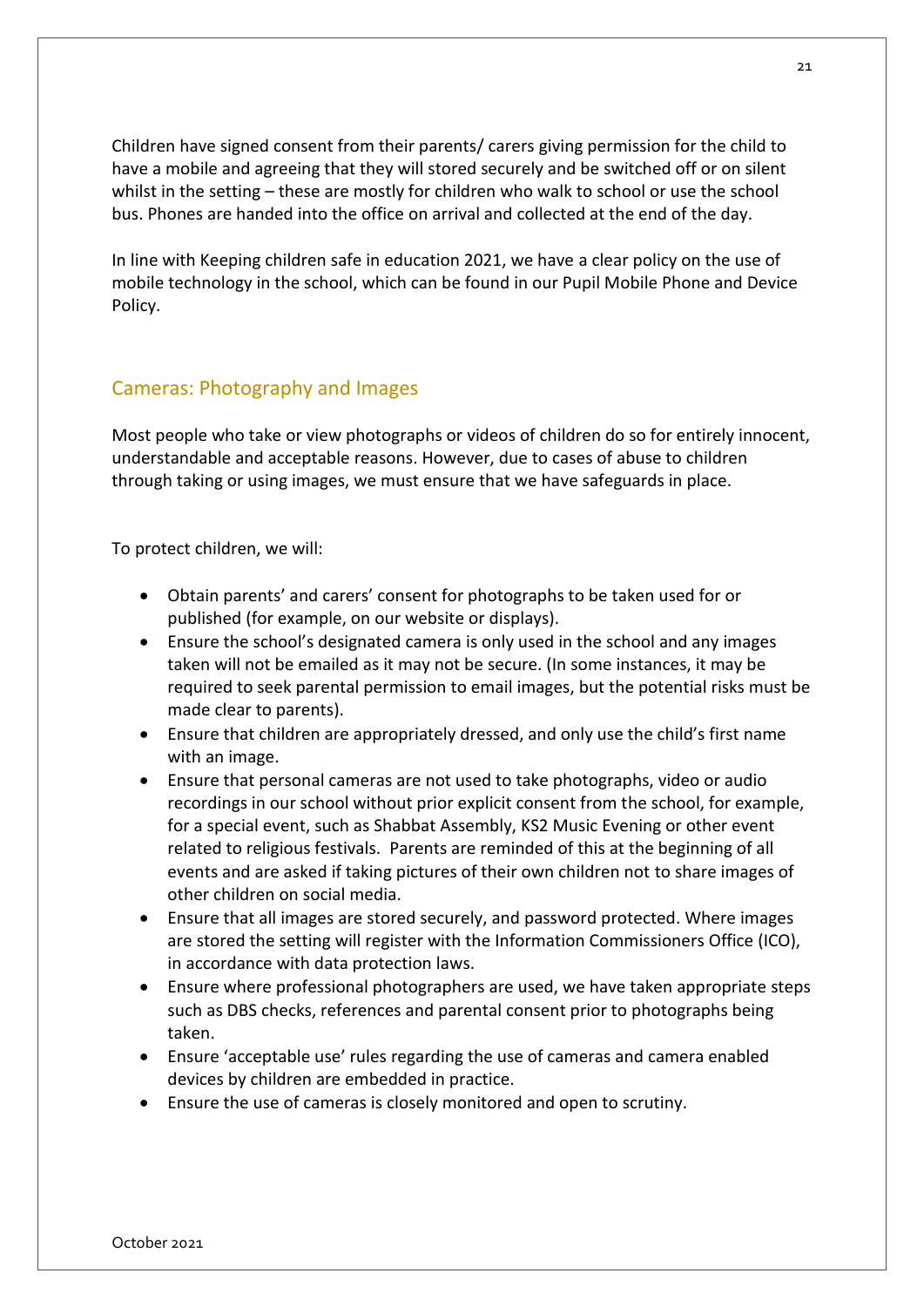# The sharing of nude or semi-nude pictures (SOMETIMES KNOWN AS SEXTING)

In the latest advice for schools and colleges (UKCIS, 2020), this is defined as the sending or posting of nude or semi-nude images, videos or live streams online by young people under the age of 18. This could be via social media, gaming platforms, chat apps or forums. It could also involve sharing between devices via services like Apple's AirDrop which works offline. Alternative terms used by children and young people may include 'pics' or similar.

The motivations for taking and sharing nude and semi-nude images, videos and live streams are not always sexually or criminally motivated.

Where staff members or others working in our setting become aware of the sharing of any such imagery the following steps should be taken.

**What to do if an incident comes to your attention**

**Report it to your Designated Safeguarding Lead (DSL) or equivalent immediately. Your setting's child protection policy should outline codes of practice to be followed.**

**Never** view, copy, print, share, store or save the imagery yourself, or ask a child to share or download – **this is illegal**.

If you have already viewed the imagery by accident (e.g. if a young person has showed it to you before you could ask them not to), report this to the DSL (or equivalent) and seek support.

**Do not** delete the imagery or ask the young person to delete it.

**Do not** ask the child/children or young person(s) who are involved in the incident to disclose information regarding the imagery. This is the responsibility of the DSL (or equivalent).

**Do not** share information about the incident with other members of staff, the young person(s) it involves or their, or other, parents and/or carers.

**Do not** say or do anything to blame or shame any young people involved.

**Do** explain to them that you need to report it and reassure them that they will receive support and help from the DSL (or equivalent).

Further advice can be found here:

[sharing-nudes-and-semi-nudes-advice-for-education-settings-working-with-children-and](https://www.gov.uk/government/publications/sharing-nudes-and-semi-nudes-advice-for-education-settings-working-with-children-and-young-people/sharing-nudes-and-semi-nudes-advice-for-education-settings-working-with-children-and-young-people)[young-people/sharing-nudes-and-semi-nudes-advice-for-education-settings-working-with](https://www.gov.uk/government/publications/sharing-nudes-and-semi-nudes-advice-for-education-settings-working-with-children-and-young-people/sharing-nudes-and-semi-nudes-advice-for-education-settings-working-with-children-and-young-people)[children-and-young-people](https://www.gov.uk/government/publications/sharing-nudes-and-semi-nudes-advice-for-education-settings-working-with-children-and-young-people/sharing-nudes-and-semi-nudes-advice-for-education-settings-working-with-children-and-young-people)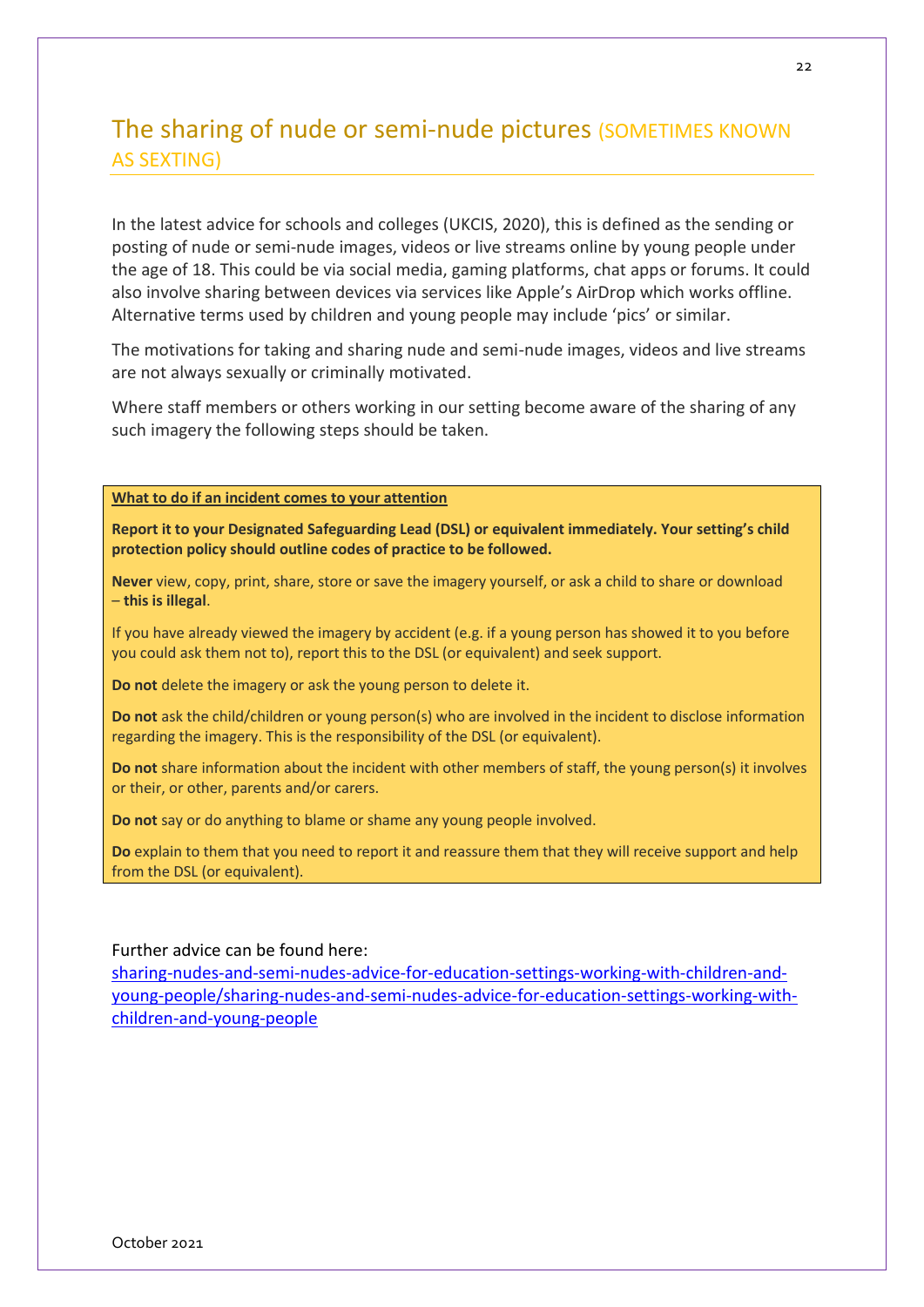# <span id="page-22-0"></span>CYBER-BULLYING

Cyber bulling is defined and covered in our anti-bullying policy.

### <span id="page-22-1"></span>ONLINE & GAMING SAFETY

The internet and internet gaming are enjoyed by many people and are often activities families can enjoy together. However, use of the internet and online games isn't without risk.

As part of our approach to online safety we will support pupils and their families in understanding the potential risks of online activity and how best to avoid them. We will work with parents and carers to support them in the following:

- Understanding the appropriateness of games and apps
- location and access to information and resources for adults and pupils
- teaching e-safety in the curriculum
- offering parental information and advice sessions
- raising awareness of online grooming
- teaching our children how to report abuse or concerns

Parental advice is available here- [https://www.thinkuknow.co.uk/11\\_13/Need](https://www.thinkuknow.co.uk/11_13/Need-advice/Gaming/)[advice/Gaming/](https://www.thinkuknow.co.uk/11_13/Need-advice/Gaming/)

In school we ensure that we have suitable filtering and monitoring systems in place, as described in *Keeping Children Safe in Education*. The school safety policy is on the school website along with a variety of fact and information sheets for parents and carers.

# <span id="page-22-2"></span>Mental health and wellbeing

Our staff are reminded that mental health problems can, in some cases, be an indicator that a child has suffered or is at risk of suffering abuse, neglect or exploitation. They are also aware of how children's lived experiences, can impact on their mental health and wellbeing, behaviour and education. Where staff are concerned that a child or young person may be experiencing issues or displaying behaviour that causes concern, they will report this to the DSL and MHL in accordance with our safeguarding procedures.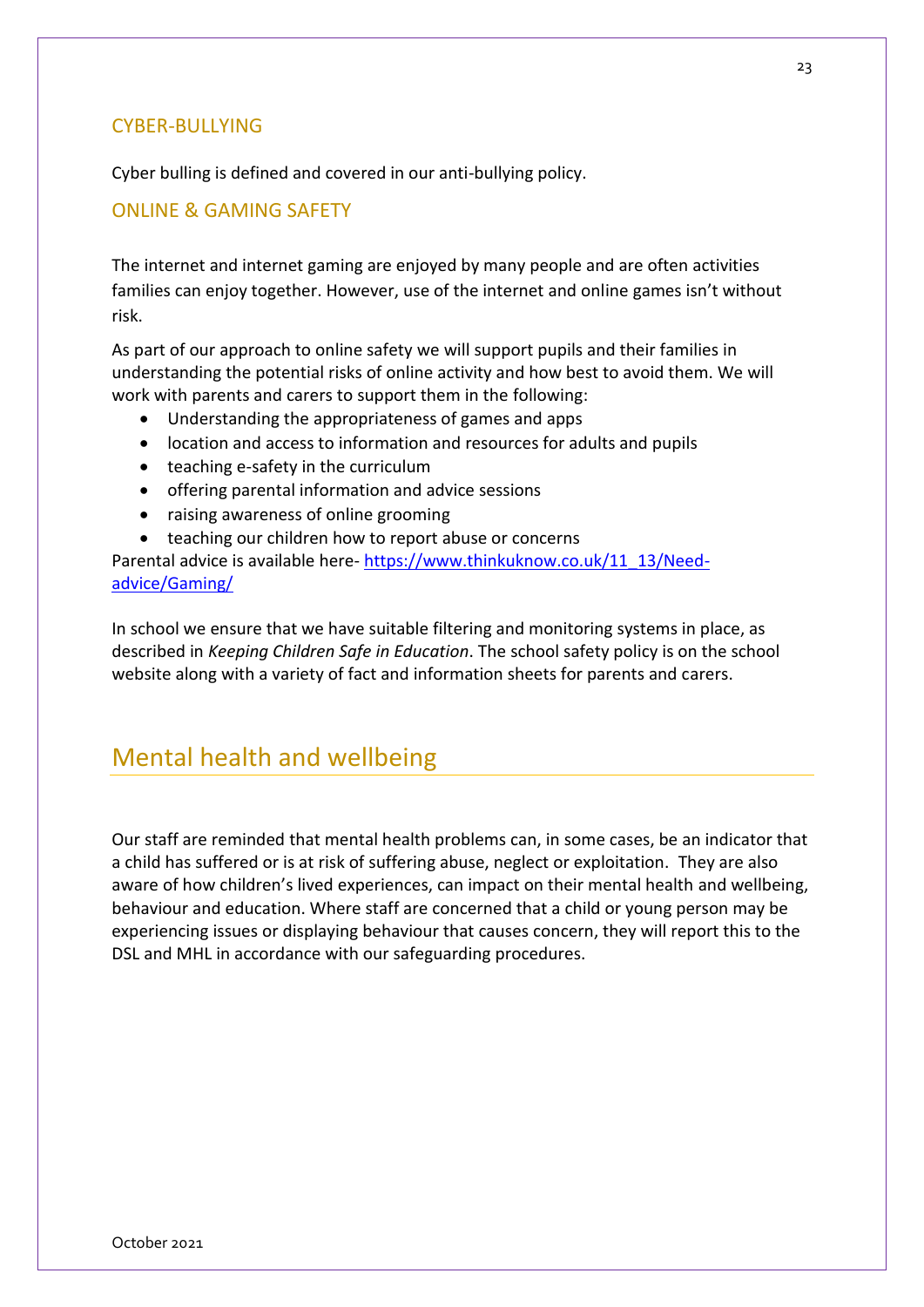# <span id="page-23-0"></span>PROCEDURES AND RECORD-KEEPING

NCJPS will follow [Greater Manchester Safeguarding Procedures](http://greatermanchesterscb.proceduresonline.com/) in detail and adhere to any local guidance and policies from SSCP as required.

Safeguarding Records are held either electronically or in hard copy format, depending of the person who reported the concern. The latter are kept in a confidential file, securely stored away from the main pupil file. Authorisation to access these records is controlled by the Head teacher and Designated Safeguarding Leads. The school uses CPOMS to report and record safeguarding concerns

The school ensures that safeguarding information, including Child Protection information, is stored and handled in line with the principles of the Data Protection Act 2018 and General Data Protection Regulation (GDPR) ensuring that information is:

- used fairly and lawfully
- for limited, specifically stated purposes
- used in a way that is adequate, relevant and not excessive
- accurate
- kept for no longer than necessary
- handled according to people's data protection rights
- kept safe and secure

Any concerns about a child will be recorded in writing as soon as possible and in any circumstance within 24 hours. **The inability to record a concern should not delay the sharing of urgent information to the DSL (police or social care if required) verbally. Written records should then be made as soon as possible.** 

All records will provide a factual, evidence-based account using the child's words. Timely, accurate recording of every episode/incident/concern/activity/actions will be made **including telephone calls to other professionals**. Records will be signed, dated and where appropriate, witnessed. Support and advice will be sought from Children's Social Care (via the MASSH), Senior Advisor for Safeguarding in Education (SASE) or the Local Area Designated Officer (DO), whenever necessary.

There is always a DSL available who has the necessary seniority and skills, has undertaken appropriate safeguarding training, and is given the time to carry out this important role.

This safeguarding policy is updated annually or in line with any new DfE guidance (as required).

In the case of child protection referral, the DSL will contact MASSH immediately (alongside any other emergency or support services that may be required).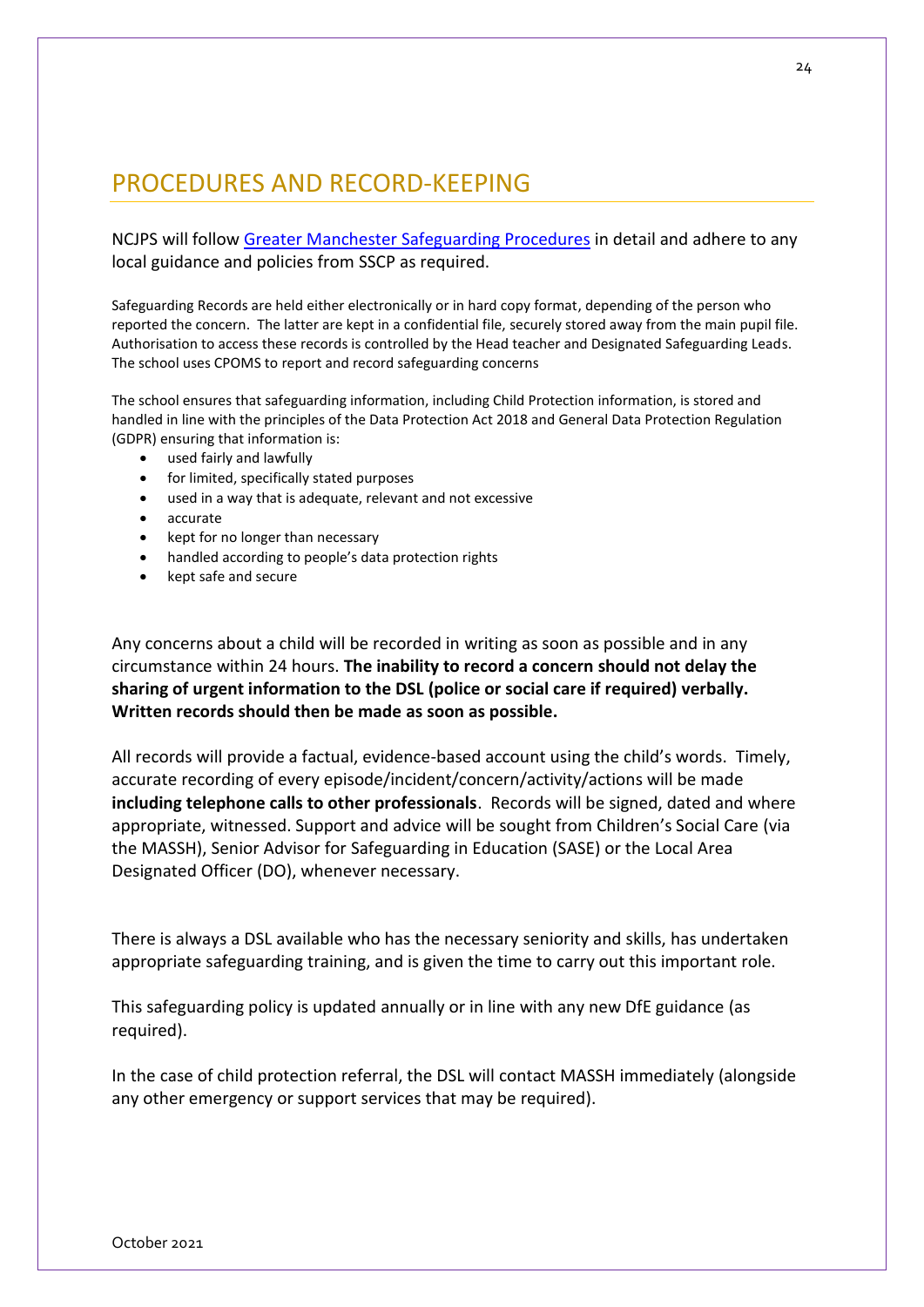In the case of poorly explained serious injuries / injuries causing concern or where behaviour or concerns arouse suspicion or if in any doubt, the Designated Safeguarding Lead should contact the MASSH for advice.

The DSL will keep written (electronically or by hand), signed, timed and dated records detailing any disclosures and action taken as near to the time of disclosure as possible even when no investigation is undertaken; should the MASSH agree to initiate a referral verbally a Child Protection Referral Form will still be required within 24 hours.

Allegations are always shared directly with the Head. Where an allegation of abuse is made against any member of staff/ volunteer, deputy or designated safeguarding person, the Headteacher will speak with the Designated Officer (DO) at the Safeguarding Children Unit to discuss the next steps.

If the allegation is against the Head, the Chair of Governors should be contacted immediately, and s/he seek advice from the DO. If the allegation is against both Head and Chair, then the DO should be contacted directly. No member of staff will conduct their own investigation or pass on information to the alleged perpetrator. Professionals can contact the DO directly if they feel it is more appropriate to do so.

Our school has a whistleblowing procedure and It is important to note that is part of a professional's duty to report safeguarding issues, without the expectation of anonymity. Safeguarding and whistleblowing should not be confused. "Safeguarding" refers to reporting concerns designed to protect children from harm and acting to enable all children to have the best outcomes. In contrast "whistleblowing" describes the disclosure of concerns regarding a danger or illegality that has a public interest, usually because it threatens others or impacts on public funds.

All members of staff are aware of the school/'s Whistleblowing procedure and are aware of their duty to report concerns about the conduct of a colleague that could place a child at risk.

School staff can also contact the NSPCC whistleblowing helpline if they do not feel able to raise concerns regarding child protection processes - 0800 028 0285.

Where school has a statutory duty to refer to the Disclosure and Barring Service (DBS) it will do so ensuring that the DO and the Senior Advisor for Safeguarding in Education are aware.

Any allegations against a teacher made by a parent will be fully investigated by the Head teacher and all records of meetings and phone conversations will be kept. The Head teacher will see further advice and guidance from the local authority.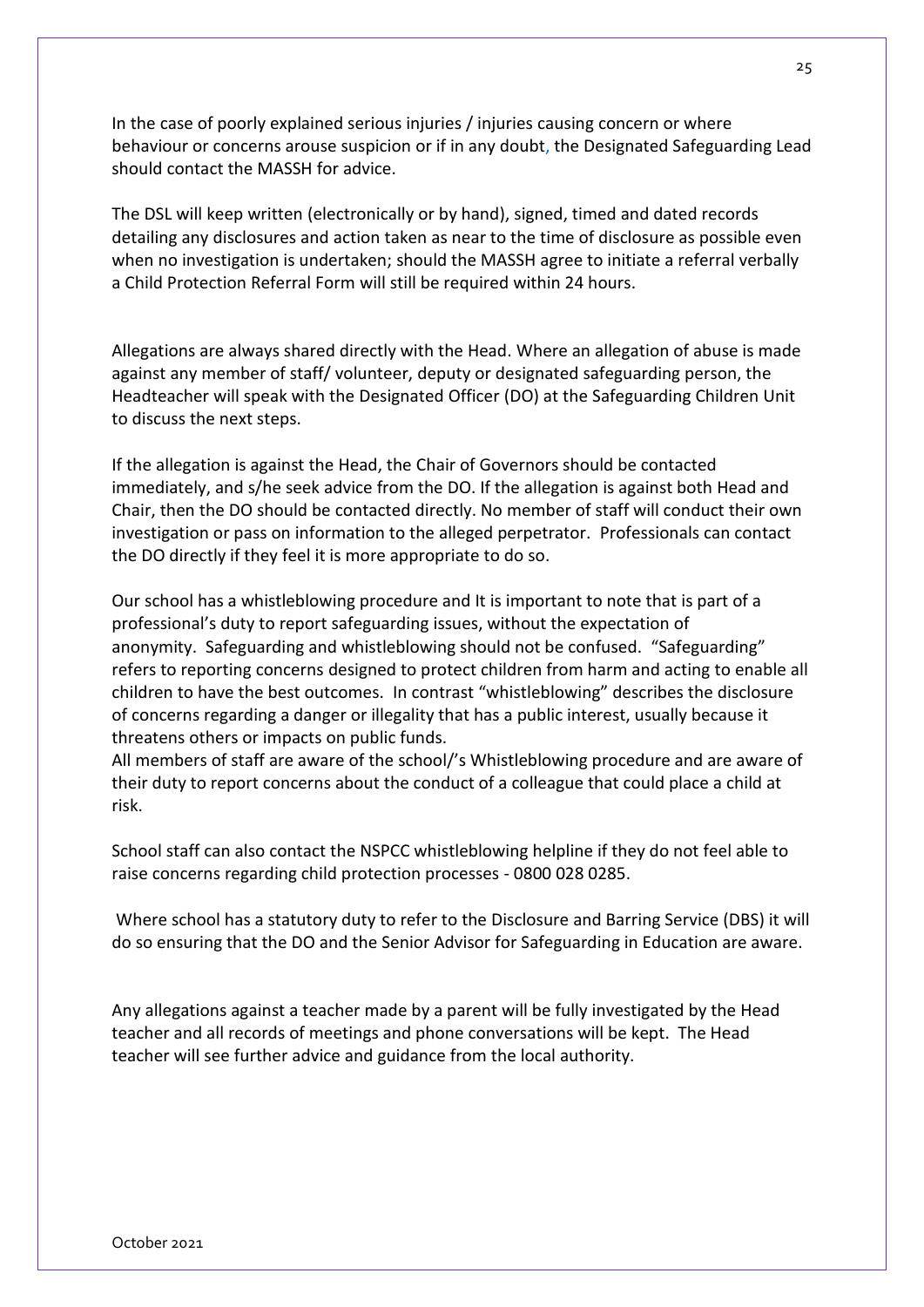# <span id="page-25-0"></span>Children Missing out on Education and Missing from Education

Under section 175 of the Education Act 2002 we have a duty to investigate any unexplained absences.

At NCJPS we follow Stockport's procedures for dealing with children that go missing from school - [missing-from-school,](https://www.stockport.gov.uk/start/missing-from-school-report-form) and adhere the guidance set out by the DfE[-Children Missing](https://assets.publishing.service.gov.uk/government/uploads/system/uploads/attachment_data/file/550416/Children_Missing_Education_-_statutory_guidance.pdf)  Education - Statutory guidance . All staff are aware that children going missing, particularly repeatedly, are potentially vulnerable to harm including abuse and neglect, such as sexual abuse or exploitation and child criminal exploitation. It may indicate mental health problems, risk of substance abuse, risk of travelling to conflict zones, risk of female genital mutilation or risk of forced marriage.

We also ensure that we are rigorous in our attendance procedures; these are outlined in our attendance policy. Where a child's destination is unknown when they have left our school, we ensure we carry out all necessary checks and refer them as a child missing from education.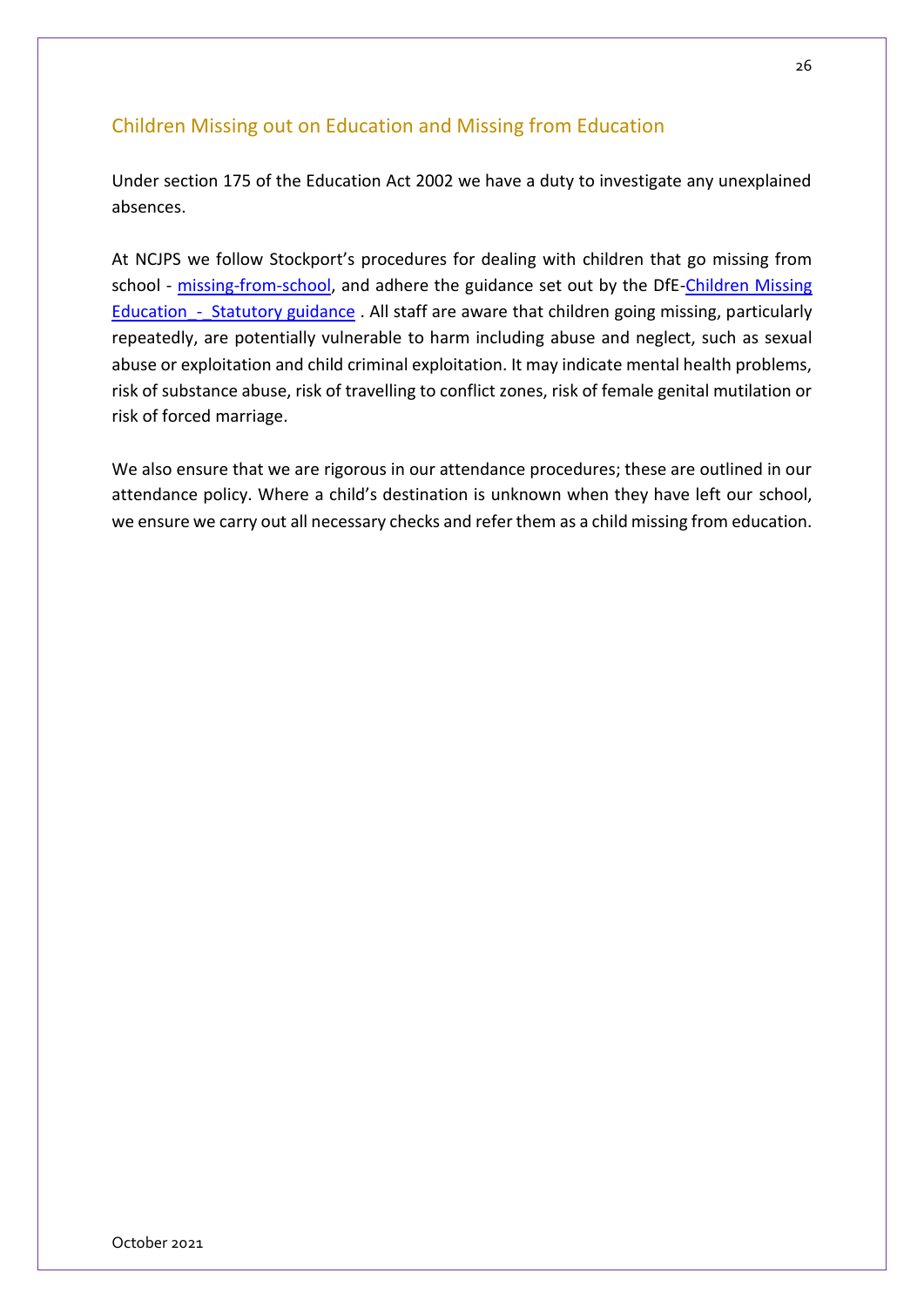### <span id="page-26-0"></span>SUPPORTING VULNERABLE PUPILS

The school will endeavour to support vulnerable pupils through:

- Its ethos and culture which promotes a positive, supportive and secure environment; giving pupils a sense of being valued.
- Its behaviour policy -aimed at supporting vulnerable pupils in school. All staff will agree a consistent approach, working to support children in developing positive behaviour.
- Our Team Around the School (TAS) partnership.
- Liaison with other appropriate agencies which support the pupil.
- Developing supportive relationships.
- Recognition that children living in difficult home environments are vulnerable and need support and protection.
- Monitoring pupil welfare, keeping accurate records and notifying appropriate agencies when necessary.
- Ensuring designated safeguarding staff and their team have the opportunity to attend face to face SSCP training and network updates. (For example, Network events, child sexual exploitation, domestic violence, drugs / alcohol substance misuse, Female Genital Mutilation-FGM, etc.)
- Ensuring information is transferred safely and securely when a pupil with a child protection record moves to another school. Also notifying Key Workers or Social Workers where a child leaves the school (as appropriate)

# <span id="page-26-1"></span>Children with special needs and disabilities

We ensure that staff have knowledge and understanding of the additional barriers which can exist when recognising abuse and neglect in children with special needs/disabilities. These barriers **can** include:

- assumptions that indicators of possible abuse such as behaviour, mood and injury relate to the child's disability without further exploration;
- children with SEN and disabilities being disproportionally impacted by things like bullying - without outwardly showing any signs; and
- communication barriers and difficulties in overcoming these barriers

We regularly review our training and practice to enable staff to respond to these specific needs.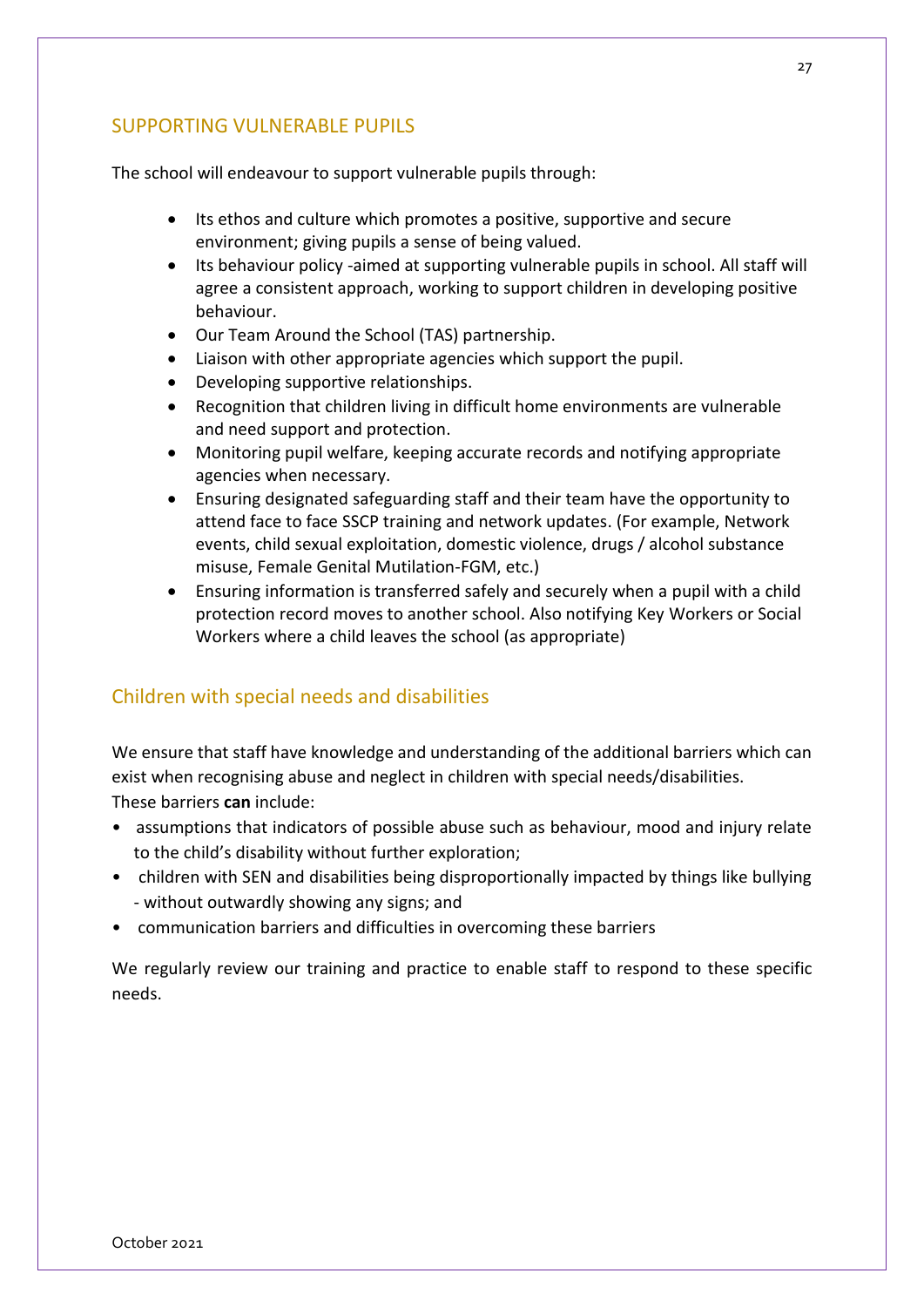# <span id="page-27-0"></span>EARLY IDENTIFICATION RECOGNISING AND RESPONDING TO SAFEGUARDING **NEEDS**

The school acknowledges the findings of Serious Case Reviews, local learning reviews and audits. Findings are shared with all staff as part of a culture of improvement and learning. The DSL ensures s/he has information from SSCP in relation to learning reviews and ensures this information is passed on to staff to promote improvement in respect of safeguarding. As part of our ongoing culture of vigilance and development we will share learning and responses from any other relevant issues to ensure we are offering the safest environment for our pupils and staff.

All staff have seen and understand the Stockport [Levels of Need](http://www.safeguardingchildreninstockport.org.uk/wp-content/uploads/2017/04/Stockport-Multi-Agency-Guidance-on-Levels-of-Need.pdf) document and know how to pass on any concerns no matter how 'small or low level' they seem. In accordance with local and national guidance all staff receive regular training and updates to help them identify when a child is vulnerable. We ensure that the most appropriate referrals are made in a timely manner. We seek to work in a transparent way with our families and where appropriate will share our concerns directly with parents and indicate possible routes of support. We actively support multi agency approaches when supporting children and families. We do this based on an awareness that early help and intervention can prevent future escalation of any presenting issues. We aim to provide information from the child's point of view in the context of their lived experience as evidenced by observations or information provided. Where staff have concerns, they will always alert the DSL.

In school we have staff that are trained and can support colleagues to identify and respond to:

- Neglect
- Drug/substance/alcohol misuse (both pupil and parent)
- Child sexual exploitation / trafficked children
- Children missing education
- Domestic abuse
- Peer relationship abuse
- Peer abuse
- Children at risk of radicalisation
- Emotional wellbeing & mental health
- Online grooming
- Bullying, including homophobic, racist, gender and disability. Breaches of the Equality Act 2010.
- Female Genital Mutilation
- Forced Marriage
- Young carers
- The potential additional needs of some learners such as- Looked After Children (LAC), children who have been previously LAC, those who have Special Educational Needs or Disabilities (SEND) and children whose families are seeking asylum.
- How an Education Health Care (EHC) plan links with other safeguarding processes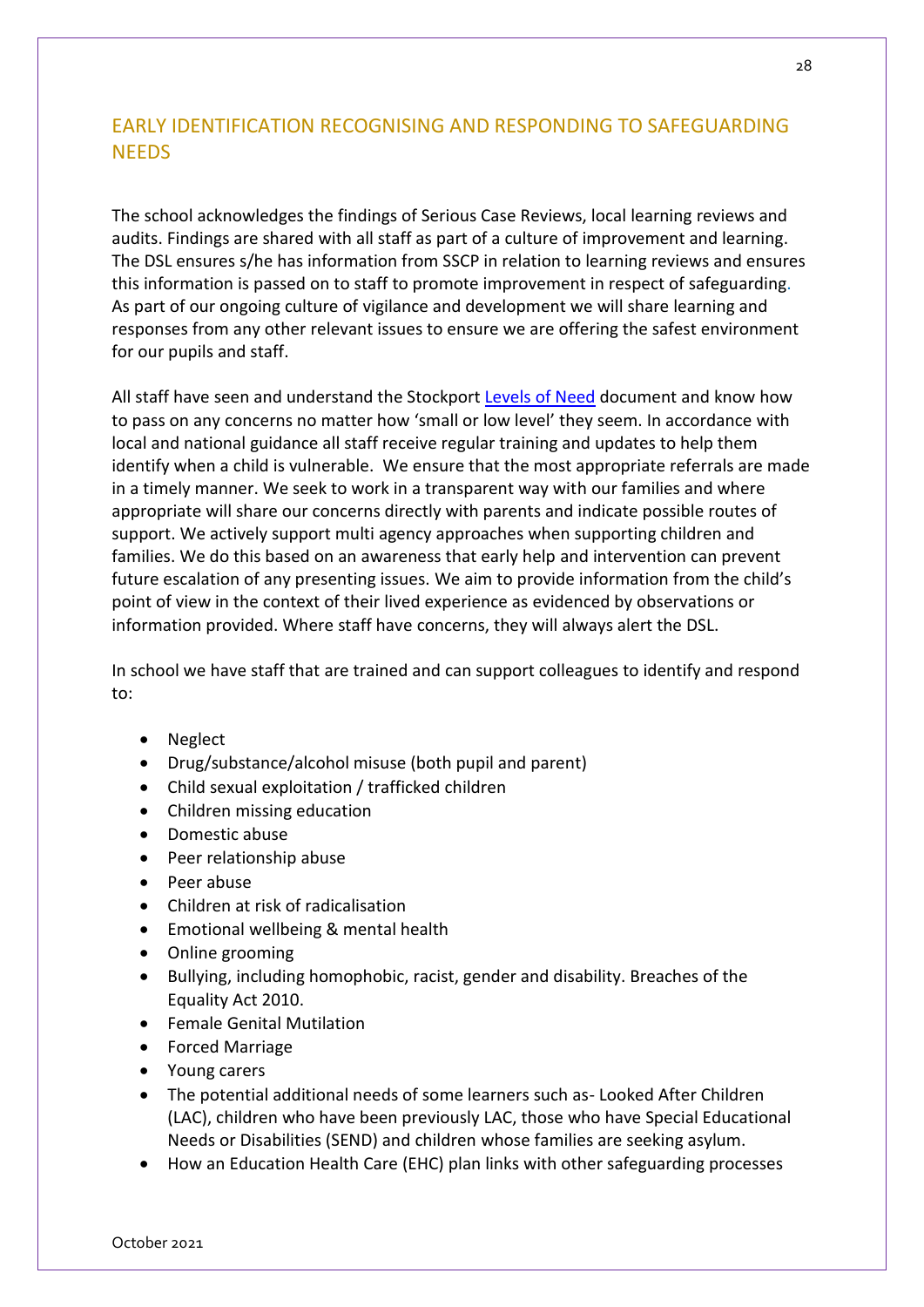- The potential additional needs of some learners such as- Children Looked After (CLA), children who have been previously looked after, those who have Special Educational Needs or Disabilities (SEND) and children whose families are seeking asylum.
- How an Education Health Care (EHC) plan links with other safeguarding processes?

**The DSL and their deputy are member(s) of the school senior leadership team**. In line with local and national guidance they receive regular training and updates to equip them with the skills and knowledge to deliver in this role. A DSL is always available to offer advice and support to school staff when school is open including before and after school activity or for trips and visits.

School staff contribute to assessments and actively support multi- agency planning for children. Staff have an understanding of the Stockport Early Help Assessment (EHA) and Intervention model and make decisions based on a child's development needs, parenting capacity and family & environmental factors to support referrals. We use the Stockport [Levels of Need](http://www.safeguardingchildreninstockport.org.uk/wp-content/uploads/2017/04/Stockport-Multi-Agency-Guidance-on-Levels-of-Need.pdf) document to inform our decision making.

In contributing to meetings, in addition to information about the child's academic functioning, the school provides information about the 'voice of the child' and the child's experiences of life as evidenced by observations or information provided through the multiagency forum.

#### Our school operates a *Team around the school model* (TAS).

The Stockport Family Team Around the School (TAS) is a partnership between schools, Stockport Family and key external agencies that provide support to families. The purpose of the TAS is to respond to and identify early, support needs for children, young people and their families within the school. Schools and key agencies will follow local agreements and Government guidance on information sharing when considering exploring, support available from the TAS. TAS members may include professionals who work within or are linked to the schools to provide specific services.

### <span id="page-28-0"></span>EXTREMISM AND RADICALISATION

NCJPS seek to protect children and young people from the influences of all violent extremism including, but not restricted to;

- Extremist Far Right / Neo Nazi / White Supremacist ideology
- Islamic extremist ideology
- Irish Nationalist and Loyalist paramilitary groups
- Extremist animal rights movements.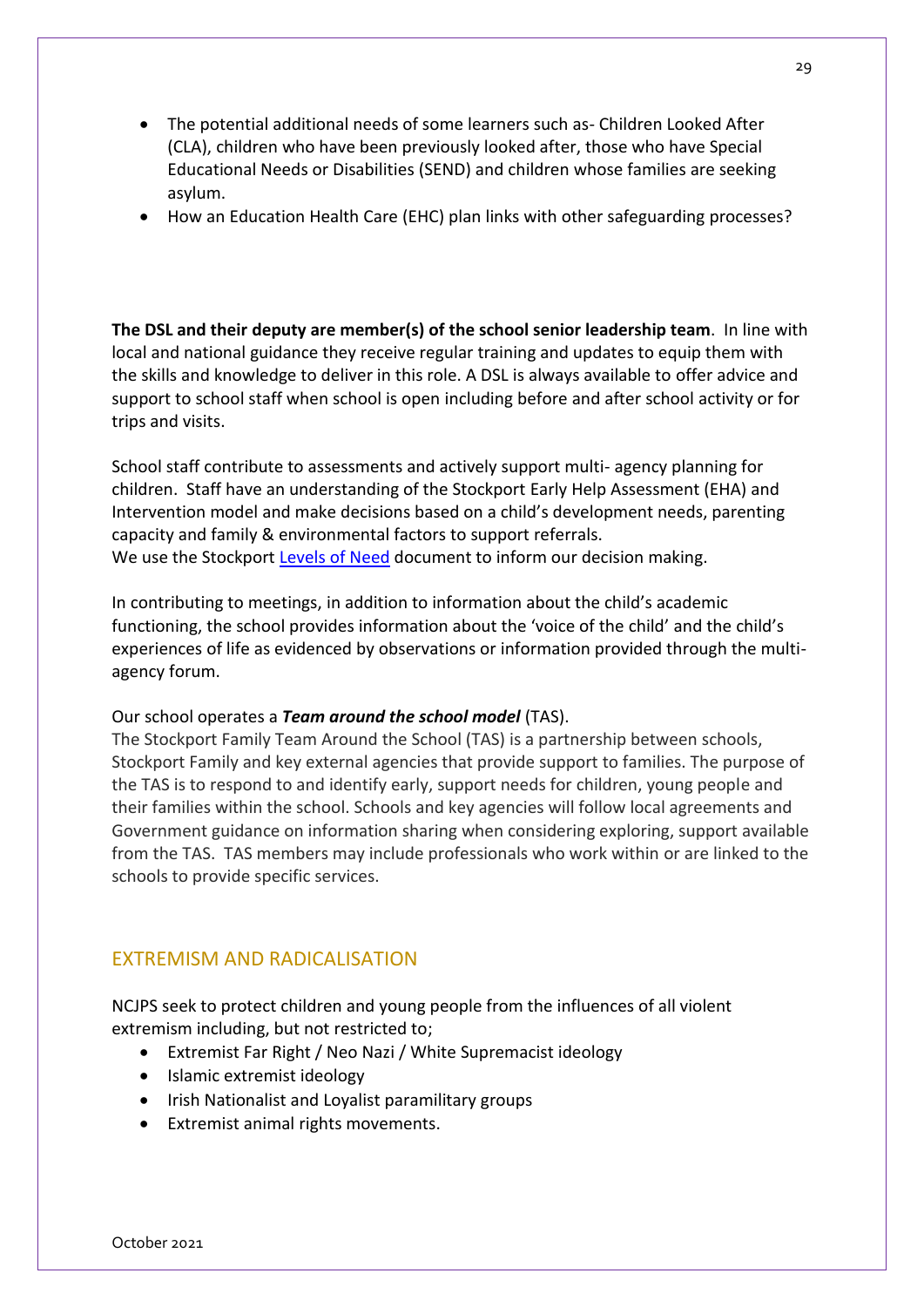The current threat from terrorism and extremist groups in the United Kingdom may include the exploitation of vulnerable people. Groups may seek to influence vulnerable children and involve them in terrorism or in activity in support of terrorism. The normalisation of extreme views may also make children and young people vulnerable to future manipulation and exploitation.

NCJPS is clear that where there is concern in respect of exploitation of this kind it will be treated as safeguarding concern. We are aware of the duties placed on us under section 26 of the Counter-Terrorism and Security Act 2015- [prevent-duty-departmental-advice](https://assets.publishing.service.gov.uk/government/uploads/system/uploads/attachment_data/file/439598/prevent-duty-departmental-advice-v6.pdf)

Prevention work and reductions of risks will include the SMSC, PSHE curriculum, SEND policy, school assemblies, integration of pupils by gender and SEN, the application of the anti-bullying policy and a commitment to building and maintaining an inclusive and fair school environment and community. Whilst the education of children is the prime purpose of our school it is recognised that the school operates in the wider community. Its facilities are therefore only available to local groups when this does not conflict with either the interests of its pupils or the wellbeing and workload of its staff.

### <span id="page-29-0"></span>OTHER SPECIFIC SAFEGUARDING ISSUES

<span id="page-29-1"></span>Domestic abuse/violence**:** In our school we believe that all our pupils have the right to be safe at school and in their own homes. We are aware that some children may be living in situations where they are directly or indirectly affected by incidents of domestic abuse or violence. Where we are concerned that domestic abuse or violence is present in the home, we will follow our safeguarding and domestic abuse processes. We have posters on domestic abuse throughout the school and our PSHE scheme of work covers this area too.

We are an [Operation Encompass School.](https://www.operationencompass.org/) We receive information from the Police informing us of domestic abuse incidents relating to the circumstances of children and young people on our roll. Based on the information received our trained staff will make informed decisions on how best to support children and their families.

Honour Based Violence (HBV) including Forced Marriage (FM): Our staff have been trained to understand honour-based violence and forced marriage; they are alert to possible indicators. They are aware that forced marriage is an entirely separate issue from arranged marriage; that it is a human rights abuse and falls within the Crown Prosecution Service definition of domestic violence and that HBV and FM can affect both young men and women.

As a school we would never attempt to intervene directly; where this is suspected, nor would we speak to parents before sharing our concerns with appropriate agencies.

<span id="page-29-2"></span>Female Genital Mutilation (FGM): All Members of our school community are alert to the possibility of a girl being at risk of FGM, or already having suffered FGM. They have been made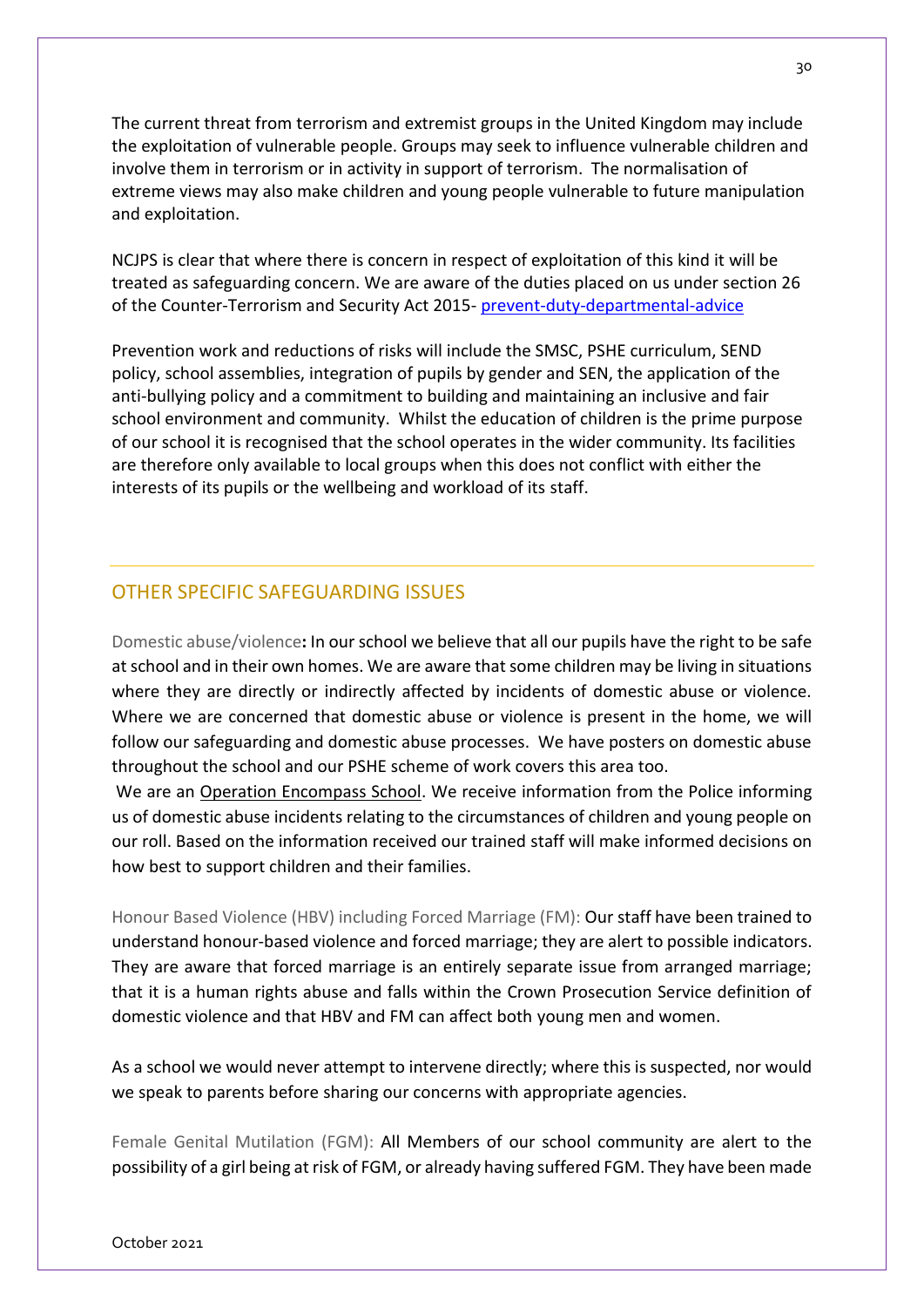aware of potential indicators that a child or young person may be at risk of FGM and will act accordingly on any concerns or disclosures. We will also follow national guidance on mandatory reporting requirements.

<span id="page-30-0"></span>Breast Ironing: Staff have been made aware of an act of abuse performed on young girls (from around the age of 9 years old) in which their breasts are ironed, massaged and/or pounded, burned with heated objects or covered with an elastic belt to prevent or delay the development of their breasts. Where such abuse is suspected, or disclosed staff will follow safeguarding and child protection systems.

### <span id="page-30-1"></span>The criminal exploitation of children

The criminal exploitation of children is a geographically widespread form of harm that is a typical feature of county lines criminal activity: drug networks or gangs groom and exploit children and young people to carry drugs and money from urban areas to suburban and rural areas, market and seaside towns. Key to identifying potential involvement in county lines are missing episodes, when the victim may have been trafficked for the purpose of transporting drugs.

**Human trafficking** is defined by the United Nations, in respect of children, as "the recruitment, transport, transfer, harbouring or receipt of a person by such means as threat or use of force or other forms of coercion, of abduction, of fraud or deception for the purpose of exploitation." **Any** child transported for exploitative reasons is considered to be a trafficking victim.

As a school we are alert to the possible indicators both for our children and their families. Any concerns will be reported using our safeguarding and child protection processes. In addition to Greater Manchester guidance we also refer to [Criminal exploitation of children and](https://www.gov.uk/government/uploads/system/uploads/attachment_data/file/626770/6_3505_HO_Child_exploitation_FINAL_web__2_.pdf)  [vulnerable adults: County Lines.](https://www.gov.uk/government/uploads/system/uploads/attachment_data/file/626770/6_3505_HO_Child_exploitation_FINAL_web__2_.pdf)

# <span id="page-30-2"></span>Serious Youth Violence

Serious youth violence (including Knife crime) has a huge impact on children and the communities in which they live. It is a societal problem and it cannot be tackled by schools or single agencies alone.

In our school we will seek to support, help and protect children on the school site, and to teach our children/young people about the dangers of weapons/knives and other related dangers. We understand that violence and knife crime do not exist in a vacuum and children who are victims or perpetrators may also be experiencing multiple vulnerabilities. If we become aware that a child or young person is vulnerable, we will use the most appropriate interventions and pathways to address these needs such as; completing an Early Help Assessment, Child protection referral or support from Stockport Youth Offending Service.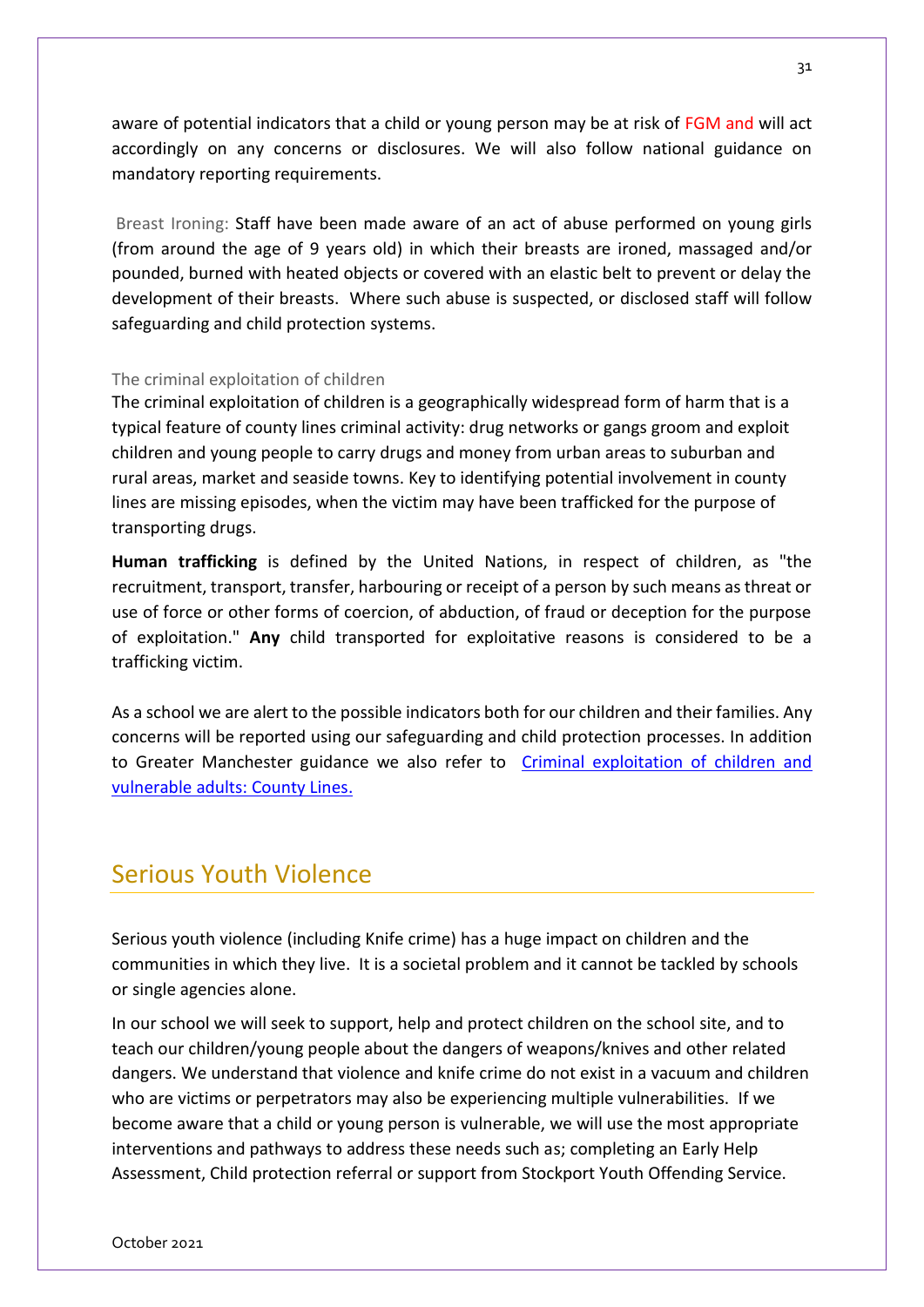### <span id="page-31-0"></span>**Exceptional Circumstances** (closures, partial closures, home learning)

At NCPS, if we find that there is a need to close or partially close the school and offer home learning, we will ensure that any communication, information sharing, and the use of online learning platforms is in line with privacy and data protection requirements.

All communication with pupils, parents and carers will take place using school communication systems; for example, school email accounts, phone systems and agreed platforms e.g. Google Classroom. Should exception be required this will be with permission of the Headteacher.

There is an expectation that staff and pupils will engage with home learning by adhering to the principles described in our existing staff code of conduct, pupil behaviour policy and online acceptable behavior policies. Where we have issued additional guidance in relation to online working, this will be circulated via school systems and staff will be advised accordingly.

Information on who will deliver sessions, along with lesson content and any sites children may be asked to visit as part of their studies will be shared with parents and carers. Parents/carers will asked to ensure children are supervised in line with our home school distance learning agreement- insert a link here if applicable

In making our arrangements we will be cognisant of [Safeguarding and remote education](https://www.gov.uk/guidance/safeguarding-and-remote-education-during-coronavirus-covid-19)  [during coronavirus \(COVID-19\)](https://www.gov.uk/guidance/safeguarding-and-remote-education-during-coronavirus-covid-19)

# <span id="page-31-1"></span>Site safety & security

We take the safety of staff and pupils seriously and have in place a range of measures to protect and promote the wellbeing of all on site. This includes controlled access to our premises such as; undertaking appropriate checks, signing visitors in and out and issuing guidance on acceptable conduct on site.

As part of our response to the Covid-19 pandemic we may need to introduce additional steps and measures in response to local and national guidance. Where this occurs, we will aim to communicate changes via our usual notification routes.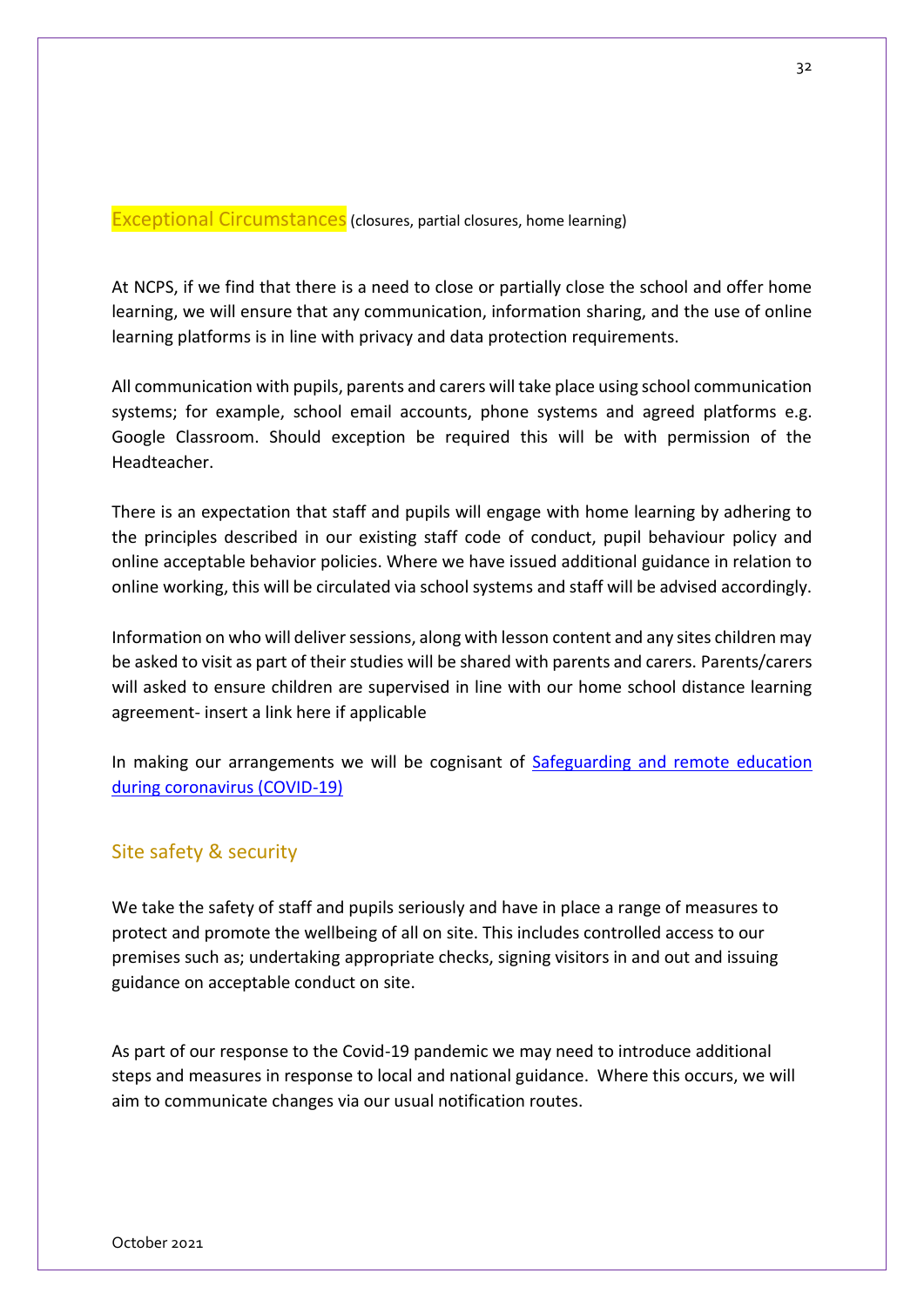# <span id="page-32-0"></span>SAFER RECRUITMENT AND SAFER WORKING PRACTICE

The school pays full regard to part three of DfE guidance 'Keeping Children Safe in Education' 2021 and with reference to the 'Position of Trust' offence (Sexual Offences Act 2003). We ensure that all appropriate measures are applied in relation to everyone who works in the school who is likely to be perceived by the children as a safe and trustworthy adult.

We do this by operating safer recruitment practices including:

| <b>Enhanced Criminal Records Bureau Check</b>       | Barred List Check (if working regulated   |
|-----------------------------------------------------|-------------------------------------------|
|                                                     | activity before DBS certificate is        |
|                                                     | available)                                |
| Two professional references                         | Establish confirmation of physical and    |
|                                                     | mental fitness for the role               |
| Identity confirmation                               | Confirmation of right to work in the UK   |
| <b>Qualification check</b>                          | Confirmation of professional registration |
|                                                     | (if appropriate)                          |
| Staff suitability declaration (if appropriate)      | Prohibition from teaching check (only if  |
|                                                     | employed as a teacher)                    |
| Overseas police checks (if appropriate) follow the  | (independent schools only – management    |
| right government guidance following the UK's exit   | position) Section 128 direction check     |
| from the European Union Government website          |                                           |
| <b>Childcare Disqualification Regulations check</b> | Prohibition from teaching check (colleges |
| (schools and colleges providing childcare,          | only - if employed as a teacher)          |
| reception classes of in wraparound care for         |                                           |
| children up to the age of $8 - only$ )              |                                           |

In line with statutory guidance we maintain a single central record to evidence checks completed for staff and volunteers working in the school community, this document is reviewed by a member of the senior leadership team monthly. A member of the senior leadership team will take responsibility for ensuring that all relevant checks are carried out and documented on the single central record. Supporting evidence for recruitment checks is included in the staff member's personnel file. References will always be sought before confirming a person's appointment, these will be written and about previous employment, this will check that information is not contradictory or incomplete. At least one reference will be from the candidate's current employer. When a candidate is not currently employed, verification of their most recent period of employment and reasons for leaving will be obtained from the organisation where they were employed.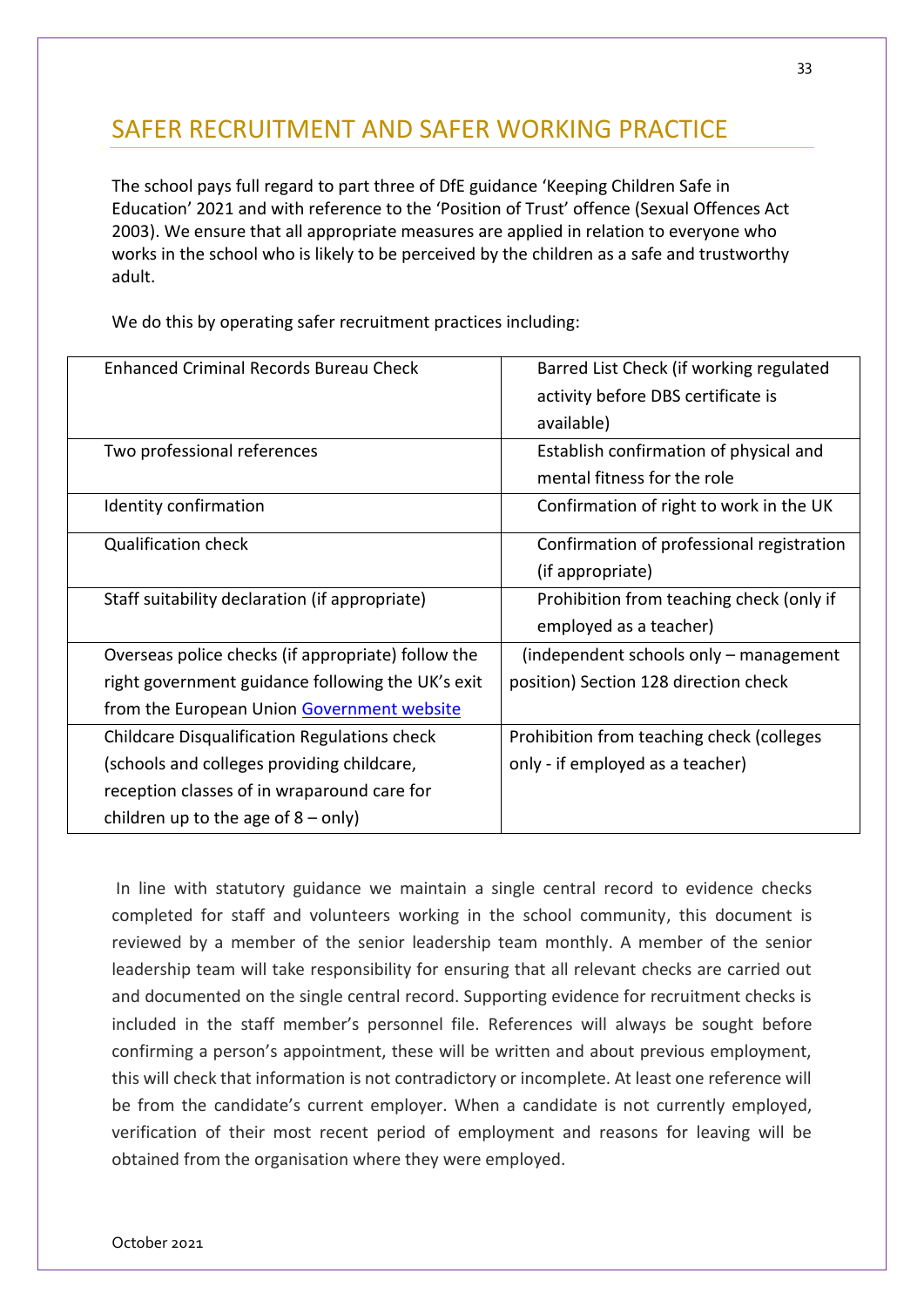Some of our senior leaders and governors have completed safer recruitment training. At least one member of every interview panel for a position in the school (paid or voluntary) will have completed safer recruitment training. This training is refreshed when appropriate.

Where children are involved in the recruitment process e.g. to conduct an interview, they are briefed for this role and the need to treat information confidentially.

All contracts with supply agencies are specific about what checks, and evidence is needed to be completed before any individual commences work at the school, and that they will be expected to present identification upon arrival.

This document is reviewed termly by the School Business Manager.

Every volunteer and member of staff (including supply staff and those contracted to deliver sports or other activities such as counselling) has a 'safeguarding induction' and we ensure that staff and volunteers always adhere to a published code of conduct and other relevant professional standards. This extends to before and after school activities. Staff and visitors are aware of the requirements in respect of phone usage, camera enabled devices, social media and on-line conduct. Other professionals and visitors to our school are made aware of the requirement and expectations we have in respect of safeguarding our children including the use of mobile and camera enabled devices.

Our commitment to safer recruitment continues post appointment, we ensure that:

- Any disciplinary proceedings against staff related to safeguarding and child Protection matters are concluded in full in accordance with Government guidance "Keeping Children Safe in Education 2021" and SSCP, DO and HR Policy, procedures and guidance.
- All staff and other adults on site are aware of the need for maintaining appropriate and professional boundaries in their relationship with pupils and parents, following the Code of Conduct.
- Adequate risk assessments are in place including extended school/ wrap around provision, volunteers, work placements and holiday activities (directly related to school).
- Staff are clear how to raise a concern, and where, when appropriate, to find 'whistleblowing' policies. They are also confident of how to report concerns of misconduct.
- All staff are required to disclose any convictions, cautions, court orders, reprimands and warnings that may affect their suitability to work with children (whether received before or during their employment at the setting).
- Anyone using our buildings is required to evidence that they have adequate safeguarding arrangements in place as described in KCSiE 2021, paras 155-156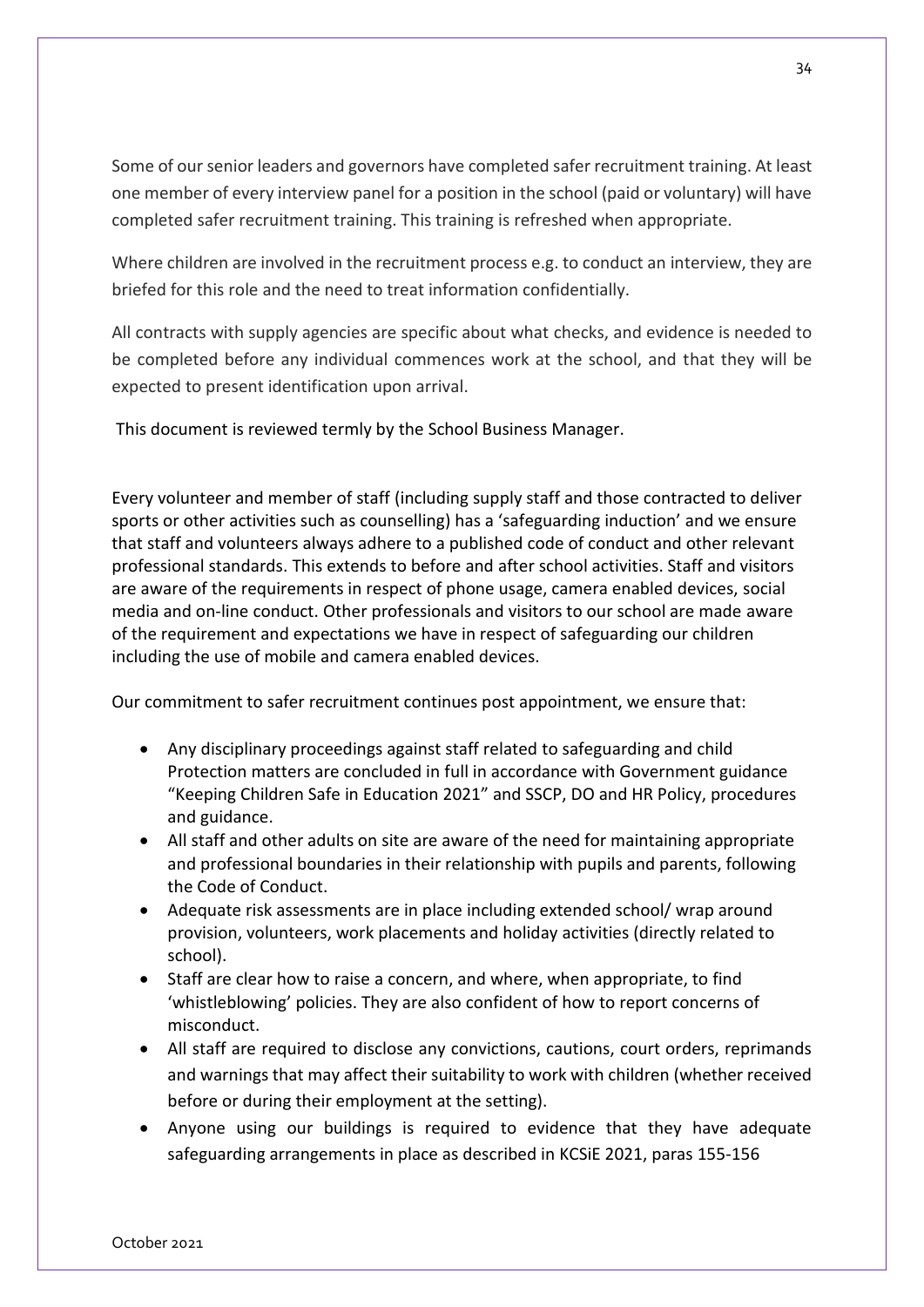• Supply teachers are informed of expectations regarding behaviour and behaviour management. Any concerns relating to supply teachers or others will be passed to the DO and or others as required.

More detailed information can be found by visiting [Greater Manchester Safeguarding](https://greatermanchesterscb.proceduresonline.com/chapters/p_man_allegations.html)  [Procedures-allegations management](https://greatermanchesterscb.proceduresonline.com/chapters/p_man_allegations.html)

# <span id="page-34-0"></span>Staff learning and development

Learning about safeguarding is given an essential part of staff development at NCJPS, we are committed to building knowledge and expertise and to ensuring strong internal capacity through performance management and continuous personal development. The senior leadership team ensure that all staff regularly undertake a comprehensive range of learning to promote safe practice in classrooms, around the school and off site.

All new staff to the school has a comprehensive induction, this includes reading and understanding:

- Information sharing: advice for practitioners who are providing safeguarding services
- Part one and Annex A of 'Keeping children safe in education 2021'
- School Behaviour Policy
- School Policy for Children Missing from Education
- Staff Code of Conduct
- This Safeguarding & Child Protection Policy
- 'What to do if you're worried a child is being abused' guidance

•

Designated staff are trained in specialist areas of work, such as:

- Designated Safeguarding Lead
- Mental Health Champion
- Domestic Abuse Champion etc.
- Designated Teacher for Looked After Children

A variety of learning materials on safeguarding are made available in school to ensure staff continually develop their understanding and practice around safeguarding, these include: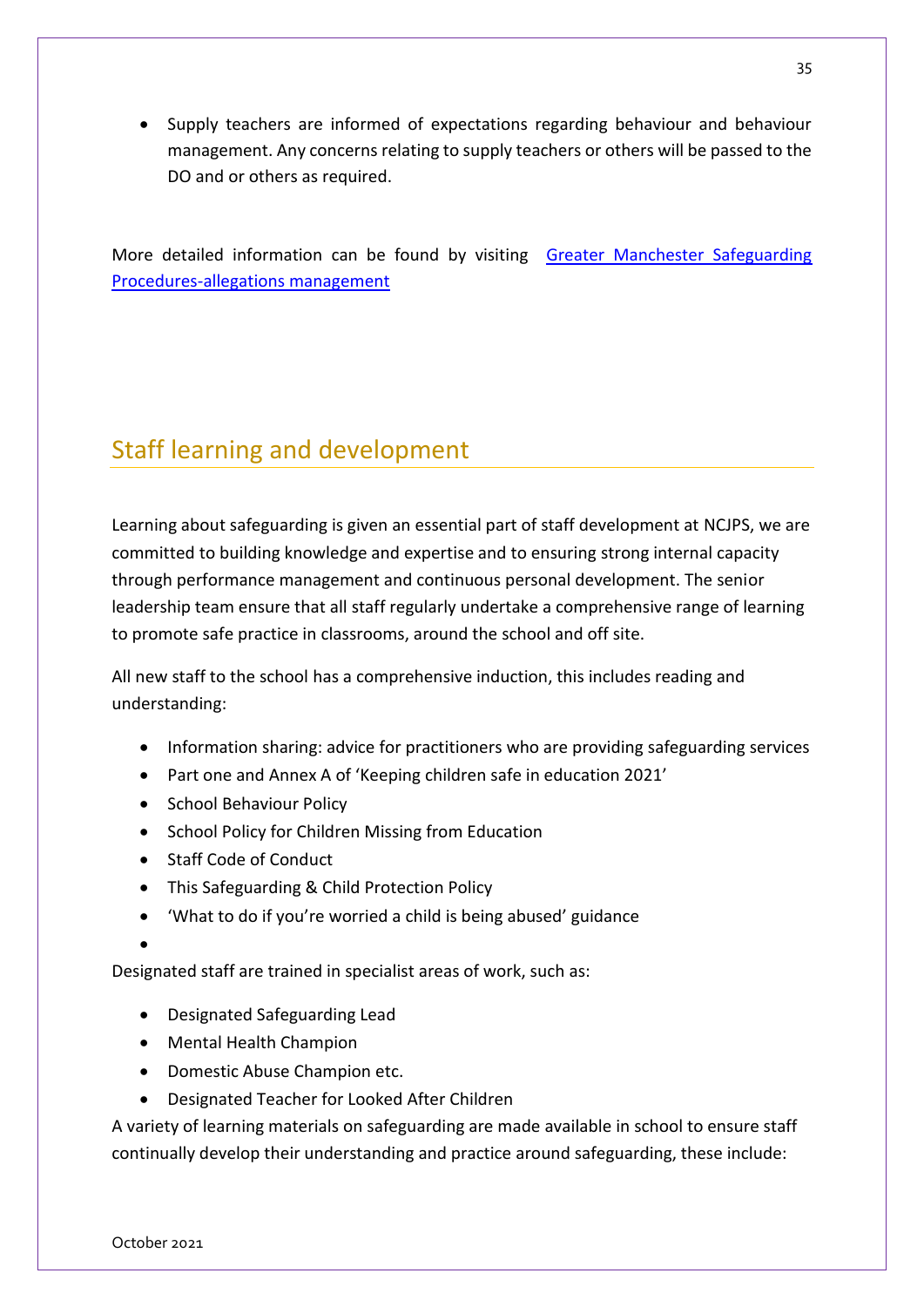- Annual update training
- SSP Multi-Agency Learning and Development Programme
- Leaflets
- Mentoring
- Online learning
- The sharing of materials detailing referral processes and key topics
- Shadowing
- Staff handbook
- Staff induction pack
- Standing agenda item staff meetings
- In-house training

All learning and training are documented which also helps us map learning needs across the staff team for further development. A checklist is used as part of the induction process, and thereafter in the performance management process to ensure all compulsory learning has taken place.

Safeguarding is always re-visited at least on an annual basis in staff performance management sessions, to ensure they are as confident and competent in carrying out their safeguarding responsibilities as they possibly can be.

All training events are offered out to all volunteers working in school and the governing body, to ensure they too have the opportunity to understand the processes and practices as they apply in the school.

As and when required, other external agencies may be consulted to assist with staff learning and development.

# <span id="page-35-0"></span>GOVERNING BODY DUTIES & RESPONSIBILITIES

The Governing Body fully recognises its responsibilities with regard to safeguarding and promoting the welfare of children in accordance with Government guidance and pays particular regard to Keeping Children Safe in Education (2021).

The Governing Body have agreed processes which allow them to monitor and ensure that the school:

• Have robust safeguarding procedures in place-this includes online safety and acceptable use policies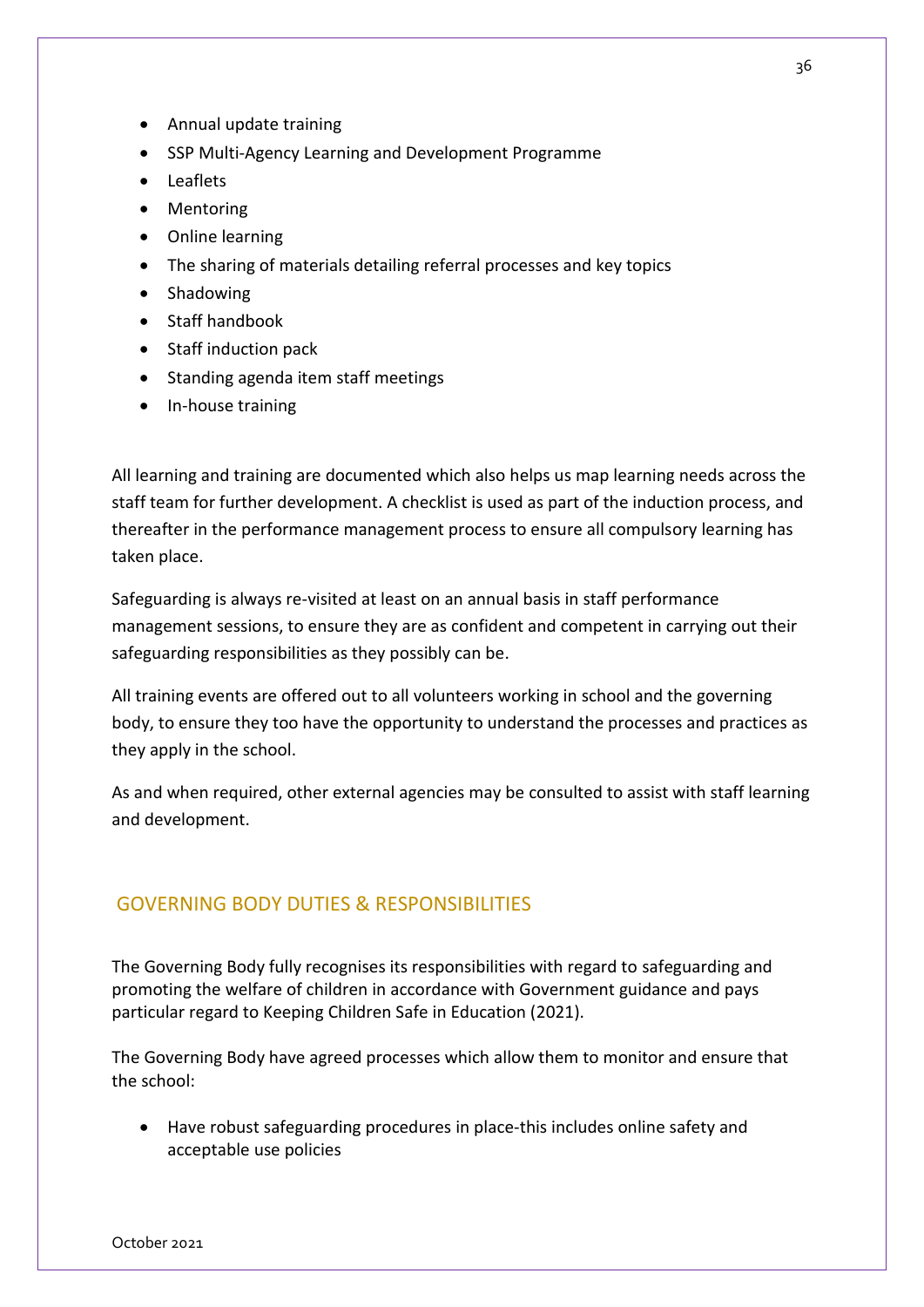- Issues of specific abuse and harm including: peer abuse, sexual harm and harassment are reported, understood and appropriately addressed
- Operates safer recruitment procedures and appropriate checks are carried out on newly appointed staff and other adults working on the school site.
- Have procedures for dealing with allegations of abuse against any member of staff or adult on site.
- Has appointed a member of the Leadership Team who is designated to take lead responsibility for dealing with safeguarding and Child Protection issues.
- Will take steps to remedy any deficiencies or weaknesses with regard to safeguarding arrangements.
- Is supported by the Governing Body nominating a member responsible for liaising with the LA and/or partner agencies in the event of allegations of abuse against the Headteacher; this is the Chair.
- Carries out an annual review of the safeguarding policy and procedures.
- Carries out an annual safeguarding Audit in consultation with the Governing body, sharing this with the Stockport safeguarding Children Partnership on request.

### <span id="page-36-0"></span>OTHER RELATED POLICIES

The school takes safeguarding seriously and understands this policy is over- arching. The school also maintains other linked policies in line with the legislative requirements; together these make up the suite of policies to safeguard and promote the welfare of children in this school.

- <span id="page-36-1"></span>• Attendance Policy
- Data Protection
- Staff Code of Conduct / Staff Behaviour Policy
- Attendance Policy
- Anti-Bullying Policy
- Behaviour Policy
- Whistleblowing Policy
- Start and End of Day Procedure Policy
- Social Media Policy
- Personal Electronic Device Policy

# APPENDICES

October 2021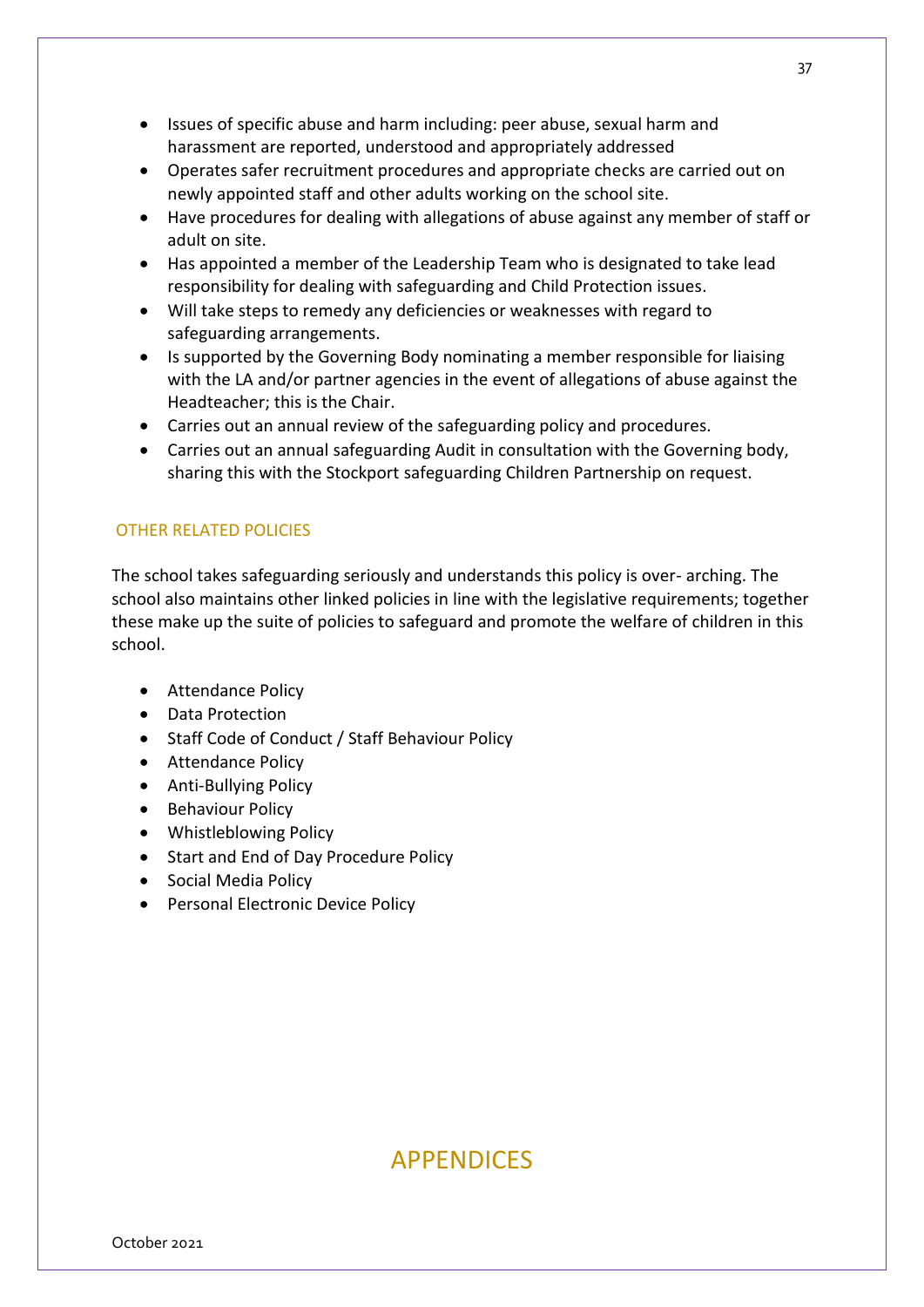



# <span id="page-37-0"></span>POSTER

# **The staff and volunteers in our school are committed to safeguarding all our children**

We work to:

- provide a safe environment for our children
- support children and families using early intervention strategies
- notice and take appropriate action to help any of our children who are either at risk of, or are suffering from, significant harm



**If you have any concerns about the welfare of any of our children, you can report them to the above-named persons.**

**Staff and volunteers must record their concerns on a note of concern form and include a physical injury/body map where appropriate**

**These should be passed to the Designated Safeguarding Lead immediately**

Further Advice and guidance can also be sought from

The Safeguarding Unit 0161 474 5657

October 2021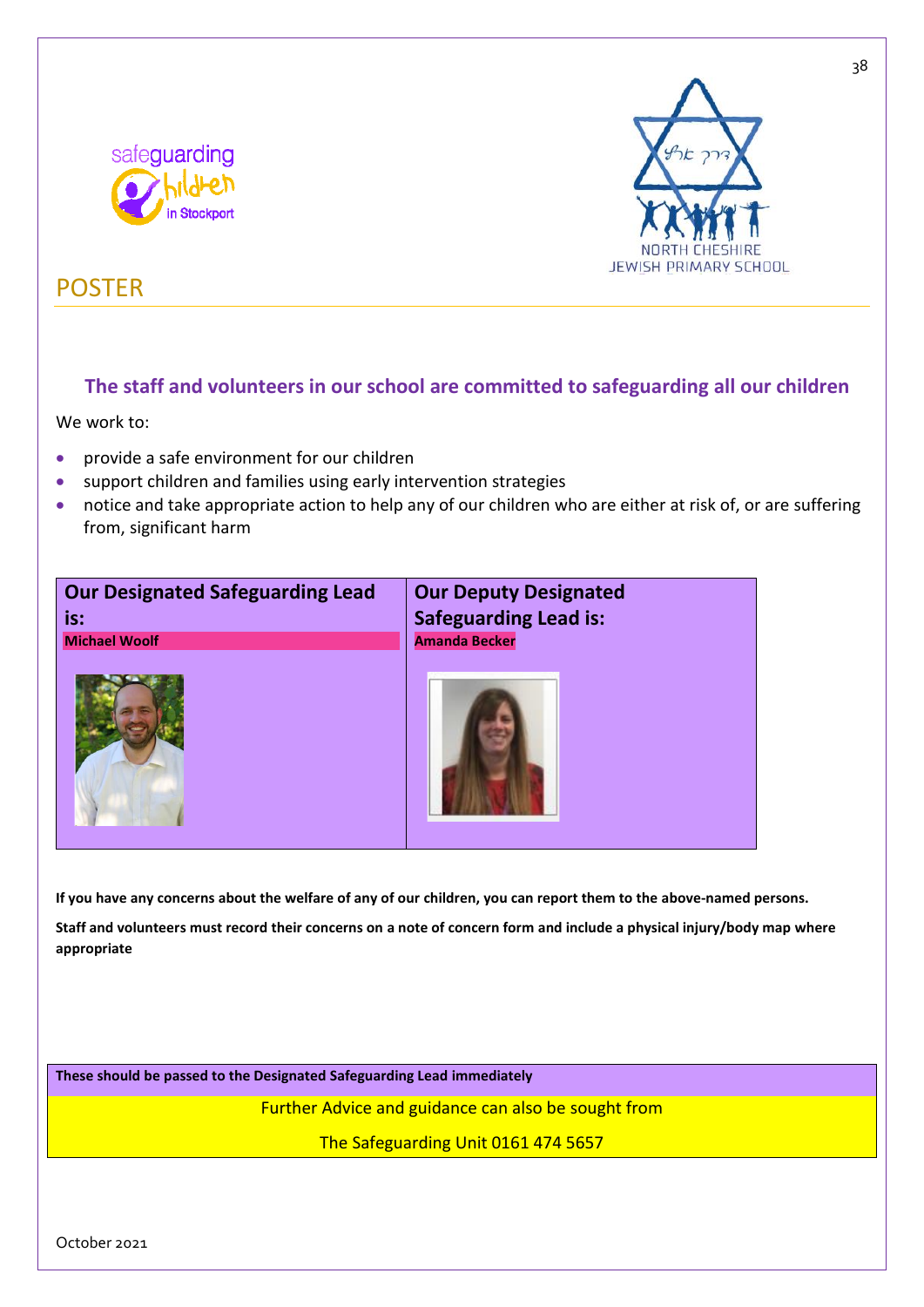# <span id="page-38-0"></span>USEFUL LINKS, FURTHER ADVICE AND GUIDANCE

### <span id="page-38-1"></span>Local Guidance

<span id="page-38-6"></span><span id="page-38-5"></span><span id="page-38-4"></span><span id="page-38-3"></span><span id="page-38-2"></span> [Greater Manchester Safeguarding Procedures-](http://greatermanchesterscb.proceduresonline.com/) follow the link and search key words. [Stockport Suicide Prevention](http://www.stockportsuicideprevention.org.uk/) [Stockport Early Help Assessment](https://www.stockport.gov.uk/early-help-assessment) [Information Sharing and Team Around the School](http://old.stockport.gov.uk/twopageguides/infosharing1) [Information Governance](http://old.stockport.gov.uk/twopageguides/ig) [Levels of Need](http://www.safeguardingchildreninstockport.org.uk/wp-content/uploads/2017/04/Stockport-Multi-Agency-Guidance-on-Levels-of-Need.pdf) (PLEASE NOTE THIS ITEM IS DUE TO BE UPDATED)

<span id="page-38-7"></span>National Guidance & Resource

<span id="page-38-8"></span> [keeping-children-safe-in-education 2021](https://www.gov.uk/government/publications/keeping-children-safe-in-education--2) When to call the police- [guidance for schools and colleges](https://www.npcc.police.uk/documents/Children%20and%20Young%20people/When%20to%20call%20the%20police%20guidance%20for%20schools%20and%20colleges.pdf)

<span id="page-38-9"></span>[Early-years-foundation-stage-framework](https://www.gov.uk/government/publications/early-years-foundation-stage-framework--2) Sept 2021

<span id="page-38-10"></span>Working Together to Safeguard Children-2018

<span id="page-38-11"></span>What-to-do-if-you're[-worried-a-child-is-being-abused](https://www.gov.uk/government/publications/what-to-do-if-youre-worried-a-child-is-being-abused--2)

[Teachers-standards](https://www.gov.uk/government/publications/teachers-standards) 

<span id="page-38-12"></span>[Prevent-duty-guidance](https://www.gov.uk/government/publications/prevent-duty-guidance)

<span id="page-38-13"></span>[Educate Against Hate](http://educateagainsthate.com/)

<span id="page-38-14"></span>[Safeguarding-children-who-may-have-been-trafficked-practice-guidance](https://www.gov.uk/government/publications/safeguarding-children-who-may-have-been-trafficked-practice-guidance)

<span id="page-38-15"></span>Multi-agency [statutory](https://www.gov.uk/government/publications/multi-agency-statutory-guidance-on-female-genital-mutilation) guidance on FGM

[sharing-nudes-and-semi-nudes-advice-for-education-settings](https://www.gov.uk/government/publications/sharing-nudes-and-semi-nudes-advice-for-education-settings-working-with-children-and-young-people/sharing-nudes-and-semi-nudes-how-to-respond-to-an-incident-overview)

<span id="page-38-16"></span>[Sexual-violence-and-sexual-harassment-between-children-in-schools-and-colleges](https://www.gov.uk/government/publications/sexual-violence-and-sexual-harassment-between-children-in-schools-and-colleges)

<span id="page-38-17"></span>[https://assets.publishing.service.gov.uk/government/uploads/system/uploads/attachment\\_data/fil](https://assets.publishing.service.gov.uk/government/uploads/system/uploads/attachment_data/file/828228/CAPRICORN_resource.pdf) [e/828228/CAPRICORN\\_resource.pdf](https://assets.publishing.service.gov.uk/government/uploads/system/uploads/attachment_data/file/828228/CAPRICORN_resource.pdf)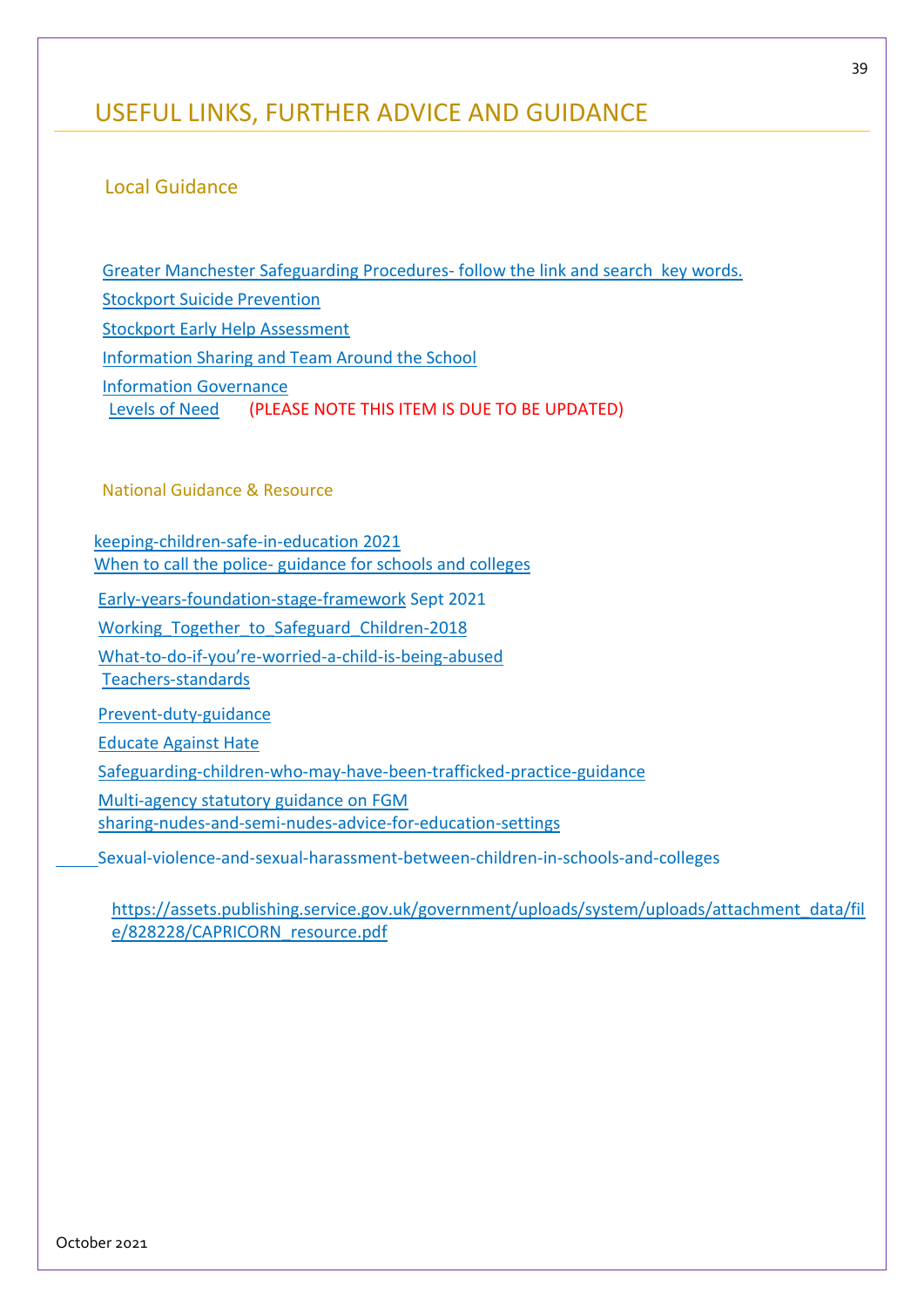# <span id="page-39-0"></span>What to do if you are concerned that a child/young person is being abused (flowchart for Education)

### <span id="page-39-1"></span>**INFORMATION YOU MAY BE ASKED TO PROVIDE**

When you make a referral to Social Care (Children's Services) or to the police, you should provide as much of the following information as possible:

- **Child's name, date of birth, address, telephone number** and **ethnic origin**;
- **Family details**  who lives in the home and any other significant adults;
- What is causing concern and the **evidence** that you have gathered to support your concerns;
- Any **additional needs** the child and/or family may have including language, disability and communication;
- Clarification of discussion with any family members if a discussion has been appropriate;
- Clarification of any ongoing assistance that you are giving to the family;
- Your name, workplace and contact telephone number.

All Child Protection referral phone calls made to the Multi-Agency Safeguarding & Support Hub (MASSH) to secure a response from Social Care must be supported with written documentation. In Stockport this is through the online Child Protection Referral form.

#### **Remember- Anyone in school can make a child protection referral**

#### <span id="page-39-2"></span>**INFORMATION &TELEPHONE NUMBERS FOR CONSULTATION AND REFERRAL**

<span id="page-39-3"></span>Children's Services- child protection referral

- Online (to the MASSH)- <https://www.stockport.gov.uk/contacting-the-massh>
- The Multi –agency Safeguarding and Support Hub (MASSH) Monday to Thursday 8.30am to 5.00pm,
- Friday 8.30am to 4.30pm. tel. (0161) 217-6028 or 6024. Out of hours referrals and advice tel: (0161) 718-2118
- Greater Manchester Police tel:101 (non- emergency) 999 emergency

#### <span id="page-39-4"></span>Advice is available from:

- Child's Social Worker (if already involved
- Named School Social Worker
- School Age Plus worker
- Team Around the School meeting
- Safeguarding Children Unit tel. (0161) 474-5657
- The Multi –agency Safeguarding and Support Hub (MASSH) tel. (0161) 217-6028 or 6024
- Senior Adviser for Safeguarding in Education tel. (0161) 474-5657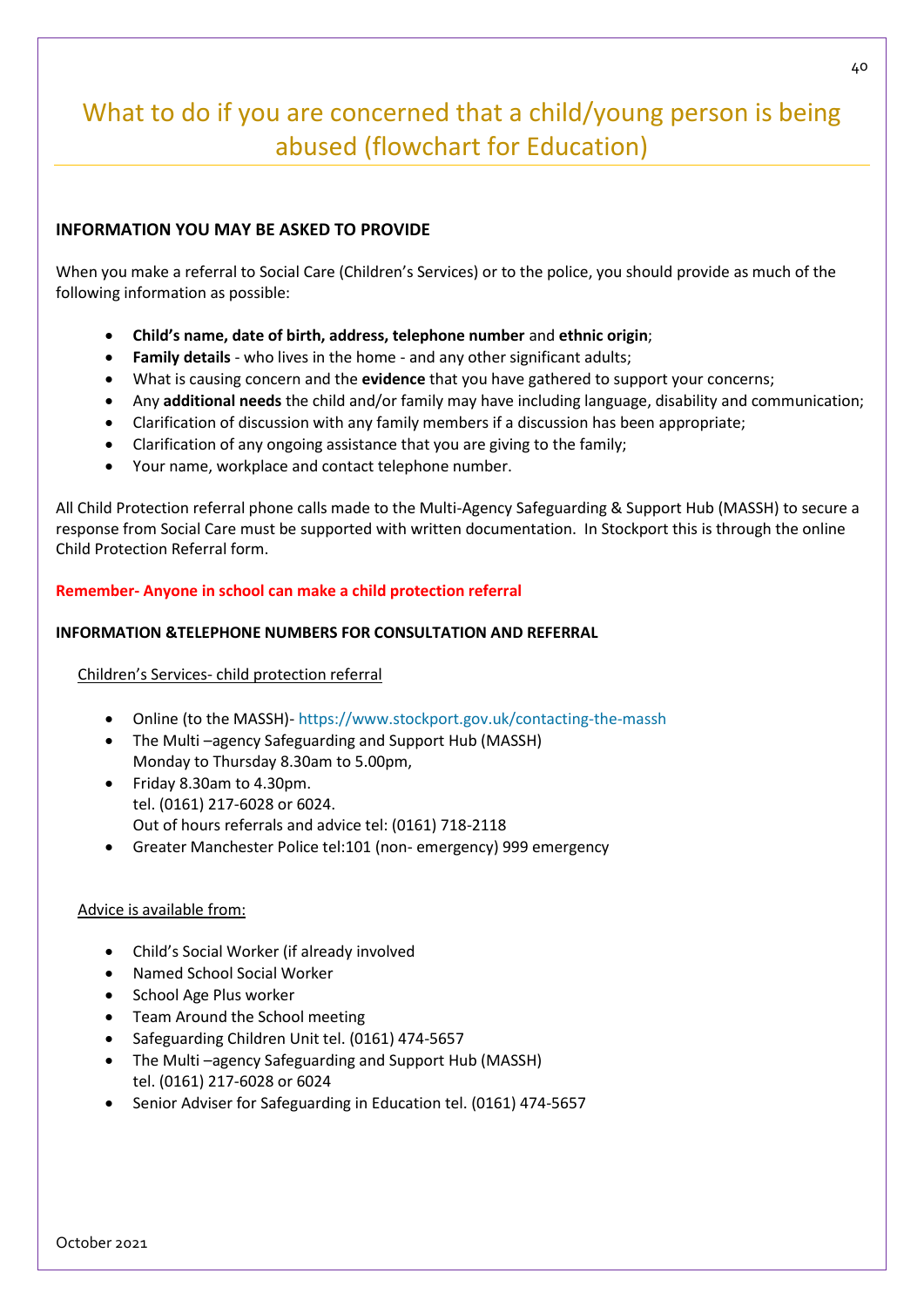

**REMEMBER:** It is not the role of Education to investigate a Child Protection concern. Report the information you have and Social Care and/or the Police will investigate.

October 2021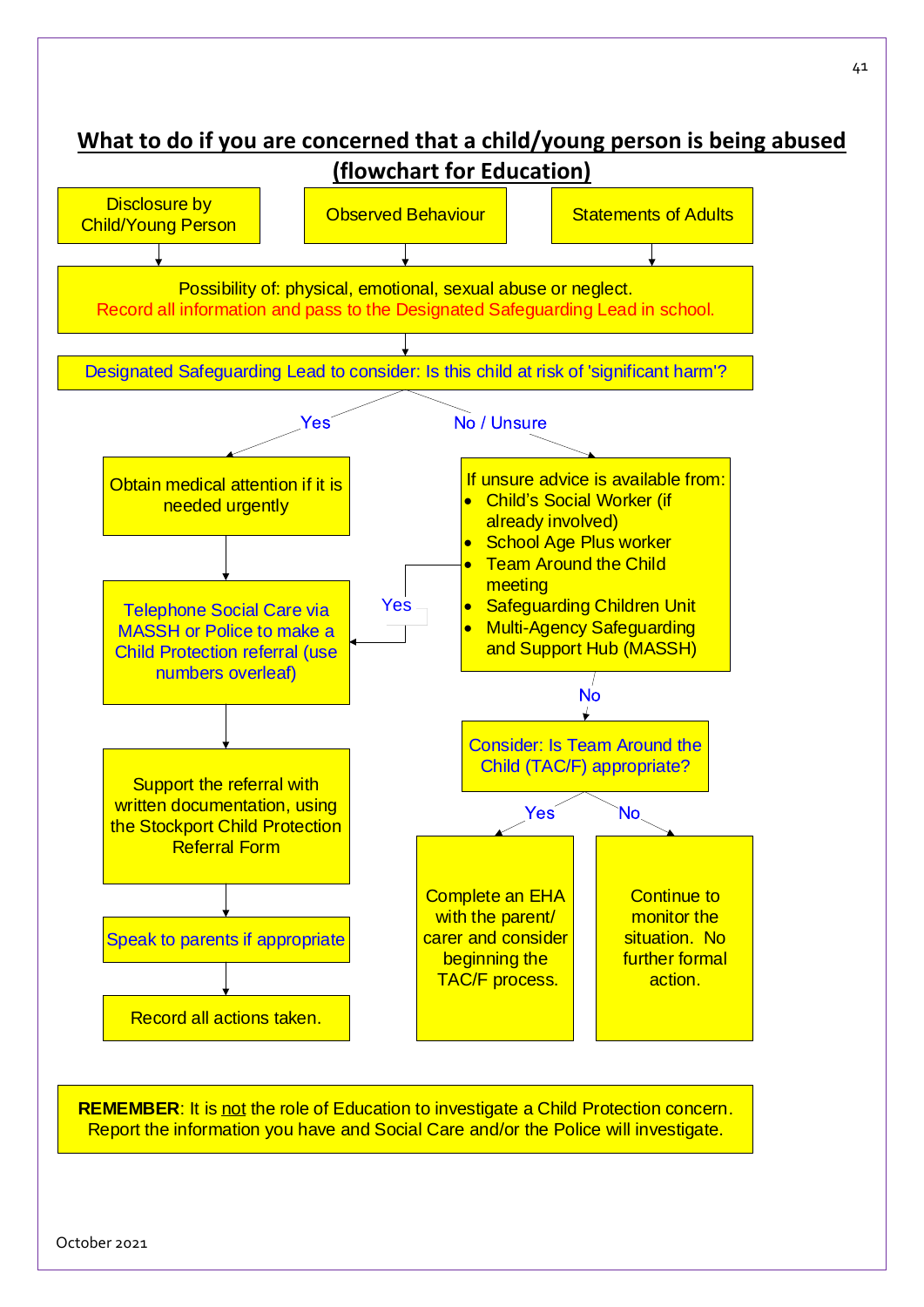### <span id="page-41-0"></span>Possible indicators of abuse

Indicators are provided as a guide, concerns and context should be discussed with the DSL



# Contextual Safeguarding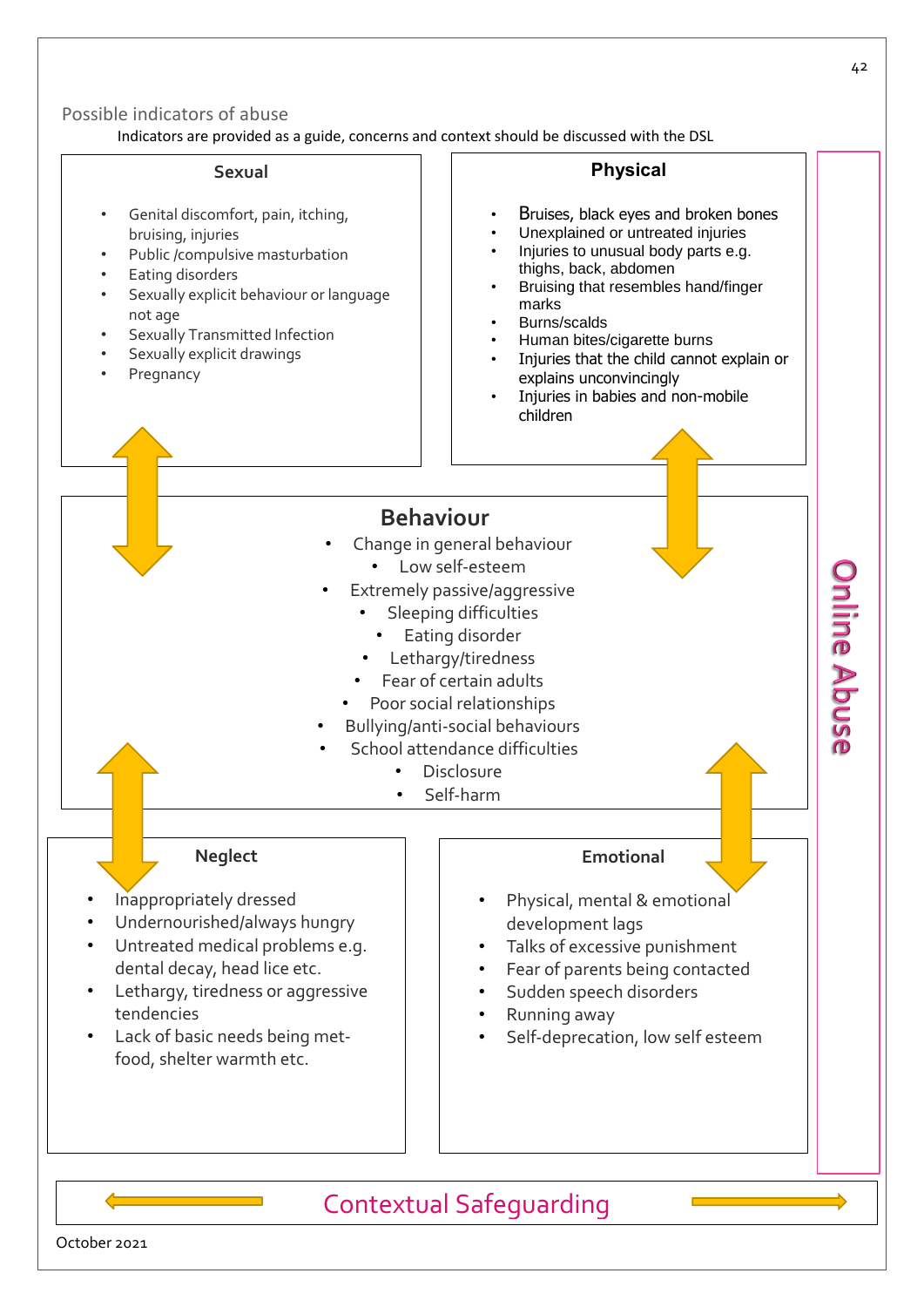# <span id="page-42-0"></span>The Designated Officer (DO) -also known as the Local authority Designated Officer (LADO)

### [Greater Manchester procedures online-](http://greatermanchesterscb.proceduresonline.com/chapters/p_man_allegations.html?zoom_highlight=LADO) Allegation management

The process of managing allegations starts where information comes to the attention of a manager which suggests that an adult working with children may have:

- Behaved in a way that has harmed a child, or may have harmed a child;
- Possibly committed a criminal offence against or related to a child; or
- Behaved towards a child or children in a way that indicates he/she may pose a risk of harm to children.

Concerns or allegations about the behaviour of an adult may be brought to the attention of a manager in a variety of ways. For example:

- An allegation made directly by a child or parent;
- An allegation made by a colleague or member of staff;
- Information from police or local authority social care team;
- Information from a third party or the general public;
- Information disclosed anonymously or online; or
- Concerns generated through an employment relationship.

The procedures allow for consideration of the adult's behaviour at the earliest opportunity when a concern or allegation arises and is brought to the manager/employer's attention.

### **When to contact the Local Authority Designated Officer (DO)**

It is important to ensure that even apparently less serious allegations are seen to be followed up, and that they are examined objectively by someone independent of the organisation concerned.

Discussion should always take place between the employer and the DO when the concern or allegation meets the criteria.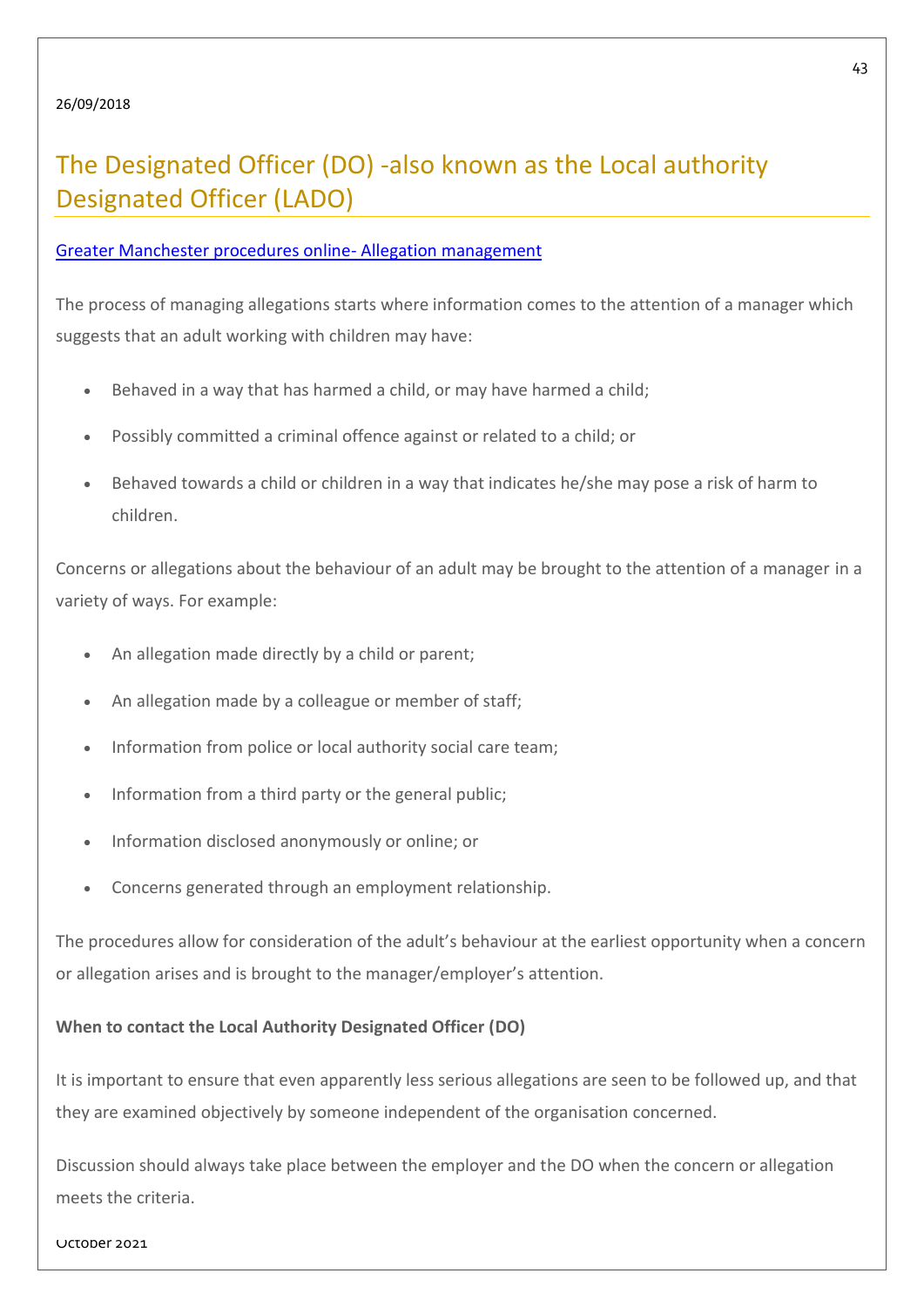Some examples of this may be where an individual has:

- Contravened or has continued to contravene any safe practice guidance given by his/her organisation or regulatory body;
- Exploited or abused a position of power;
- Acted in an irresponsible manner which any reasonable person would find alarming or questionable given the nature of work undertaken;
- Demonstrated a failure to understand or appreciate how his or her own actions or those of others could adversely impact upon the safety and well-being of a child;
- Demonstrated an inability to make sound professional judgements which safeguard the welfare of children;
- Failed to follow adequately policy or procedures relating to safeguarding and promoting the welfare of children;
- Failed to understand or recognise the need for clear personal and professional boundaries in his or her work;
- Behaved in a way in her or her personal life which could put children at risk of harm;
- Become the subject of criminal proceedings not relating to a child;
- Become subject to enquiries under local child protection procedures and/or child subject to **[Child](http://trixresources.proceduresonline.com/nat_key/keywords/child_protection_plan.html)  [Protection Plan](http://trixresources.proceduresonline.com/nat_key/keywords/child_protection_plan.html)**;
- Behaved in a way which seriously undermines the trust and confidence placed in him or her by the employer.

Colleagues with concerns can contact the DO on 0161 474 5657.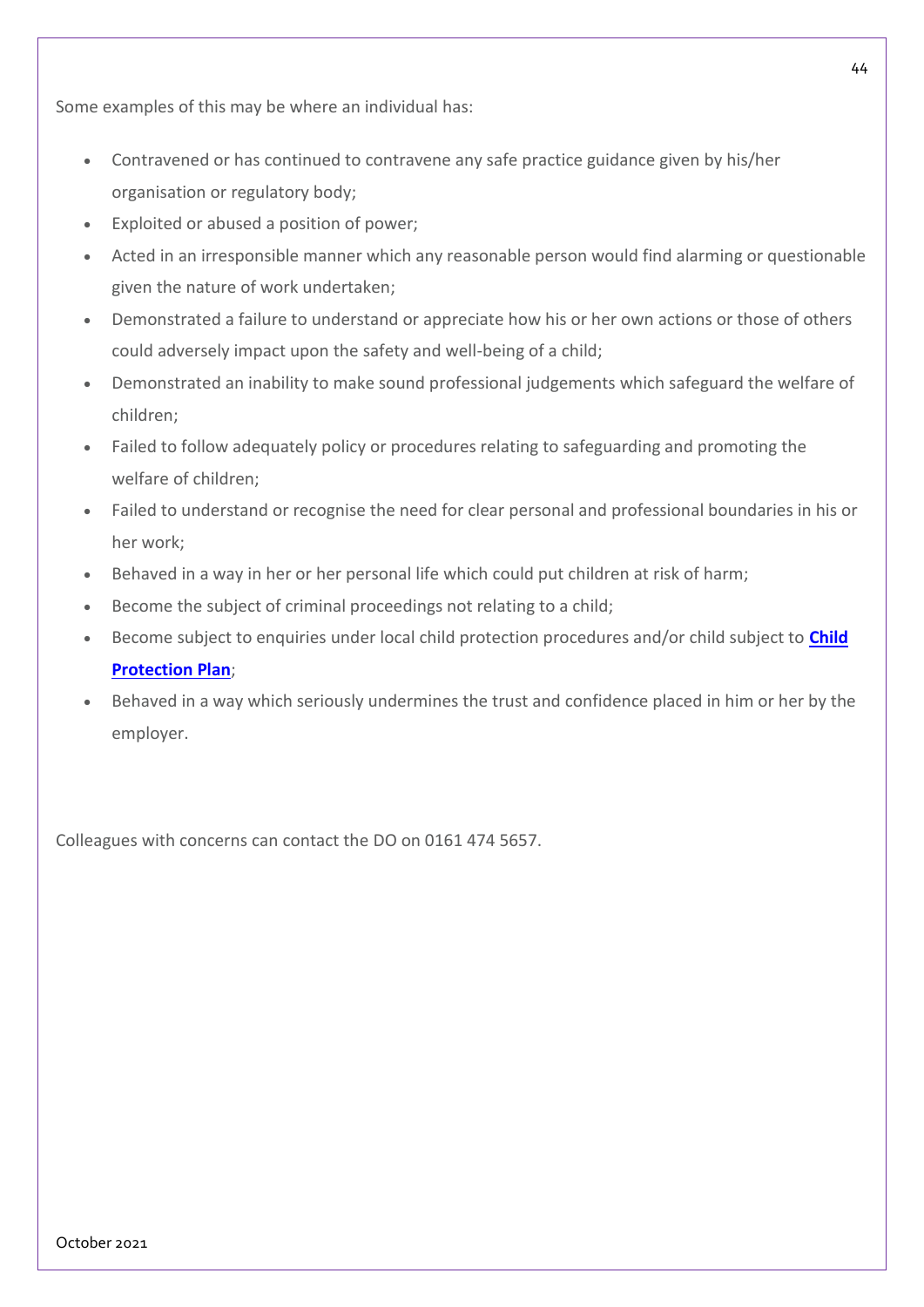# <span id="page-44-0"></span>Dealing with a disclosure

# <span id="page-44-1"></span>Advice for all members of staff & Volunteers

### *If a child discloses that he or she has been abused in some way, the member of staff or volunteer should follow this guidance:*

- **Listen** carefully and actively to the child. You don't need to ask any questions.
- **Do not investigate**. If you need to clarify what is being said and whether the child is at risk, ask open Describe schools' usual practice and language here.
- Don't ask 'why?' as this can imply guilt / responsibility on the child.
- **Reassure** the child that they have done the right thing in talking to you.
- **Never promise to keep a secret or confidentiality**. Make sure the child understands what will happen next with their information.
- **Record** factually what the child told you or what you have observed as soon as possible. Include behaviour and words used **by the child**. Failure to accurately record information or writing down your 'interpretation' of the child's account may impact future legal processes.
- If you have seen bruising, marks or an injury, use a **body map** to record details, include any of the comments made by the child/young person about the injury in you record of disclosure.
- **Report to the DSL quickly, it is important not to ask the child to retell their story** but **do not ask the child to repeat what they have told** you to another staff member.

**Any information the child shared with you should remain confidential, you should only tell those who 'need to know'.** *Dealing with a disclosure from a child and safeguarding issues can be stressful. Consider seeking support for yourself and discuss this with the DSL.*

The DSL has responsibility for managing and overseeing child protection referrals. The designated safeguarding lead or a deputy should always be available to discuss safeguarding concerns. If in exceptional circumstances, the designated safeguarding lead (or deputy) is not available, **this should not delay appropriate action being taken.** Staff must take responsibility by speaking to a member of the senior leadership team and/or take advice from local children's social care (this can be the named school social worker or the MASSH-See Appendices). In these circumstances, any action taken should be shared with the designated safeguarding lead (or deputy) as soon as is practically possible. For more information and access to the online referral form follow this link<https://www.stockport.gov.uk/contacting-the-massh> .

Further information about what to do if you are worried that a child is being abused is available here in advice for practitioners:

> *[https://www.gov.uk/government/publications/what-to-do-if-youre-worried-a-child-is-being](https://www.gov.uk/government/publications/what-to-do-if-youre-worried-a-child-is-being-abused--2)[abused--2](https://www.gov.uk/government/publications/what-to-do-if-youre-worried-a-child-is-being-abused--2)*

**PLEASE ADD ANY SPECIFIC STEPS NEEDED FOR SCHOOL REPORTING AND RECORDING SUCH AS USING CPOMS ETC.**

October 2021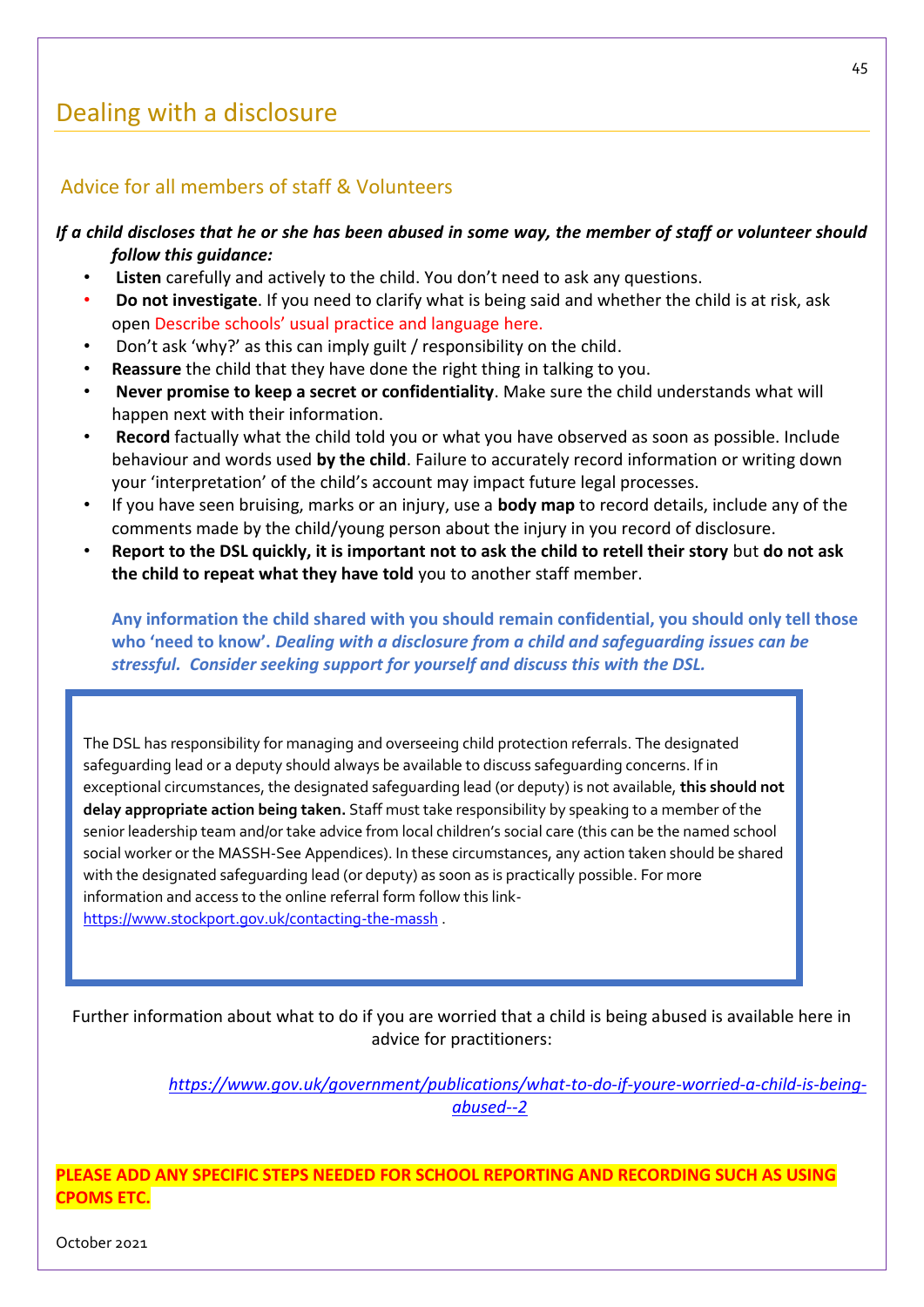# <span id="page-45-0"></span>The role of the Designated Safeguarding Lead

### <span id="page-45-1"></span>MANAGING REFERRALS

Refer all safeguarding cases, including Early Help, through the relevant routes<https://www.stockport.gov.uk/early-help-assessment/assessing-needs-eha> <https://forms.stockport.gov.uk/v2/contacting-the-massh/level-select> to the Police if a crime may have been committed.

Identify any safeguarding issues relating to individual children, especially ongoing enquiries under section 47 of the Children Act 1989.

Act as a source of support, advice and expertise to staff members on matters of child protection and safeguarding.

Escalate inter-agency concerns and disagreements about a child's wellbeing. Further information can be **found** here: [https://greatermanchesterscb.proceduresonline.com/search/search.html?zoom\\_sort=0&zoom\\_qu](https://greatermanchesterscb.proceduresonline.com/search/search.html?zoom_sort=0&zoom_query=escalation+process&zoom_per_page=10&zoom_and=0) [ery=escalation+process&zoom\\_per\\_page=10&zoom\\_and=0](https://greatermanchesterscb.proceduresonline.com/search/search.html?zoom_sort=0&zoom_query=escalation+process&zoom_per_page=10&zoom_and=0)

Have responsibility to ensure there is at least one key adult for 'Operation Encompass\*' and the point of contact for Child Exploitation. \*Guiding principles of the scheme are here [https://www.operationencompass.org/school-participation.](https://www.operationencompass.org/school-participation) An annual information letter to be sent to parents. All downloadable documents are here: [https://www.operationencompass.org/school](https://www.operationencompass.org/school-participation/school-downloads)[participation/school-downloads.](https://www.operationencompass.org/school-participation/school-downloads)

To ensure that the Local Authority are notified if children are persistently absent or missing from education[-https://www.stockport.gov.uk/start/missing-from-school-report-form](https://www.stockport.gov.uk/start/missing-from-school-report-form)

#### <span id="page-45-2"></span>RECORD KEEPING:

Keep accurate and up to date records of safeguarding and welfare concerns and ensure a file separate from the pupil record is created as necessary for children with safeguarding concerns. Ensure the confidentiality of these records.

National guidance suggests that there are at least two emergency contacts for every child in the school in case of emergencies, or welfare concerns at the home, to increase the possibility of successfully establishing contact with family members where welfare and/or safeguarding concerns are identified. (Keeping Children Safe in Education 2021). We will contact parents/carers at the start and end of the yearto ensure information is up to date

Maintain a chronology of significant incidents for each child with safeguarding concerns.

When a child leaves our school, the Designated Safeguarding Lead will contact the Designated Safeguarding Lead at the new school and will ensure that the safeguarding file is forwarded to the receiving school within *five working days.* We will retain evidence to demonstrate how the file has been transferred; this may be in the form of a written confirmation of receipt from the receiving school and/or evidence of recorded delivery. Where a parent elects to remove their child from the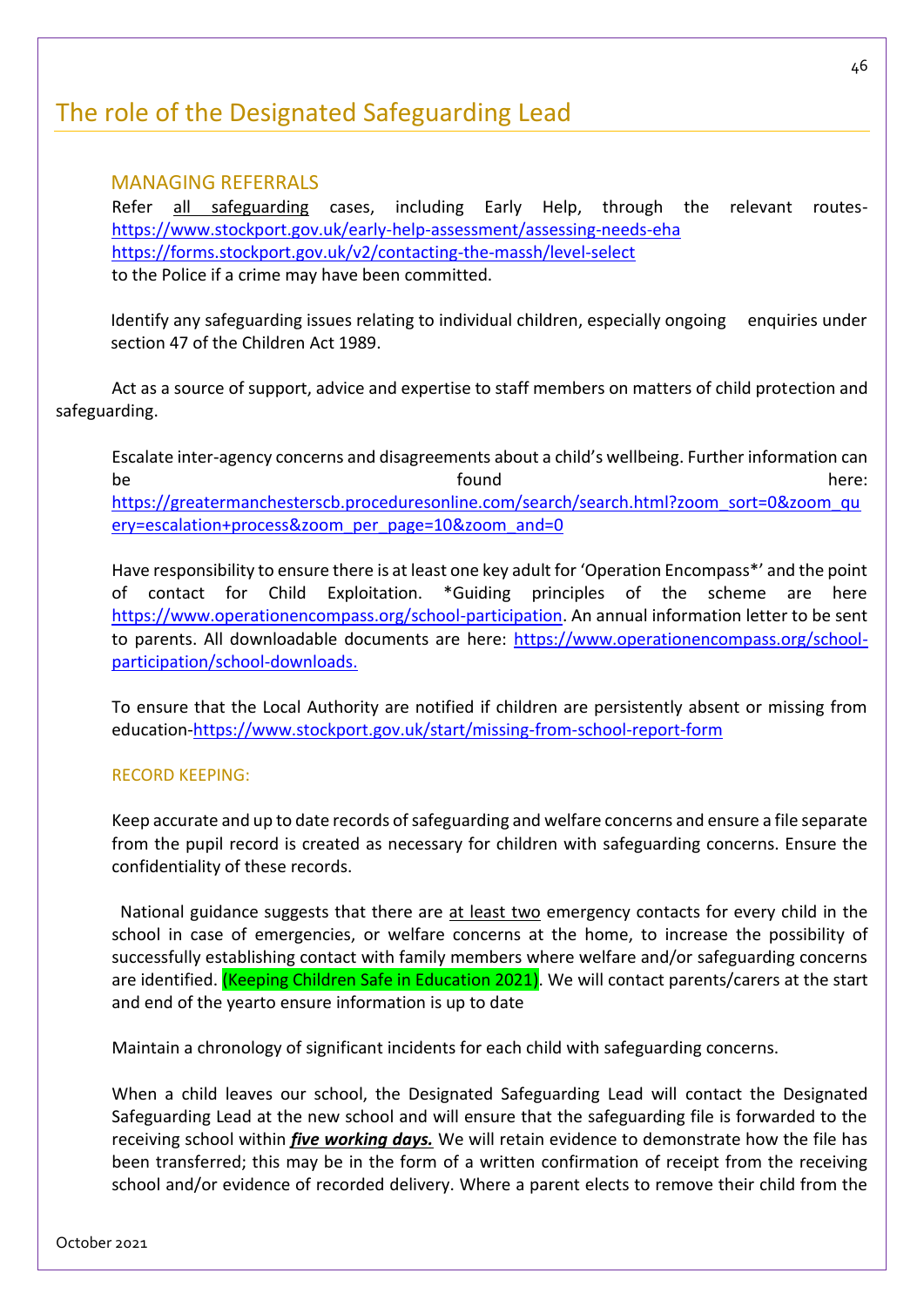school roll to home educate, the school will make archive any records in line with the schedule of retention.

 We will support the transition of any pupil leaving the school about whom there have been concerns, by ensuring that all appropriate information, including Safeguarding and welfare concerns, is forwarded under confidential cover to the pupil's new school or provision as a matter of priority.

### <span id="page-46-0"></span>INTER-AGENCY WORKING AND INFORMATION SHARING:

Co-operate and comply with Children's Social Care for enquiries under section 47 of the Children Act 1989.

Promote an understanding of our lawful duty in line with the Data Protection Act 2018 and GDPR, including an awareness these do not prevent, or limit, the sharing of information for the purposes of keeping children safe; and this includes allowing practitioners to share information without consent (Keeping Children Safe in Education 2021) where appropriate.

Complete reports and attend, or ensure other relevant staff members attend, child protection conferences, core group meetings and other multi-agency meetings, as required.

Liaise with other agencies working with the child, share information as appropriate and contribute to assessments.

The school's information sharing policy refers to confidentiality in line with 'Information sharing: advice for practitioners providing safeguarding services' (DfE, 2018).

### <span id="page-46-1"></span>TRAINING:

Undertake appropriate annual training, **(formally updated to meet local practice expectations every two years for DSL's)**, in order to

- be able to recognise signs of abuse and how to respond to them, including special circumstances such as child sexual exploitation, female genital mutilation, fabricated or induced illness
- understand the assessment process for providing early help and intervention, e.g. SSCP levels of need-

<https://www.stockport.gov.uk/contacting-the-massh/contacting-the-massh>

• have a working knowledge of how the local authority conducts initial and review child protection (CP) case conferences and contribute effectively to these; and

October 2021

[https://assets.publishing.service.gov.uk/government/uploads/system/uploads/attachment\\_data/file/7215](https://assets.publishing.service.gov.uk/government/uploads/system/uploads/attachment_data/file/721581/Information_sharing_advice_practitioners_safeguarding_services.pdf) [81/Information\\_sharing\\_advice\\_practitioners\\_safeguarding\\_services.pdf](https://assets.publishing.service.gov.uk/government/uploads/system/uploads/attachment_data/file/721581/Information_sharing_advice_practitioners_safeguarding_services.pdf)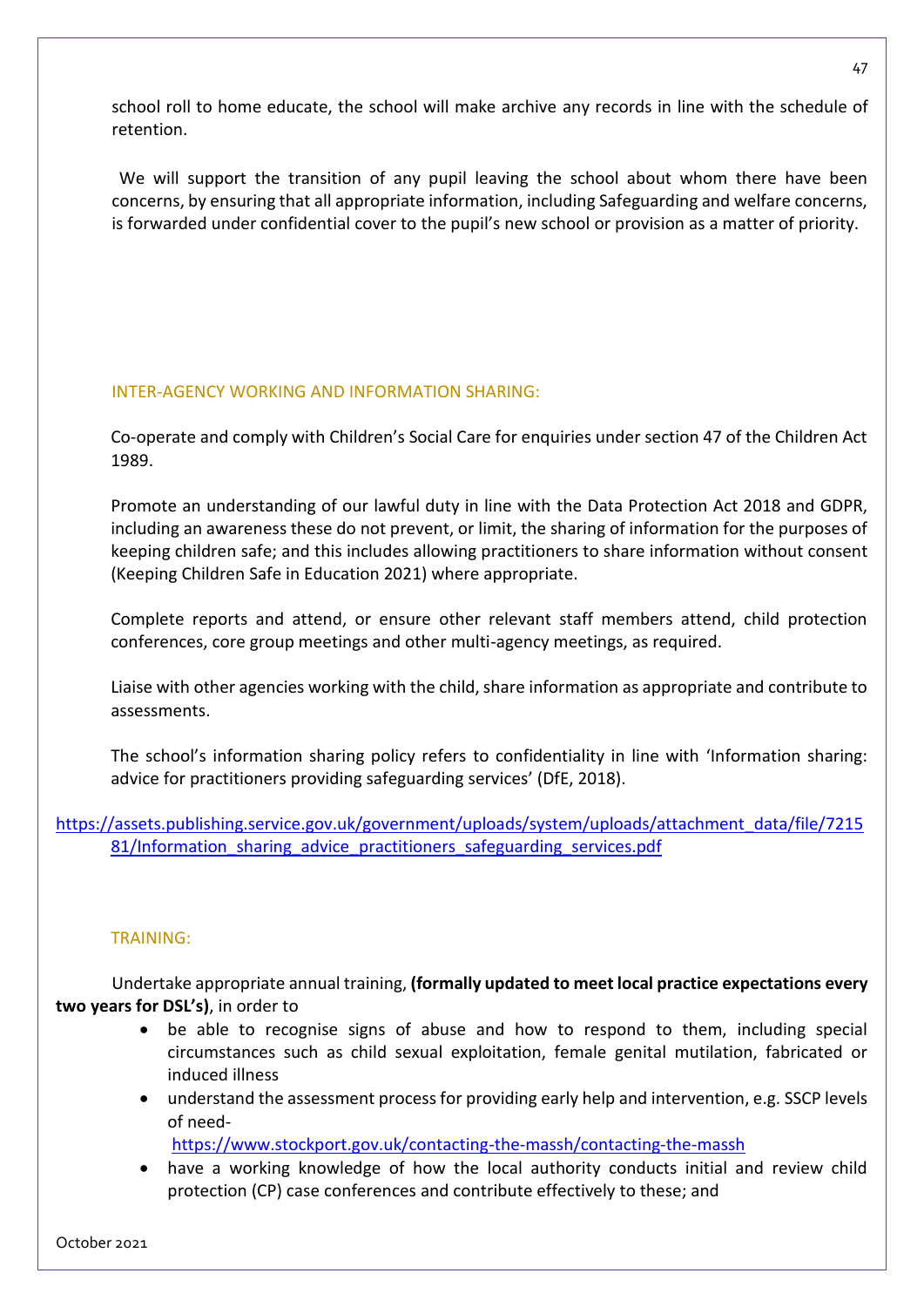• be alert to the specific needs of children in need (as specified in section 17 of the Children Act 1989), those with special educational needs, pregnant teenagers, young carers, those who are privately fostered, vulnerable to exploitation, racialisation and subject to listening or hearing to domestic abuse.

Ensure (as directed) each member of staff has read and understands the school's safeguarding policy and procedures, including providing induction on these matters to new staff members. Induction and training must include the school's behaviour policy and the school's procedures for managing children who are missing education, as well as the staff code of conduct, and the child protection policy, dealing with disclosures and managing allegations processes.

Organise face-to-face whole-school Safeguarding training for all staff members at least annually. Ensure staff members who miss the training receive it by other means, e.g. by joining another school's training. The DSL must provide all staff members with safeguarding updates (for example, via email, e-bulletins and staff meetings), as required, but at least annually, to provide them with relevant skills and knowledge to safeguard children effectively.

Ensure staff are aware of systems within school which support safeguarding, explaining these as part of staff induction. This should include the:

- $\triangleright$  child protection policy
- $\triangleright$  behaviour policy
- $\triangleright$  staff behaviour policy (sometimes called a code of conduct)
- $\triangleright$  safeguarding response to children who go missing from education; and
- $\triangleright$  role of the designated safeguarding lead (including the identity of the designated safeguarding lead and any deputies).

Copies of policies and a copy of Part one of the KCSIE 2021 document should be provided to staff at induction (Keeping Children Safe in Education 2021) For staff who don't work directly with children on a regular basis the condensed version of part 1 (annex A) can also be accessed

Best practice would also see staff and leaders reading - ['What to do if you're worried a child is being abused'](file://///Bh10201/Bh10201Data/SServices/WestminsterHouse/team%20areas/Safeguarding%20Secretarial/WSCB/Amanda/___Education%20Officer/2.%20Safeguarding%20Documents/____MODEL%20Safeguarding%20Policy/Current%20Policy%20-%202020-2021/Actions%20when%20there%20are%20concerns%20about%20a%20child.pub), as it contains examples of the different types of safeguarding issues.

Ensure the school allocates time and resources every year for relevant staff members to attend training and receive continuous professional development opportunities.

Encourage and secure a culture of listening to children and taking account of their wishes and feelings in any action the school takes to protect them.

Maintain accurate records of staff recruitment, induction, ongoing training and continual professional development (CPD) relating to safeguarding. SSCP training courses can be found here-Safeguarding training- [www.educationstockport.uk](http://www.educationstockport.uk/)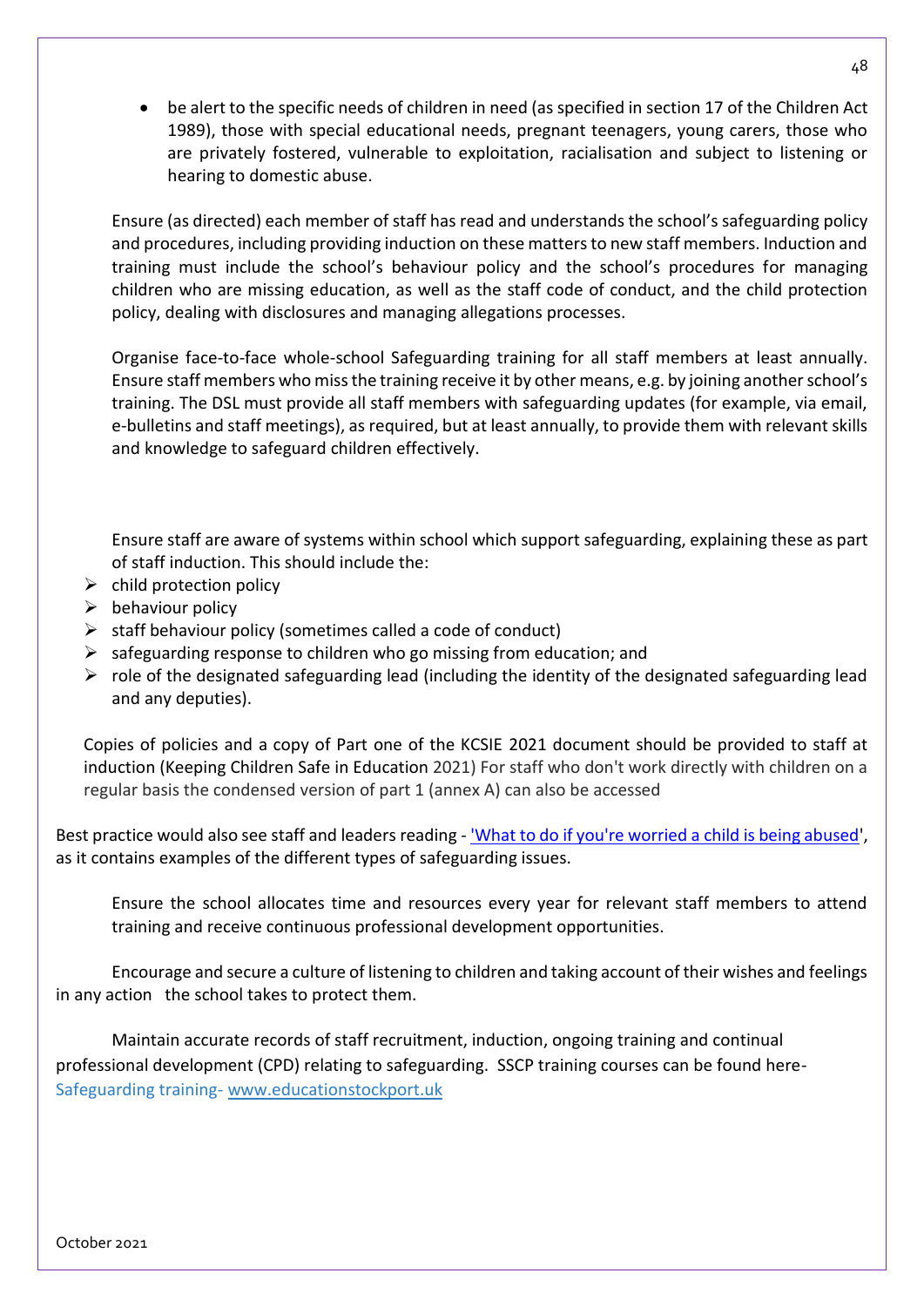#### <span id="page-48-0"></span>AWARENESS RAISING:

Ensure the school's or college's child protection policies are known, understood and used appropriately.

Ensure the school's or college's safeguarding policy is reviewed annually (as a minimum) and the procedures and implementation are updated and reviewed regularly, and work with governing bodies or proprietors regarding this;

Ensure the safeguarding policy is available publicly and parents are aware of the fact that referrals about suspected abuse or neglect may be made and the role of the school or college in this; and

 Link with the safeguarding partner arrangements to make sure staff are aware of any training opportunities and the latest local policies on local safeguarding arrangements. (KCSIE 2021)

#### <span id="page-48-1"></span>QUALITY ASSURANCE:

Monitor the implementation of and compliance with policy and procedures, including periodic audits of safeguarding and welfare concerns files (at a minimum once a year).

Complete an audit of the school's safeguarding arrangements at frequencies specified by the Stockport Safeguarding Children Partnership

Provide regular reports, to the governing body detailing changes and reviews to policy, training undertaken by staff members and the number of children with child protection plans and other relevant data.

Take lead responsibility for remedying any deficiencies and weaknesses identified in safeguarding arrangements.

#### <span id="page-48-2"></span>SUPERVISION AND REFLECTION:

The school will have a framework for providing an opportunity to staff who are working directly with vulnerable young people, particularly those who are being managed on a child protection, child in need or team around the family plan, to have regular access to an appropriate manager to talk through and reflect on their involvement with the child's case.

<span id="page-48-3"></span>Information for the DSL

<span id="page-48-4"></span>DISCUSSING CONCERNS WITH THE FAMILY AND THE CHILD – ADVICE FOR THE DESIGNATED SAFEGUARDING LEAD (DSL)

October 2021 In general, you should always discuss any concerns the school may have with the child's parents. They need to know that you are worried about their child. However, you should not discuss your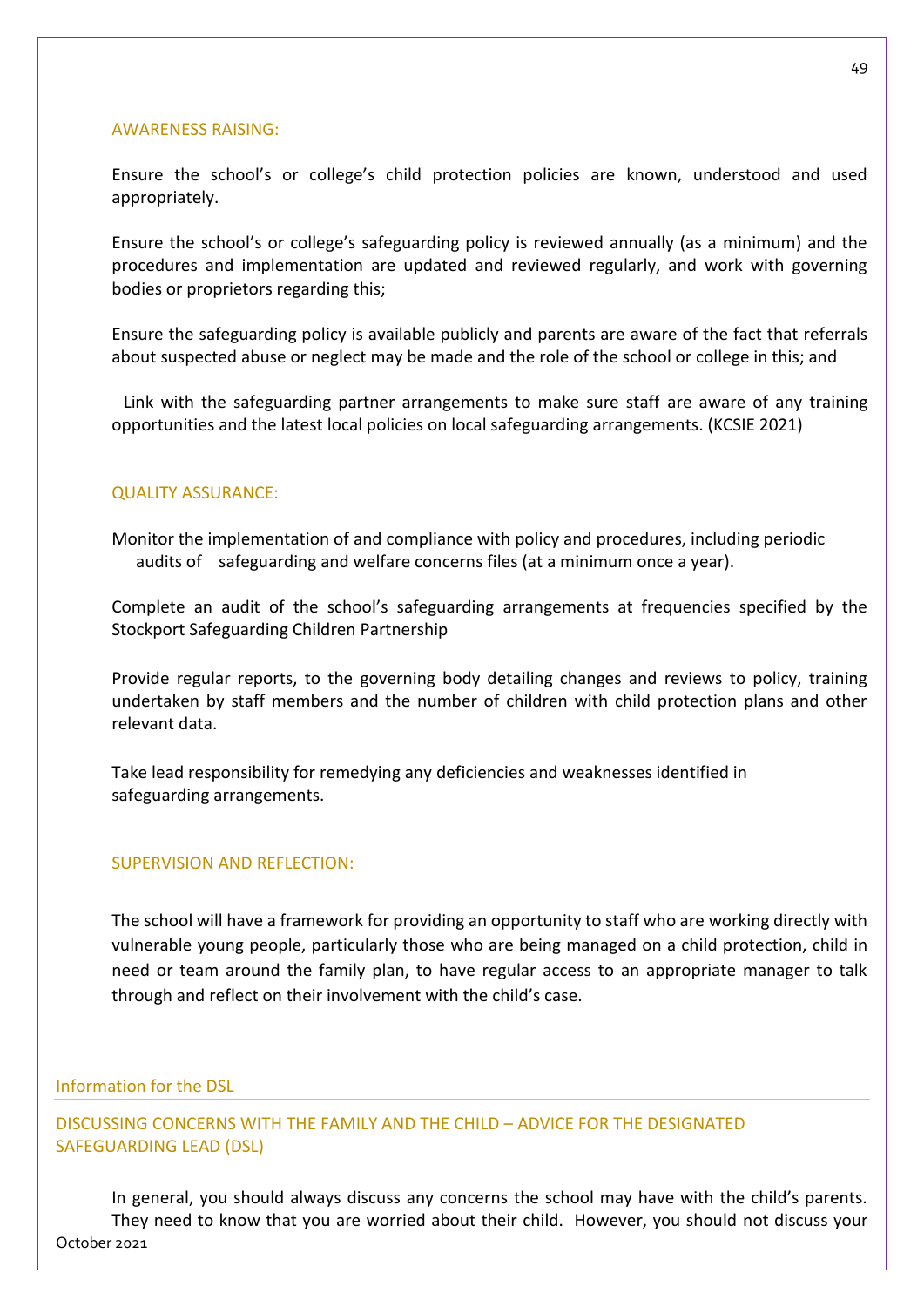concerns if you believe that this would place the child at greater risk or lead to loss of evidence for a police investigation.

If you decide not to discuss your concerns with the child's parents or carers, this must be recorded in the child's Safeguarding file with a full explanation for your decision.

It is important to record and consider the child's wishes and feelings, as part of planning what action to take in relation to concerns about their welfare. Capturing the lived experience of the child is paramount to ensure that actions remain child-centred **and their own words when possible.**

When talking to children, you should take account of their age, understanding and preferred language,

which may not be English. It is also important to consider how a SEND child may need support in communicating.

How you talk to a child will also depend on the substance and seriousness of the concerns. You may need to seek advice from the Integrated Front Door or the police to ensure that neither the safety of the child nor any subsequent investigation is jeopardised.

If concerns have arisen as a result of information given by a child, it is important to reassure the child

but not to promise confidentiality.

It is expected that you discuss your concerns with the parents and seek their agreement to making a referral to the Integrated Front Door, unless you consider that this would place the child at increased risk of significant harm.

You do not need the parents' consent to make a referral if you consider the child is in need of protection, although parents will ultimately be made aware of which organisation made the referral. If parents refuse to give consent to a referral but you decide to continue, you should inform the staff at the MASSH when making your referral.

If you decide to refer the child without the parents' consent, make sure to record this with a full explanation of your decision.

When you make your referral, you should be clear with MASSH colleagues what the child and parents will be told, by whom and when.

 The DSL has responsibility for managing and overseeing child protection referrals. The designated safeguarding lead or a deputy should always be available to discuss safeguarding concerns. If in exceptional circumstances, the designated safeguarding lead (or deputy) is not available, this should not delay appropriate action being taken. Staff must take responsibility by speaking to a member of the senior leadership team and/or take advice from local children's social care (this can be the named school social worker or the MASSH-See Appendices). In these circumstances, any action taken should be shared with the designated safeguarding lead (or deputy) as soon as is practically possible. For